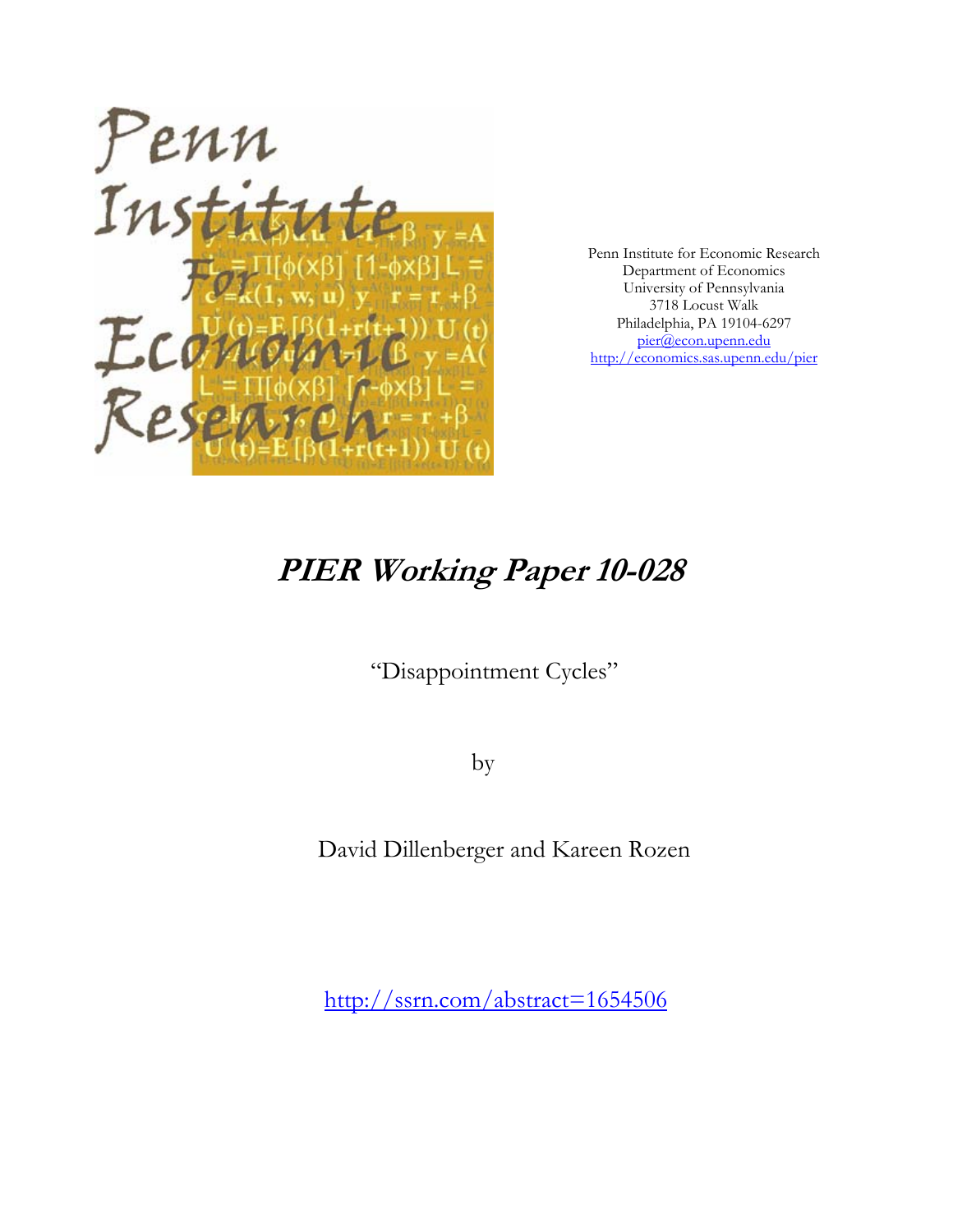## Disappointment Cycles<sup>∗</sup>

David Dillenberger† University of Pennsylvania

Kareen Rozen‡ Yale University

August 2010

#### Abstract

We propose a model of history dependent disappointment aversion (HDDA), allowing the attitude of a decision-maker (DM) towards disappointment at each stage of a *T*-stage lottery to evolve as a function of his history of disappointments and elations in prior stages. We establish an equivalence between the existence of an HDDA representation and two documented cognitive biases. First, the DM overreacts to news: after suffering a disappointment, the DM lowers his threshold for elation and becomes more risk averse; similarly, after an elating outcome, the DM raises his threshold for elation and becomes less risk averse. This makes disappointment more likely after elation and vice-versa, leading to statistically cycling risk attitudes. Second, the DM displays a primacy effect: early outcomes have the strongest effect on risk attitude. "Gray areas" in the elation-disappointment assignment are connected to optimism and pessimism in determining endogenous reference points.

Keywords: history dependent disappointment aversion, disappointment cycles, overreaction to news, primacy effect, endogenous reference dependence, optimism, pessimism JEL Codes: D03, D81, D91

<sup>∗</sup>First version June 2010. We are grateful to Simone Cerreia-Vioglio for helpful conversations. We also benefitted from comments and suggestions by Larry Samuelson.

<sup>†</sup>Department of Economics, 160 McNeil Building, 3718 Locust Walk, Philadelphia, Pennsylvania 19104-6297. E-mail: ddill@sas.upenn.edu

<sup>‡</sup>Department of Economics and the Cowles Foundation for Research in Economics, 30 Hillhouse Avenue, New Haven, Connecticut 06511. E-mail: kareen.rozen@yale.edu. I thank the NSF for generous financial support through grant SES-0919955, and the economics departments of Columbia and NYU for their hospitality.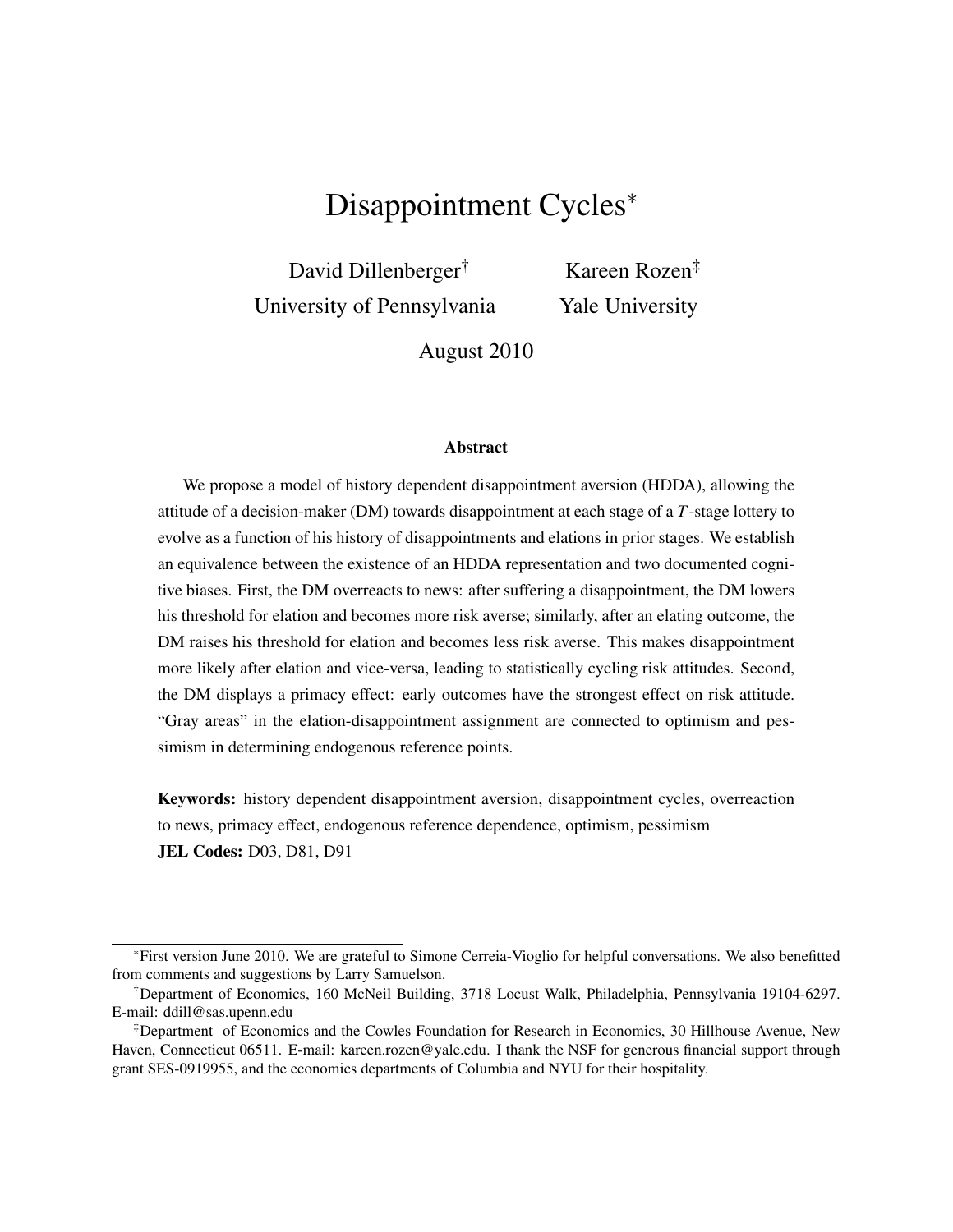## 1. Introduction

Consider two people in a casino who have the same total wealth and the same utility for monetary prizes. One person has already won several games at the roulette wheel; the other person lost at those games. Will these individuals' attitudes toward further risk be the same, or might they depend on whether they had previously won or lost? Consider now a third person who has just won \$100 in a lottery between \$100 and \$x. Even though his winnings are \$100 in both cases, could his attitude to future risk depend on whether *x*, the alternate outcome, corresponded to winning or losing a thousand dollars?

There is experimental evidence that the way in which risk unfolds over time affects risk attitudes (e.g., Thaler and Johnson (1990), Gneezy and Potters (1997), Bellemare, Krause, Kröger, and Zhang (2005), and Post, van den Assem, Baltussen, and Thaler (2008)); and moreover, that individuals are affected by unrealized outcomes, a phenomenon known as *counterfactual thinking* (e.g., Kahneman and Tversky (1982), Kahneman and Miller (1986), and Medvec, Madey and Gilovich (1995)). Thaler and Johnson (1990) suggest that individuals become more risk averse after negative experiences and less risk averse after positive ones. Post, van den Assem, Baltussen, and Thaler (2008) suggest that individuals are more willing to take risks after extreme realizations. The latter two studies consider settings of pure chance—suggesting that the effects therein are psychological in origin, and are not the result of learning about oneself or one's environment. However, a psychological effect on risk attitude may potentially exist in more general contexts; for example, among NBA basketball players, Rao (2009) shows that "a majority of the players...significantly change their behavior in response to hit streaks by taking more difficult shots" but that "controlling for shot conditions, players show no evidence of ability changing as a function of past outcomes."

In this paper, we propose a model of history-dependent disappointment aversion (HDDA) over *T*-stage lotteries that permits risk attitudes to be shaped by prior experiences. Our building block is Gul (1991)'s model of disappointment aversion for one-stage lotteries, in which a decision maker (DM) categorizes monetary outcomes of a lottery as elating or disappointing, and calculates his "expected utility" of a lottery while uniformly overweighting the disappointing outcomes. A prize is elating (disappointing) if its utility is weakly larger than (strictly smaller than) the utility of the lottery as a whole. For a fixed utility over monetary prizes, the DM's risk aversion is increasing in his *disappointment aversion coefficient* (the additional weight he places on disappointing outcomes). We extend Gul's idea to a multi-stage setting with history dependence, analyzing how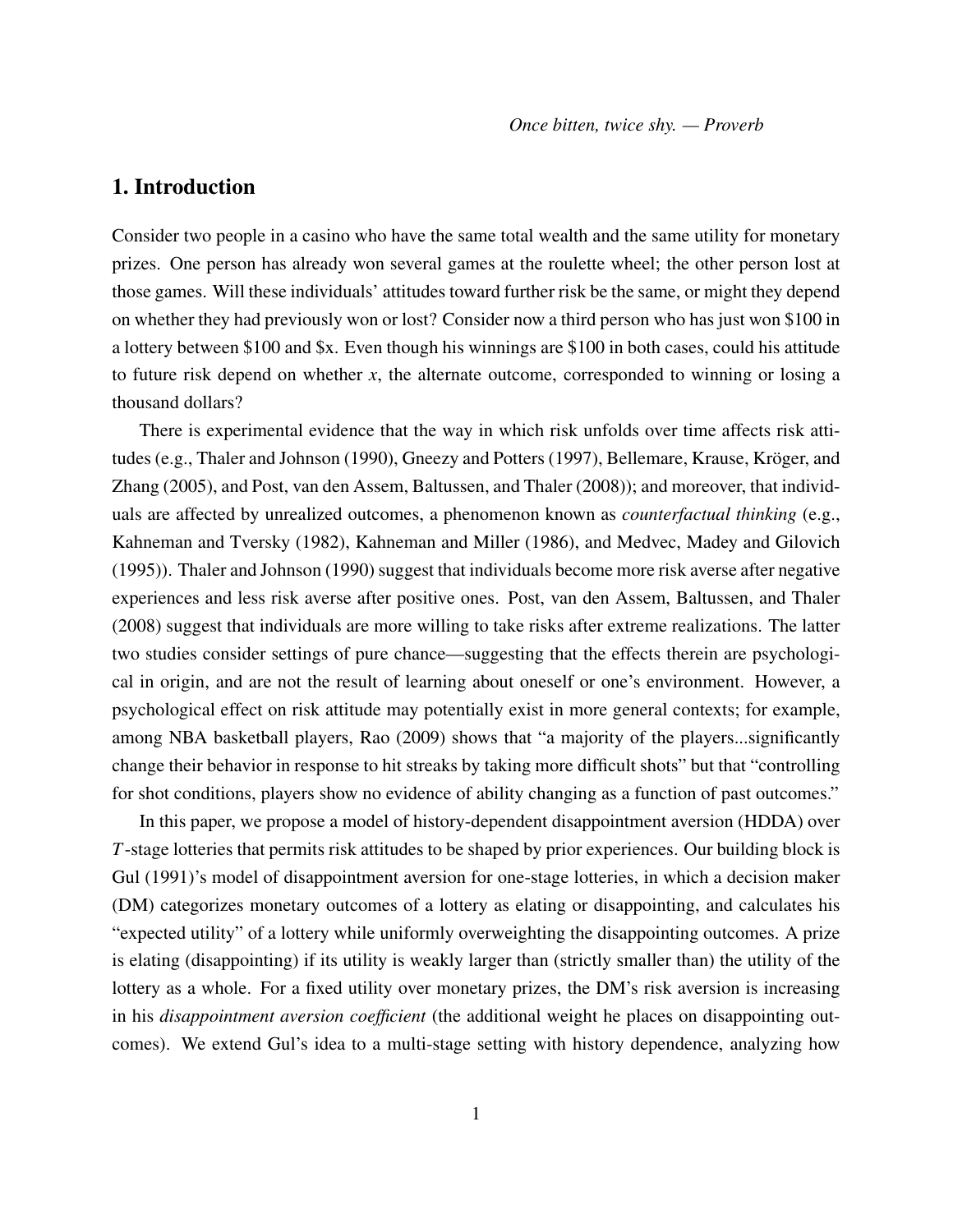disappointments and elations affect the evolution of risk attitude (by way of the disappointment aversion coefficient).

To ease exposition, we begin by describing our HDDA model in the simple setting of temporal lotteries, in which no intermediate choices may be taken while risk unfolds; later, the model is extended in a dynamically consistent manner to the setting of stochastic decision trees, with our results carrying over. In the HDDA model, the DM endogenously characterizes each realization of a temporal lottery (itself a sublottery) as elating or disappointing. At each stage, the DM's history is the preceding sequence of elations and disappointments. Each possible history corresponds to a (potentially different) disappointment aversion coefficient. The HDDA model consists of a continuous and increasing utility function over monetary prizes, a set of potential disappointment aversion coefficients, and a history assignment mapping sublotteries to those coefficients. The value of a lottery is determined recursively using the model of disappointment aversion and the appropriate disappointment aversion coefficient for each history, with the requirement that the history assignment for all sublotteries be *internally consistent*. Internally consistency requires that if a sublottery is considered elating (disappointing), then its value should indeed be weakly larger than (strictly smaller than) the value of the sublottery from which it emanates.

We do not place an explicit restriction on how histories map to disappointment aversion coefficients (that is, how risk aversion should depend on the history). Nonetheless, we show that the HDDA model predicts two well-documented cognitive biases; and that these biases are sufficient conditions for an HDDA representation to exist. First, in accordance with the experimental evidence cited above, the DM *overreacts to news*: he becomes less risk averse after positive experiences and more risk averse after negative ones. Second, the DM displays *primacy effects*: his risk attitudes are disproportionately affected by early realizations. Sequencing biases, especially the primacy effect, are robust and long-standing experimental phenomena (early literature includes Anderson (1965)). The primacy effect has implications for the optimal sequencing of information to manipulate behavior; for example, we study how a financial advisor trying to convince a DM to invest in a risky asset should deliver mixed news.

HDDA also has predictions for the DM's endogenous reference levels. In particular, the model predicts *disappointment cycles*. The DM increases the threshold for elation after positive experiences and lowers it after negative experiences. This makes disappointment more likely after elation, and vice-versa, leading to statistically cycling risk attitudes. The psychological literature, in particular Parducci (1995) and Smith, Diener, and Wedell (1989), provides support for the prediction that elation thresholds increase (decrease) after positive (negative) experiences.<sup>1</sup>

<sup>1</sup>Summarizing these works, Schwarz and Strack (1998) observe that "an extreme negative (positive) event increased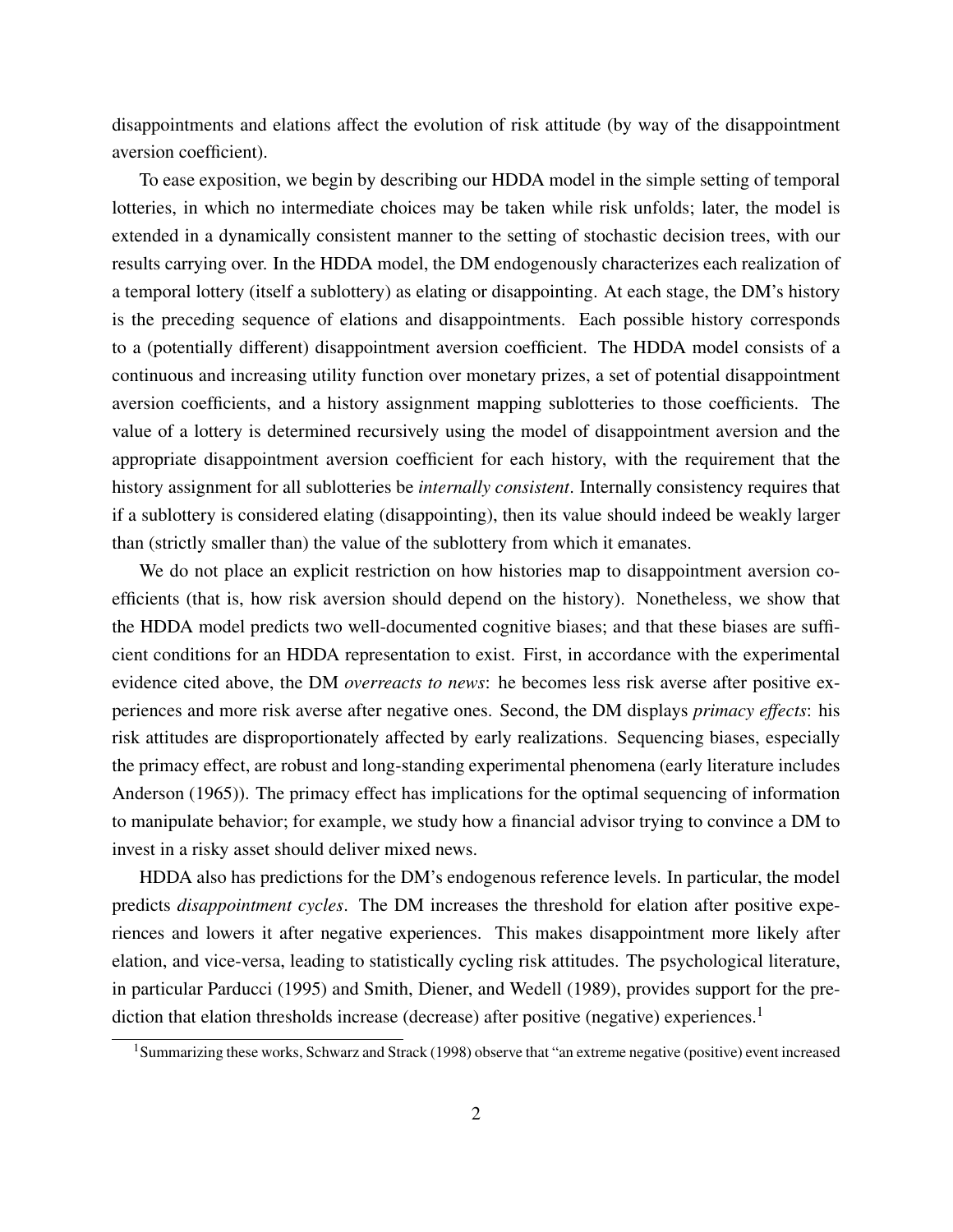For some lotteries, there may be more than one internally consistent assignment of histories. The DM's history assignment is revealed by preferences. Because the DM's choice of assignment may affect his utility from a temporal lottery, we view an *optimist* as a DM who always chooses the "most favorable" interpretation (when more than one interpretation is possible) and a *pessimist* as a DM who always chooses the "least favorable" interpretation. This notion of optimism and pessimism is distinct from previous notions which identify optimism and pessimism with the choice of (distorted) beliefs; for example, see Benabou and Tirole (2002), Chateauneuf, Eichberger, and ´ Grant (2007), or Epstein and Kopylov (2007).

Applied work suggests that changing risk aversion helps to understand several empirical phenomena. Barberis, Huang, and Santos (2001) allow risk aversion to depend on prior stock market gains and losses à la the experimental evidence of Thaler and Johnson (1990), and show that their model is consistent with the well-documented equity premium and excess volatility puzzles. Routledge and Zin (2010) address the same empirical phenomena, proposing a generalization of Gul's model for one-stage lotteries that allows for a subset of lotteries to be valued under expected utility theory. Applying their model recursively (and without history dependence), they show that the preference parameters and transition probabilities between low and high states of the economy can be calibrated to generate effective risk aversion that is countercyclical.

In the HDDA model, risk attitudes are affected by "what might have been." In many theories of choice over temporal lotteries, risk aversion could depend on the passage of time, wealth effects or habit formation in consumption; see Kreps and Porteus (1978), Chew and Epstein (1989), Segal (1990), Dillenberger (2010), and Rozen (2010), among others. We study how risk attitudes are affected by the past, independently of such effects as above. Our type of history dependence is conceptually distinct from models where contemporaneous and future beliefs affect contemporaneous utility (that is, dependence of utility on "what might be" in the future). This literature includes Caplin and Leahy (2001), Epstein (2008), and Köszegi and Rabin (2009).<sup>2</sup>

The remainder of this paper is organized as follows. Section 2 formalizes the domain of temporal lotteries. Section 3 provides a primer on the model of disappointment aversion of Gul (1991). Section 4 formalizes the HDDA model and contains our main results for temporal lotteries. Im-

<sup>(</sup>decreased) satisfaction with subsequent modest events....Thus, the occasional experience of extreme negative events facilitates the enjoyment of the modest events that make up the bulk of our lives, whereas the occasional experience of extreme positive events reduces this enjoyment."

 $2$ In Köszegi and Rabin (2009), given any fixed current belief over consumption, utility is not affected by prior history (how that belief was formed). Their model, which presumes the DM is loss averse over changes in successive beliefs, could be generalized to include historical differences in beliefs, which would then affect utility values but not actual risk aversion due to their assumption of additive separability; we conjecture that one could relax additive separability to find choices of parameters and functional forms for their model that replicate the primacy effect and overreaction to news predicted by HDDA.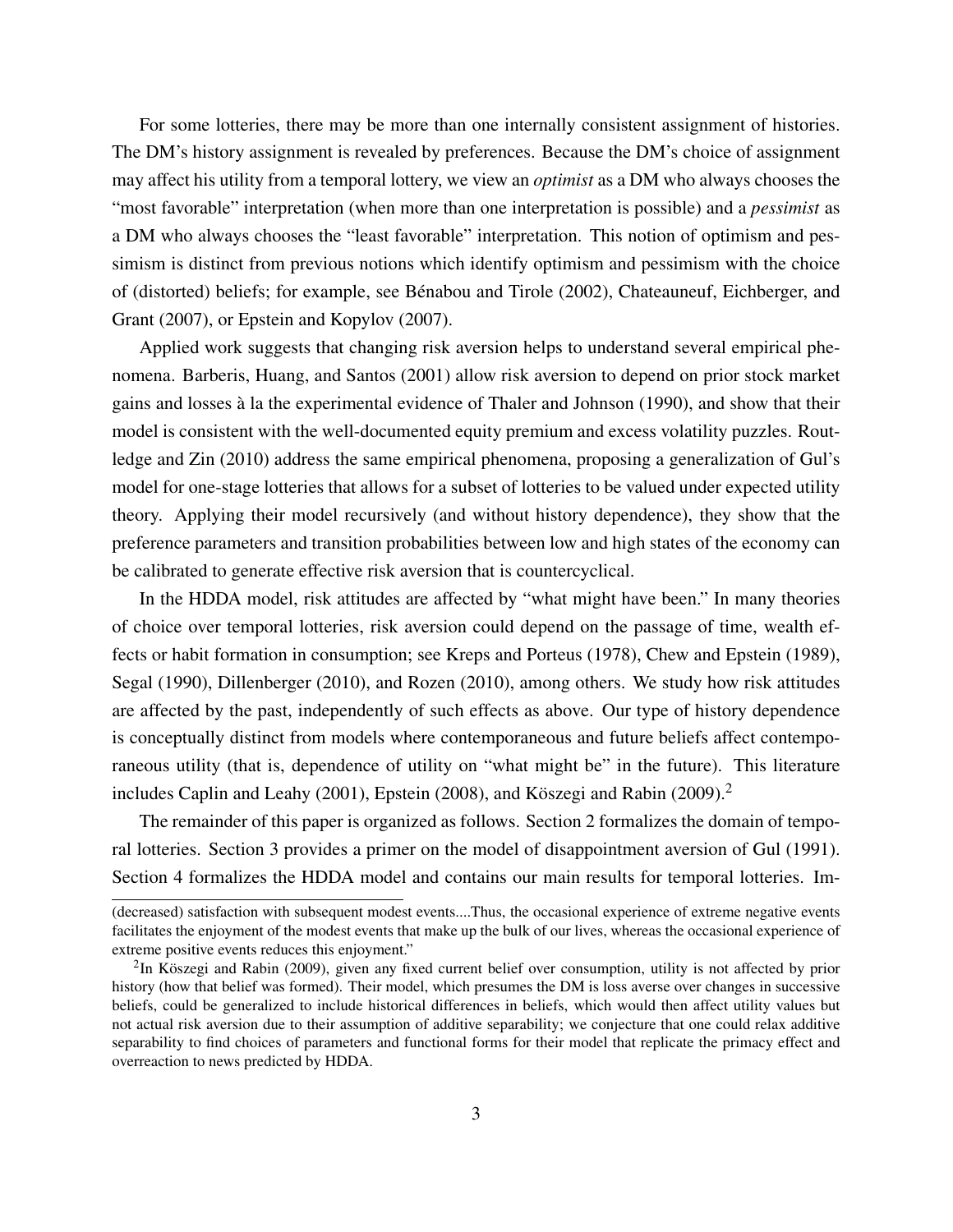plications of HDDA are studied in Section 5. Section 6 extends our model and results to a setting where intermediate actions are possible. Axiomatic foundations for HDDA are provided in Section 7. Section 8 discusses directions for further research.

## 2. Framework: *T*-stage lotteries

We begin by studying the simple setting of *T*-stage lotteries; in Section 6 we extend the setting to stochastic decision trees.

Let  $X = [w, b] \subset R$  be a bounded interval of monetary prizes, where *w* is the worst prize and *b* is the best prize. The set of all simple lotteries (i.e., having a finite number of outcomes) over *X* is denoted  $\mathscr{L}(X)$ , or simply  $\mathscr{L}^1$ . Elements of  $\mathscr{L}^1$  are one-stage lotteries. We reserve lowercase letters for one-stage lotteries; typical elements of  $\mathscr{L}^1$  are denoted  $p, q,$  or  $r.$  The probability of a monetary outcome *x* under *p* is denoted  $p(x)$ . A typical element *p* has the form  $\langle p(x_1), x_1; \ldots, p(x_m), x_m \rangle$ . The degenerate lottery  $\delta_x \in \mathcal{L}^1$  gives the prize *x* with probability one.

Two-stage lotteries are simple lotteries over  $\mathscr{L}^1$ . The set of two-stage lotteries is denoted  $\mathscr{L}(\mathscr{L}(X))$ , or simply  $\mathscr{L}^2$ . A typical element  $P \in \mathscr{L}^2$  has the form

$$
P=\left\langle \alpha_1,p_1;\ldots;\alpha_m,p_m\right\rangle,
$$

where for every *j*,  $p_j \in \mathcal{L}^1$ , and  $\alpha_j \in [0,1]$ , with  $\sum_{j=1}^m \alpha_j = 1$ .

For  $T \geq 3$ , the set of *T*-stage lotteries,  $\mathscr{L}^T$ , is defined by the inductive relation  $\mathscr{L}^T = \mathscr{L}(\mathscr{L}^{T-1})$ . A typical element  $P^T$  of  $\mathscr{L}^T$  has the form

$$
P^T = \langle \alpha_1, P_1^{T-1}; \ldots; \alpha_m, P_m^{T-1} \rangle
$$

where each  $P_j^{T-1} \in \mathcal{L}^{T-1}$  is a  $(T-1)$ -stage lottery. If  $P_j^{T-1}$  $j^{T-1}$  is the outcome of  $P^T$ , then all remaining uncertainty is resolved according to  $P_i^{T-1}$  $j^{I-1}$ . To simplify notation, we use the superscript *T* only when  $T \geq 3$ . The degenerate lottery  $\delta_x^T \in \mathcal{L}^T$  gives the lottery  $\delta_x^{T-1}$  with probability one (i.e.,  $\chi$  is received with probability one after  $T$  stages).

To avoid redundancy, our notation for any *t*-stage lottery implicitly assumes that the elements in the support are distinct.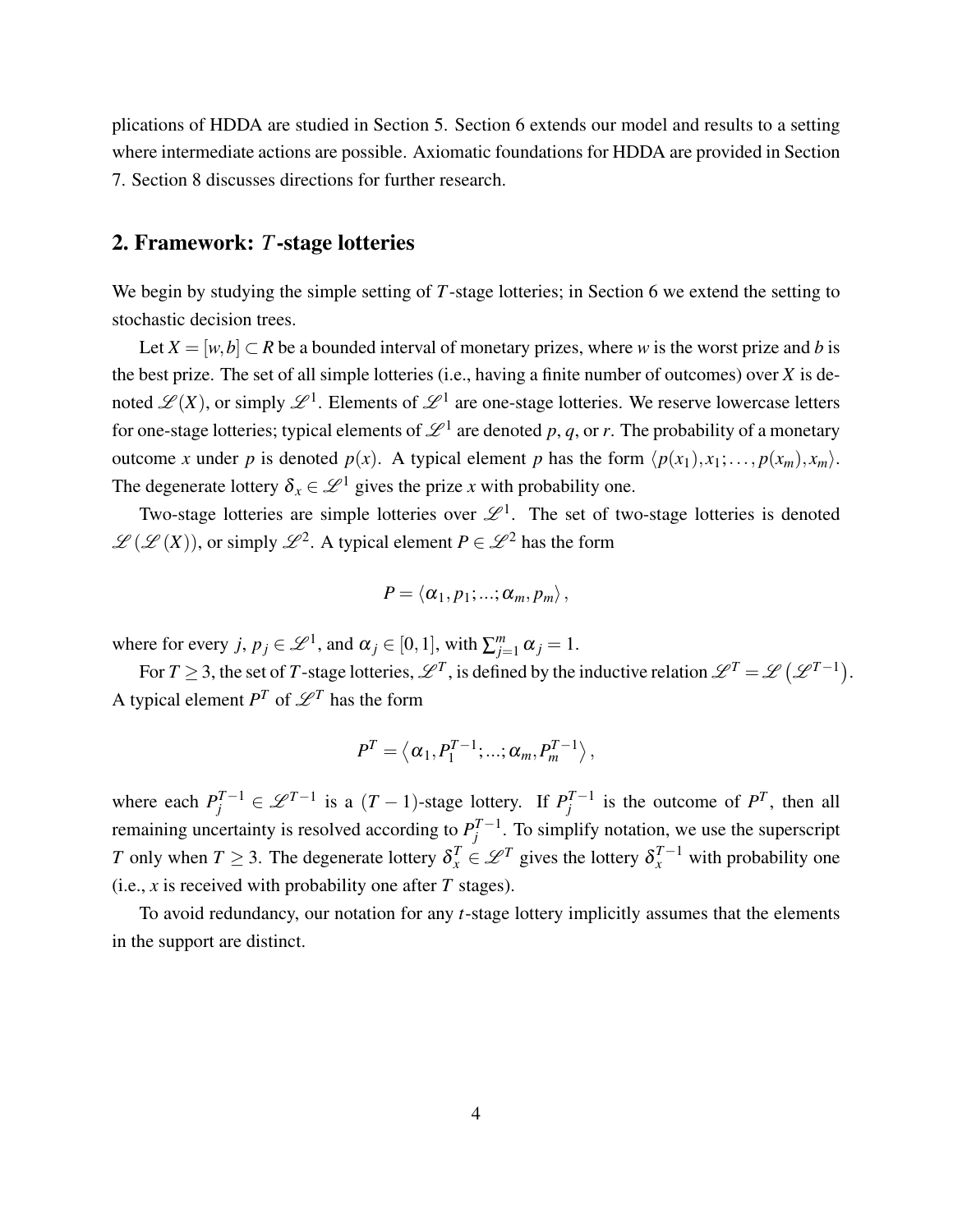#### 3. Disappointment aversion

The model of disappointment aversion proposed by Gul (1991) characterizes a DM's preferences over the set of one-stage lotteries,  $\mathscr{L}^1$ . For any lottery  $p \in \mathscr{L}^1$ , consider its certainty equivalent  $CE(p)$ . This is the monetary prize which the DM considers to be indifferent to *p* itself. The lottery *p* may contain prizes in its support which are weakly preferred to *p*; receiving such a prize is considered an *elating* outcome. The lottery *p* may also contain prizes in its support which are worse than *p*; receiving such a prize is a *disappointing* outcome. Gul's model of disappointment aversion considers a DM who values lotteries by taking their "expected utility," except that disappointing outcomes get a uniformly greater weight that depends on the value of a single parameter β, the *coefficient of disappointment aversion*. Since *CE*(*p*) depends on all the prizes in the support of *p*, the division into elating and disappointing outcomes (known as the *elation-disappointment decomposition*), is determined endogenously, as seen in the utility representation below.

Formally, the disappointment aversion model consists of an increasing and continuous utility function over prizes  $u : X \to \mathbb{R}$  and a *disappointment aversion coefficient*  $\beta \in (-1, \infty)$  such that the value of a lottery  $p, V(p; u, \beta)$ , uniquely solves

$$
V(p;u,\beta) = \frac{\sum_{\{x|u(x)\geq V(p;u,\beta)\}} p(x)u(x) + (1+\beta)\sum_{\{x|u(x)< V(p;u,\beta)\}} p(x)u(x)}{1+\beta\sum_{\{x|u(x)< V(p;u,\beta)\}} p(x)}.
$$
 (1)

The term in the denominator normalizes the weights on the prizes so that they sum to one. When β > 0, disappointing outcomes are overweighted and the DM is called *disappointment averse.* When β < 0, disappointing outcomes are underweighted and the DM is called *elation seeking*. When  $\beta = 0$ , the model reduces to the model of expected utility.

In Gul's model, risk aversion is captured by both the concavity of *u* (as in expected utility) and the value of  $\beta$ . In particular, Gul (1991, Proposition 3) shows that the DM is risk averse if and only if *u* is concave and  $\beta > 0$ . Unlike expected utility, the model of disappointment aversion partially disentangles risk attitude and the shape of utility over monetary outcomes. Fixing a concave utility *u* over prizes, a larger (positive) disappointment aversion coefficient increases a DM's risk aversion (and disappointment aversion) and strictly reduces his utility from any risky lottery. (See Gul (1991, Proposition 5)).

#### 3.1. Folding back *T*-stage lotteries

The primitive of our model is a preference relation over the set of *T*-stage lotteries. The model of disappointment aversion can be extended to this richer domain recursively (see Artstein-Avidan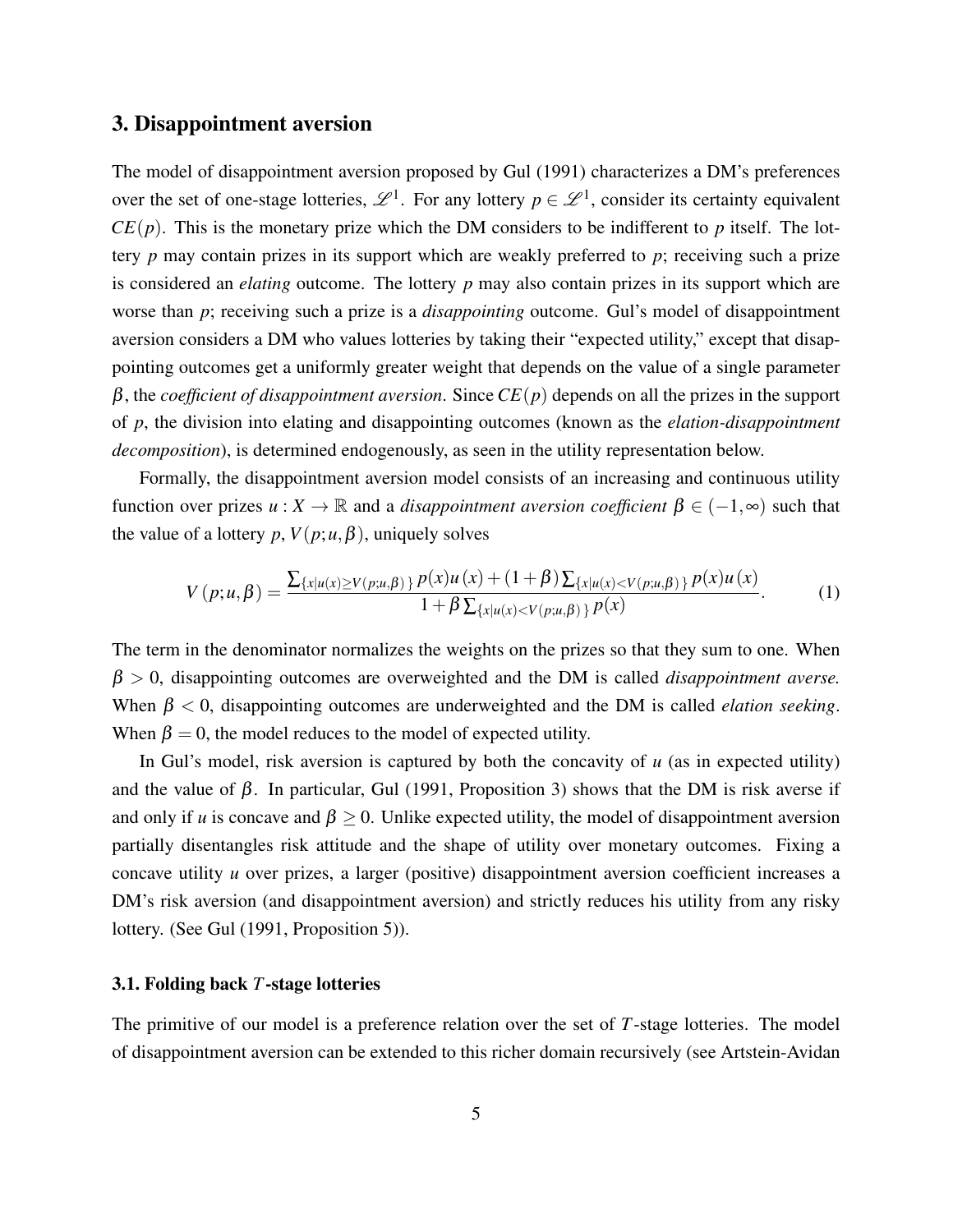and Dillenberger (2010) or Dillenberger (2010)) using the folding back approach proposed by Segal (1990). To illustrate, consider a two-stage lottery  $P = \langle \alpha_1, p_1; \alpha_2, p_2; \alpha_3, p_3 \rangle$ . First, each lottery  $p_i$  in the support of  $P$  is replaced with its certainty equivalent under disappointment aversion; that is, the value  $CE(p_i)$  satisfying  $u(CE(p_i)) = V(p_i; u, \beta)$ . The value of the resulting one-stage, "folded back" lottery  $\langle \alpha_1, CE(p_1); \alpha_2, CE(p_2); \alpha_3, CE(p_3) \rangle$  is calculated using  $V(\cdot; u, \beta)$  and assigned to be the utility of the original lottery *P*. The value of the temporal lottery is thus calculated by applying disappointment aversion recursively. For *T*-stage lotteries, the procedure is analogous. Lotteries in the last stage are replaced with their certainty equivalent under disappointment aversion, resulting in a  $(T - 1)$ -stage lottery; and this procedure is repeated until a one-stage lottery results, whose value is calculated using disappointment aversion.

The "folding back" procedure does not require that the same disappointment aversion coefficient be used throughout. For example, the extent of disappointment aversion may vary with the passage of time. More generally, the value of a *T*-stage lottery can be calculated by folding back using an arbitrary combination of disappointment aversion coefficients.

## 4. History dependent disappointment aversion

We propose a model of history dependent disappointment aversion over *T*-stage lotteries, in which the DM endogenously *categorizes* each sublottery as an elating or disappointing outcome of the sublottery from which it emanates. The value of a *T*-stage lottery  $P<sup>T</sup>$  is calculated by folding back, where the disappointment aversion coefficient assigned to a sublottery is determined by the sequence of elating or disappointing outcomes leading to it. In analogy to Gul (1991), the DM's categorization must be *internally consistent*: for example, if a sublottery *P t* is considered an elating outcome of the sublottery  $P^{t+1}$ , then the value of  $P^t$  should indeed be larger than that of  $P^{t+1}$ .

We begin by formalizing the notion of histories within  $T$ -stage lotteries. A *t*-stage lottery  $P<sup>t</sup>$  is a *sublottery* of  $P^T$  if there is a sequence  $P^{t+1}, P^{t+2}, \ldots, P^T$  such that for every  $t' \in \{t, \ldots, T-1\}$ ,  $P^{t'} \in \text{supp } P^{t'+1}$ . By convention,  $P^T$  is a sublottery of itself. The initial history—i.e., prior to any resolution of risk—is empty (0). If a sublottery  $P^{t+1}$  is degenerate—i.e., leads to some  $P^t$  with probability one—then the DM is not exposed to risk at that stage and his history is unchanged. If a sublottery  $P^{t+1}$  is nondegenerate, each sublottery  $P^{t}$  in its support may be an elating  $(e)$  or disappointing  $(d)$  outcome of  $P^{t+1}$ . The set of all possible histories is given by

$$
H = \bigcup_{t=1}^{T} \{0\} \times \{e, d\}^{T-t}.
$$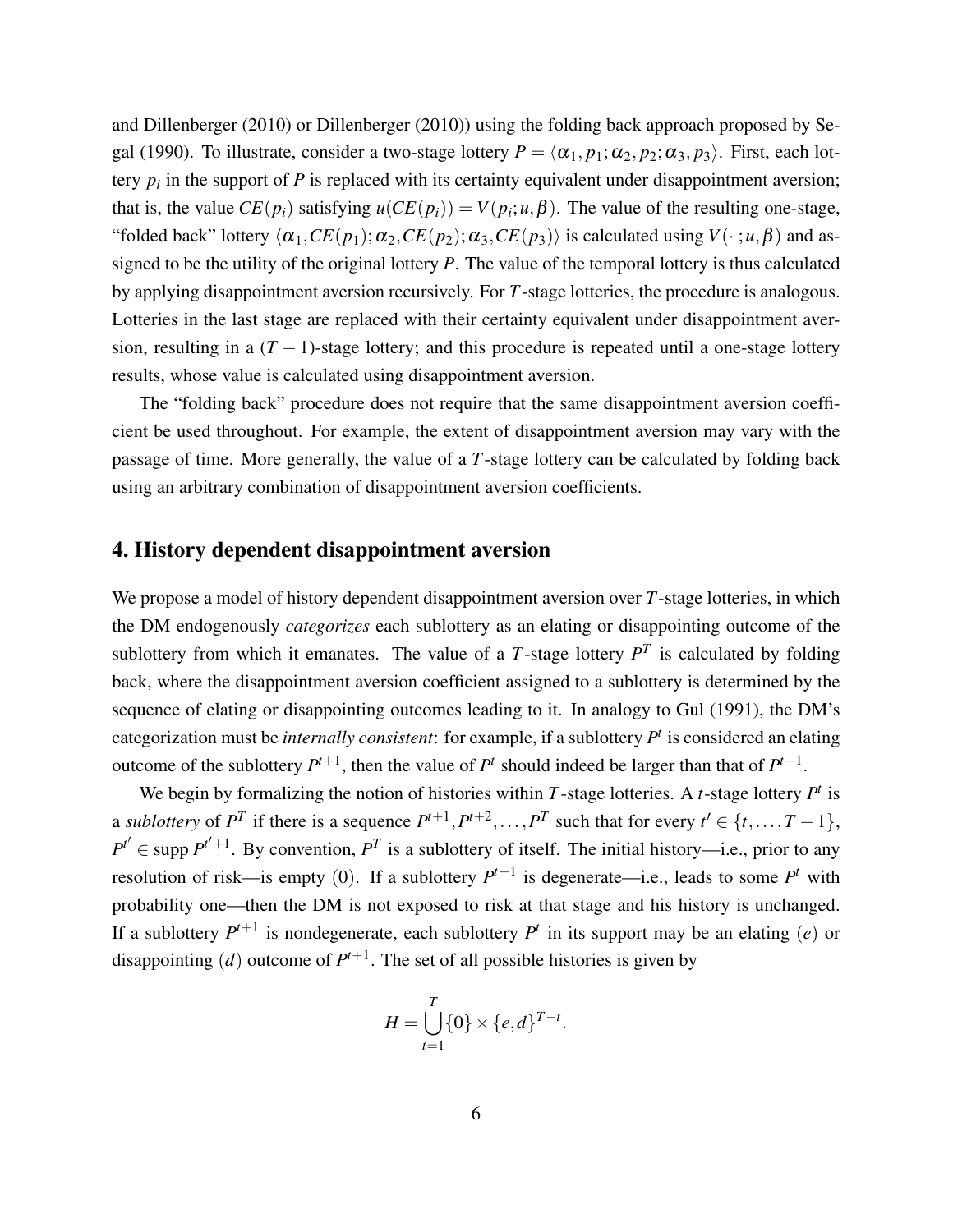For each  $P^T \in \mathcal{L}^T$ , the *history assignment a*( $\cdot |P^T$ ) assigns a history  $h \in H$  to each sublottery of *P*<sup>T</sup>. The DM's history assignments for all  $P^T \in \mathcal{L}^T$  are simply denoted *a*. The initial assignment (that is,  $a(P^T|P^T) = 0$ ) is always implicit; e.g., within the two-stage lottery  $P = \langle \alpha, p; 1 - \alpha, q \rangle$ , we write  $a(p|P) = e$  rather than  $a(p|P) = 0e$  if *p* is elating. If outcome  $j \in \{e, d\}$  occurs after history *h*, the updated history is  $h j$ , implicitly assuming the resulting history is in *H* (i.e., *h* is a nonterminal history). The length of a history *h* (denoted |*h*|) is the total number of *e* and *d* outcomes.

Each history corresponds to a disappointment aversion coefficient in the collection  $B := \{\beta_h\}_{h \in H}$ . We may define the folding back procedure for a DM who has a utility *u*, history assignment *a*, and a collection of disappointment aversion coefficients *B*. Starting backwards, calculate the certainty equivalent of each one-stage sublottery *p* using Equation (1) and  $\beta_{a(p|P^T)}$ ; that is,  $CE_{a(p|P^T)}(p)$  $u^{-1}(V(p; u, \beta_{a(p|P^T)}))$ . Next, consider each two-stage sublottery  $P = \langle \alpha_1, p_1; \dots, \alpha_m, p_m \rangle$  and use  $\beta_{a(P|P^T)}$  to calculate the certainty equivalent of the "folded back" one-stage lottery in which each *p* in the support of *P* is replaced with its certainty equivalent calculated above; that is,  $\langle \alpha_1, CE_{a(p_1|P^T)}(p_1); \ldots; \alpha_m, CE_{a(p_m|P^T)}(p_m) \rangle$ . Continuing in this manner, the *T*-stage lottery is reduced to a one-stage lottery (over the certainty equivalents of its continuation sublotteries) whose value is calculated using  $\beta_0$ , since  $a(P^T | P^T) = 0$ .

Our model of history dependent disappointment aversion (HDDA), defined below, places restriction on the history assignments permitted in the folding back procedure.

Definition 1 (History dependent disappointment aversion, HDDA). An HDDA utility representation over *T*-stage lotteries consists of an increasing and continuous utility over monetary prizes  $u: X \to \mathbb{R}$ , a collection of disappointment aversion coefficients  $B = \{\beta_h\}_{h \in H}$ , and a history assignment *a* satisfying, for each  $P^T \in \mathcal{L}^T$ ,

- 1. Sequential assignment. The DM assigns histories to all sublotteries of  $P<sup>T</sup>$  sequentially
	- (i) if  $P^{t+1}$  is nondegenerate and  $P^t \in \text{supp } P^{t+1}$  then  $a(P^t|P^T) \in \{a(P^{t+1}|P^T)\} \times \{e,d\};$ (ii) if  $P^{t+1}$  is degenerate and  $P^t \in \text{supp } P^{t+1}$  then  $a(P^t | P^T) = a(P^{t+1} | P^T)$ .
- 2. *Folding back.* The utility of  $P<sup>T</sup>$  is calculated by folding back using *u*, *a*, and *B*. We let  $V(P^t; u, a, B | P^T)$  denote the value of any sublottery  $P^t$  of  $P^T$  calculated as such, simply writ- $\int \int P \, dV$   $(P^T; u, a, B)$  for the value of  $P^T$ .
- 3. *Internal consistency.* Within  $P^T$ , if  $P^t \in \text{supp } P^{t+1}$  is an elating (disappointing) outcome of a nondegenerate sublottery  $P^{t+1}$ , then the value of  $P^t$  calculated above must be weakly larger than (strictly smaller than) the value of  $P^{t+1}$  in  $P^T$ . For example, if  $a(P^{t+1}|P^T) = h$  and  $a(P^t | P^T) = he$ , then  $V(P^t; u, a, B | P^T) \ge V(P^{t+1}; u, a, B | P^T)$ .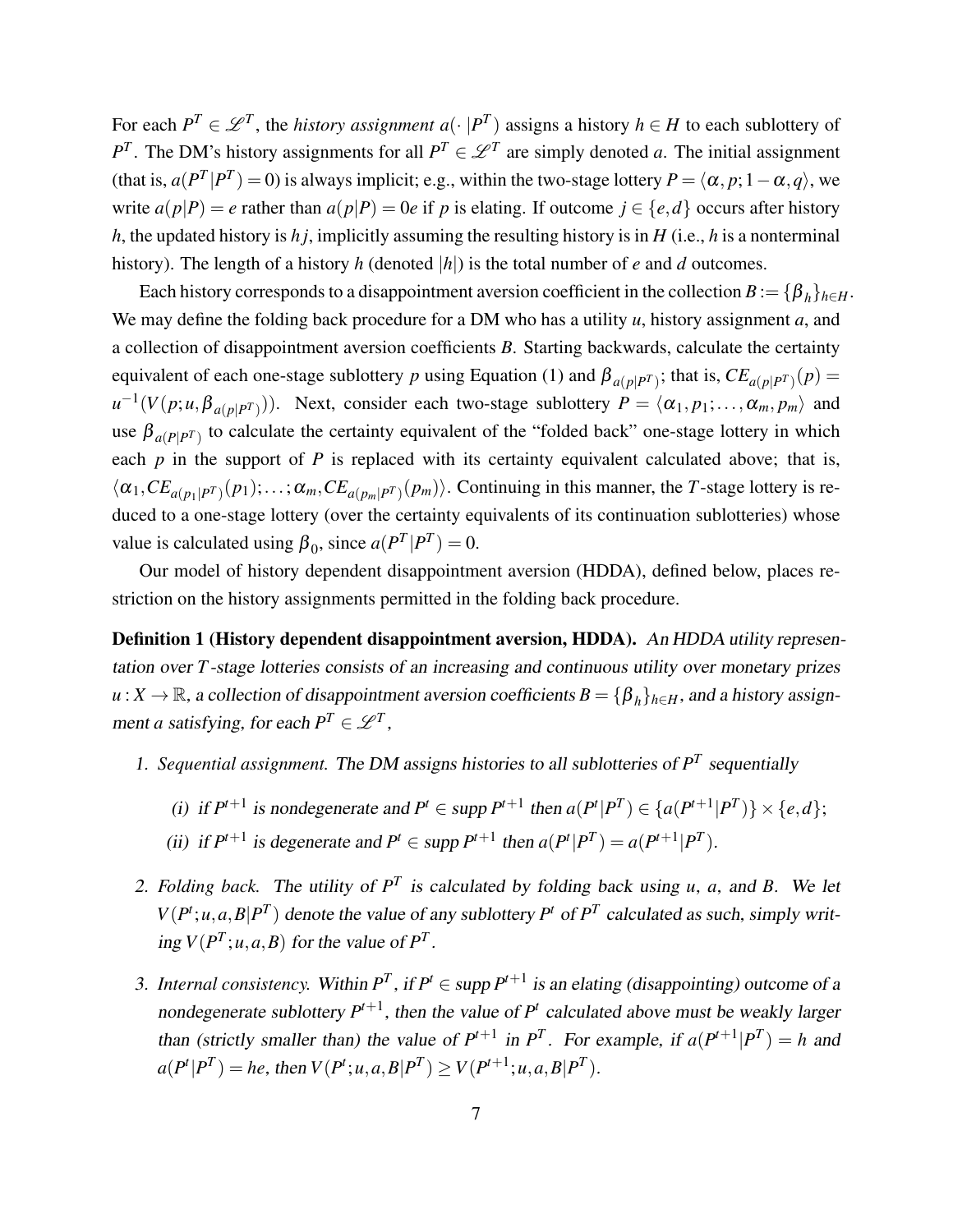We identify a DM with an HDDA representation by the triple  $(u, a, B)$  satisfying the above conditions.

In the above, we assumed a DM considers an outcome of a nondegenerate lottery elating if its value is at least as large as the value of the lottery from which it emanates. Alternatively, one could redefine HDDA so that an outcome is disappointing if its value is at least as small as that of the parent lottery; or even introduce a third assignment, neutral (*n*), which treats the case of equality differently than elation or disappointment.<sup>3</sup> Unlike in the one-stage model of disappointment aversion, how equality is treated affects the value of the lottery; but in either case, equality is possible only in a measure zero set of lotteries. Generically, a nonempty history consists of a sequence of strict elations and disappointments.

To illustrate how HDDA is determined, consider the case of two-stage lotteries, where sequential history assignment is trivially satisfied. There are three disappointment aversion coefficients,  $B = \{\beta_0, \beta_e, \beta_d\}$ . For any one-stage lottery  $p \in \mathcal{L}^1$  and  $h \in \{0, e, d\}$ ,  $CE_h(p)$  is the disappointment aversion certainty equivalent of *p* using *u* and  $\beta_h$ . If a two-stage lottery *P* is degenerate (i.e., *P* =  $\langle 1, p \rangle$  then  $V(P; u, a, B)$  is simply the disappointment aversion value of *p* under  $\beta_0$ , or  $V(p; u, \beta_0)$ . For any nondegenerate two-stage lottery  $P = \langle \alpha_1, p_1; \ldots; \alpha_j, p_j; \ldots; \alpha_m, p_m \rangle$ , the HDDA representation assigns to each one-stage lottery *p* in the support of *P* a history  $a(p|P) \in \{e, d\}$ , and the value of *P* is given by

$$
V(P;u,a,B) = \frac{\sum_{\{j \mid a(p_j|P)=e\}} \alpha_{j} u (CE_e(p_j)) + (1+\beta_0) \sum_{\{j \mid a(p_j|P)=d\}} \alpha_{j} u (CE_d(p_j))}{1+\beta_0 \sum_{\{j \mid a(p_j|P)=d\}} \alpha_{j}}.
$$
 (2)

Moreover, the history assignment is internally consistent. If  $a(p_j|P) = e$  then  $u(CE_e(p_j)) \ge$  $V(P; u, a, B)$ ; and if  $a(p_j|P) = d$  then  $u(CE_d(p_j)) < V(P; u, a, B)$ .

#### 4.1. Overreaction to news and the primacy effect

We say that an HDDA representation using the collection of disappointment aversion coefficients *B* has *endogenous reference dependence* if  $\beta_{he} \neq \beta_{hd}$  for all *h*.<sup>4</sup> In this section we show that under endogenous reference dependence, the existence of an HDDA representation implies regularity

<sup>&</sup>lt;sup>3</sup>If  $a(p|P) = n$ , then for any perturbation of p to p' in P, resulting in a perturbed lottery P',  $a(p|P') \neq n$ . That is, in each neighborhood of a neutral point, there is an elation or a disappointment. If sufficiently close to a neutral point there is an elation, then  $\beta_e \le \beta_n$ . If sufficiently close to a neutral point there is a disappointment, then  $\beta_n \le \beta_d$ . (Refer to Lemma 4).

<sup>4</sup>Relaxing this condition to be satisfied for only some *h* would lead to more cumbersome conditions.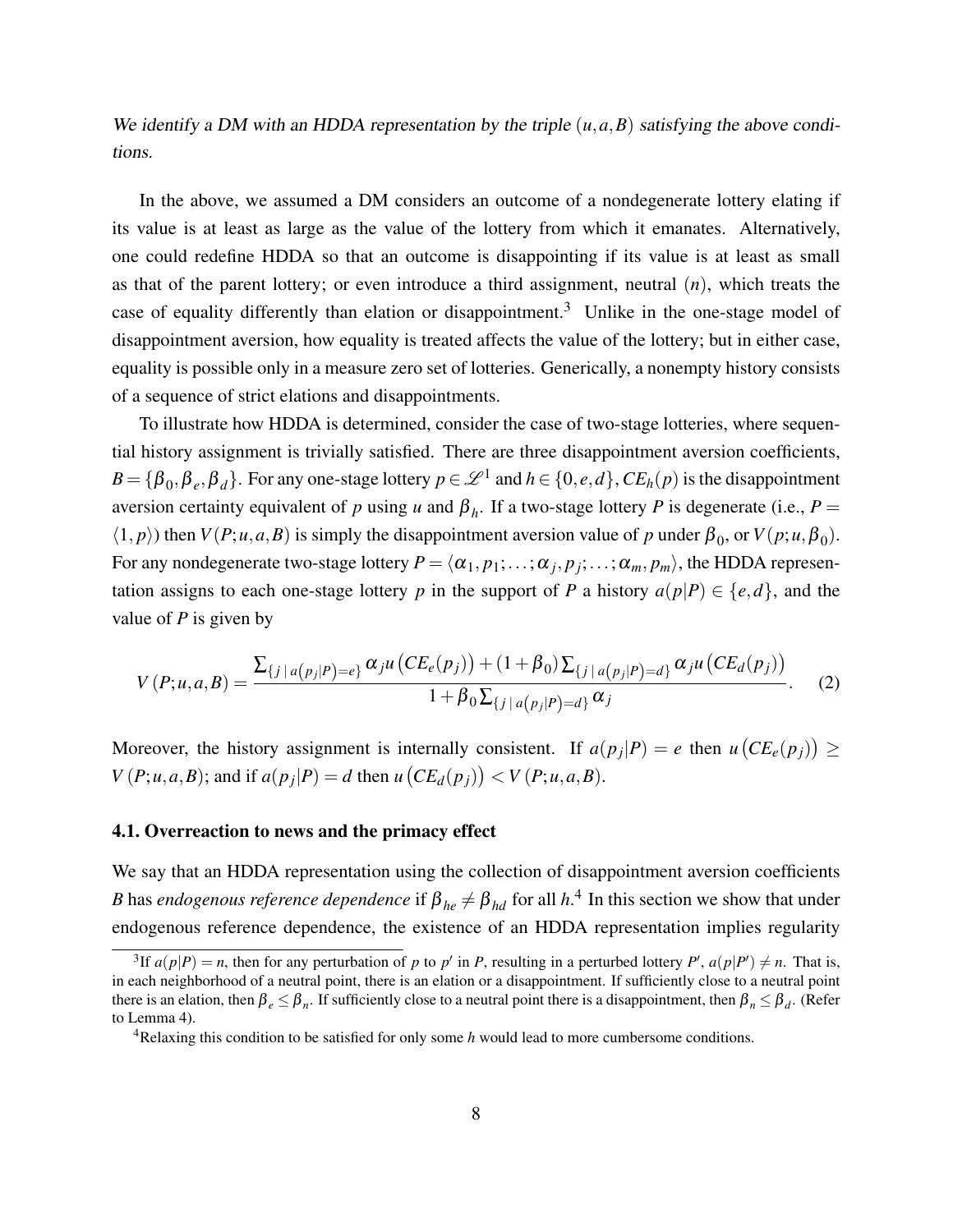properties on *B* that are related to well-known cognitive biases; and that in turn, these properties imply the existence of HDDA.<sup>5</sup>

As discussed in the introduction, experimental evidence suggests that an individual's risk attitudes depend on how prior uncertainty resolved. In particular, the literature suggests that people *overreact* to news received: they become less risk averse after positive experiences and more risk averse after negative ones. Since risk aversion is increasing in the disappointment aversion coefficient, this effect is captured in the following definition.

## **Definition 2.** The collection of coefficients *B* overreacts to news if  $\beta_{he} < \beta_{hd}$  for all *h*.

A body of evidence also suggests that individuals are affected by the position of items in a sequence. One well-documented cognitive bias is the *primacy effect*, in which early observations have a strong effect on later judgments. In our setting, the order in which elations and disappointments occur might affect the DM's risk attitude. Overreaction to news suggests that after an initial elation, a disappointment increases the DM's risk aversion; and that after an initial disappointment, an elation reduces the DM's risk aversion. A primacy effect would further suggest that the shift in attitude from the initial realization has a lasting and disproportionate effect. Future elations or disappointments can only mitigate but not overpower the first impression, as in the following definition.

For any *t*, let  $d^t$  (or  $e^t$ ) denote *t* repetitions of *d* (or *e*). The history *hed*<sup>*t*</sup>, for example, corresponds to experiencing one elation and *t* successive disappointments after the history *h*, under the implicit assumption that the resulting history is in *H*.

**Definition 3.** The collection of coefficients *B* displays a *weak primacy effect* if  $\beta_{hed} \leq \beta_{hde}$  for all *h*. The collection *B* displays a *strong primacy effect* if  $\beta_{\text{hed}^t} \leq \beta_{\text{hde}^t}$  for all *h* and  $t \geq 1$ .

The combination of overreaction to news and the strong primacy effect imply strong restrictions on the collection of disappointment aversion coefficients *B*; these are formalized in the following result and visualized in Figure 1. We refer below to the lexicographic order on histories of the same length as the ordering where  $\tilde{h}$  precedes *h* if it precedes it alphabetically. Since *d* comes before *e*, this is interpreted as "the DM is disappointed earlier in  $\tilde{h}$  than in  $h$ ."

<sup>&</sup>lt;sup>5</sup>It is easy to check that if  $\beta_0 = \beta_{he} = \beta_{hd}$  for every *h* (as in the standard history-independent recursive disappointment aversion), then an HDDA representation exists: it is trivial for history assignments to be internally consistent because the assignment does not affect value.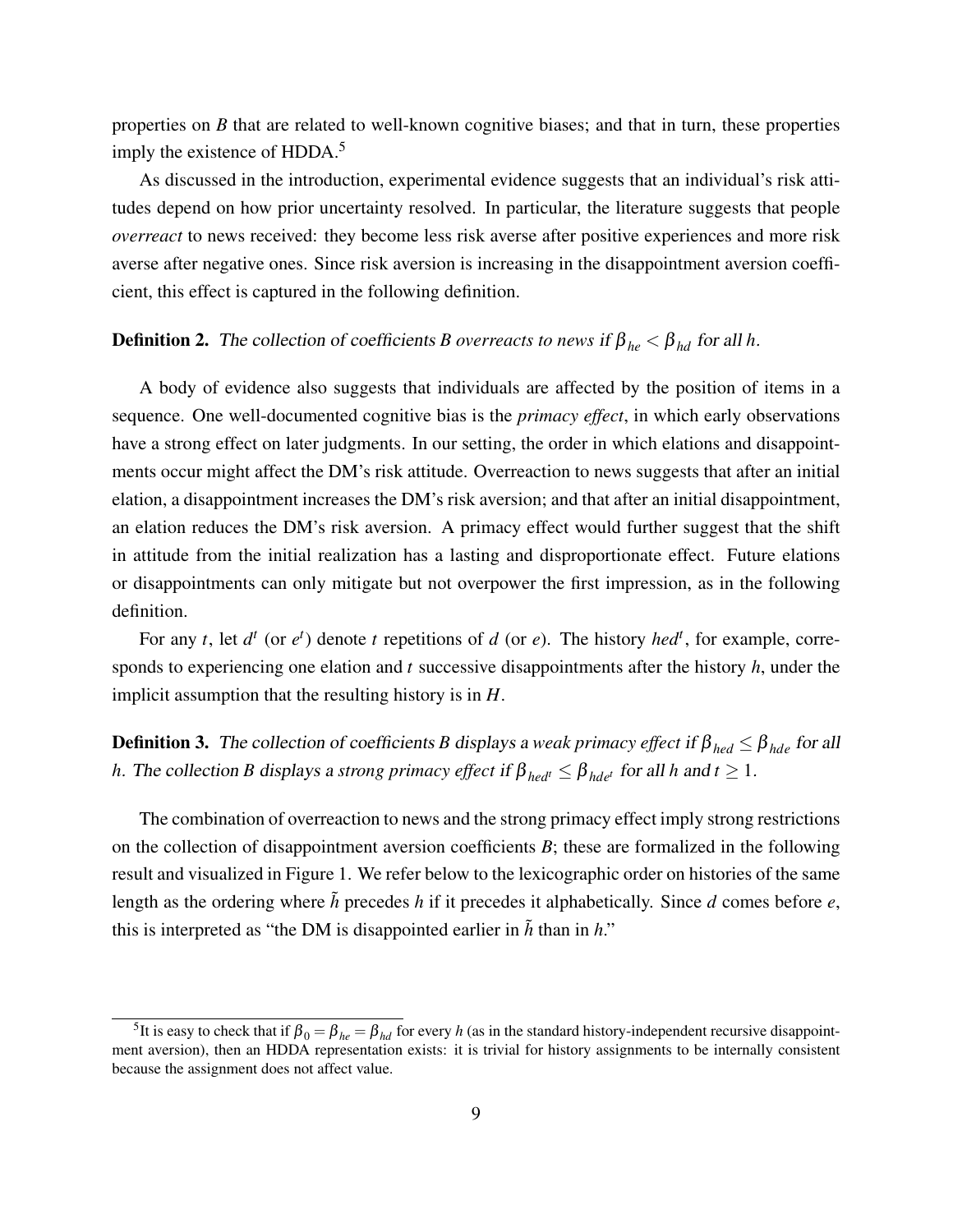

Figure 1: Starting from the bottom, each row corresponds to the set of applicable disappointment aversion coefficients for a stage  $t = 2, 3, \ldots, T$ . Overreaction to news and the primacy effect imply the lexicographic ordering of disappointment aversion coefficients in each row (Proposition 1). The assumption  $\beta_h \in [\beta_{he}, \beta_{hd}]$  for all  $h \in H$  implies the vertical lines and consecutive row alignment.

Proposition 1. The following statements are equivalent:

- (i) *B* satisfies overreaction to news and the strong primacy effect (with strict inequalities);
- (ii) For *h*, $\tilde{h}$  of the same length,  $\beta_h < \beta_{\tilde{h}}$  if  $\tilde{h}$  precedes *h* lexicographically.

Under the assumption  $\beta_h \in [\beta_{he}, \beta_{hd}]$  for all  $h \in H$ , conditions (i) and (ii) are also equivalent to:

(iii) For any  $h, h', h''$ , we have  $\beta_{\text{h}eh'} < \beta_{\text{h}dh''}$ .

Condition (ii) of Proposition 1 says, comparing histories of the same length, that the DM's risk aversion is greater when he has been disappointed earlier. This implies that for all  $h, h$ ,

$$
\beta_{\textit{he}^{|\tilde{h}|+1}} \leq \beta_{\textit{he} \tilde{h}} \leq \beta_{\textit{hed}^{|\tilde{h}|}} < \beta_{\textit{hde}^{|\tilde{h}|}} \leq \beta_{\textit{hd} \tilde{h}} \leq \beta_{\textit{hd}^{|\tilde{h}|+1}},
$$

meaning that the DM's risk aversion after any continuation  $\tilde{h}$  is no greater than if she were to be consistently disappointed thereafter, and no less than if she were to be consistently elated thereafter. To show the lexicographic ordering across the rows in Figure 1, note that the first row from the bottom ( $\beta_e < \beta_d$ ) follows directly from overreaction to news. Overreaction to news also implies the left and right portions of the second row ( $\beta_{ee} < \beta_{ed}$  and  $\beta_{de} < \beta_{dd}$ ) while the primacy effect (with strict inequalities) implies that  $\beta_{ed} < \beta_{de}$ . Alternating the use of overreaction to news and the strong primacy effect, one obtains each of the rows in Figure 1. Under the additional assumption  $\beta_h \in [\beta_{he}, \beta_{hd}]$ , which says that an elation reduces (and a disappointment increases) the DM's risk aversion *relative to his initial level*, one obtains the condition (iii), represented graphically in the vertical lines and consecutive row alignment in Figure 1. In words, condition (iii) says that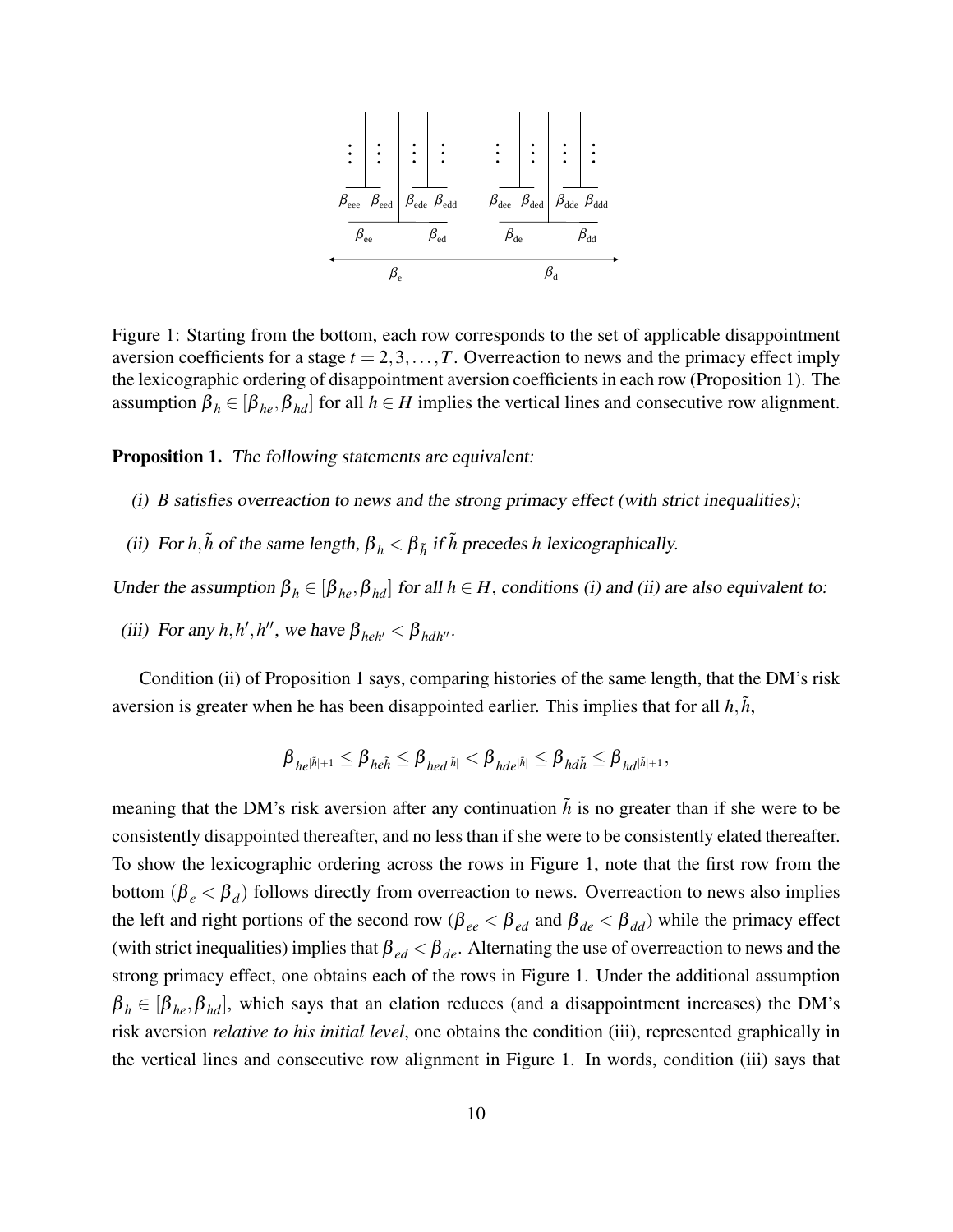whatever happens afterwards, the DM's risk aversion is always lower after an elation than it would have been had she instead been disappointed at that same point in time.

The following results link the two cognitive biases mentioned above to necessary and sufficient conditions for the existence of an HDDA representation.

**Theorem 1 (Necessary conditions for HDDA).** If the HDDA representation  $(u, a, B)$  has endogenous reference dependence, then the collection *B* overreacts to news and displays a weak primacy effect. If in addition  $\beta_h \in [\beta_{he}, \beta_{hd}]$  and  $\beta_{hed^t} \neq \beta_{hde^t}$  for all *h* and *t*, then the collection *B* also displays a strong primacy effect (and is ordered as in Figure 1).

Theorem 2 (Sufficient conditions for HDDA). If the collection of disappointment aversion coefficients *B* overreacts to news and displays a strong primacy effect (with strict inequalities), then for any continuous and strictly increasing utility over prizes  $u : X \to \mathbb{R}$ , an HDDA representation  $(u, a, B)$  exists.

Observe that on the set of two-stage lotteries,  $\mathscr{L}^2$ , overreaction to news is by itself necessary and sufficient for an HDDA representation with endogenous reference dependence, as there are too few stages for the primacy effect to apply. Similarly, on  $\mathscr{L}^3$ , overreaction to news and the weak primacy effect are both necessary and sufficient.

Theorems 1 and 2 are proved in the appendix. There we provide an algorithm for finding an internally consistent history assignment for two-stage lotteries, which can be used recursively to prove existence of the HDDA representation for *T*-stage lotteries. Let us illustrate why overreaction to news is necessary under endogenous reference dependence. Suppose  $T =$ 2 and consider the lottery  $P = \langle \alpha, p; 1 - \alpha, \delta_x \rangle$ . For *p* to be an elation in *P*, internal consistency requires  $u(CE_e(p)) > u(x)$ ; for *p* to be a disappointment in *P*, internal consistency requires  $u(CE_d(p)) < u(x)$ . If  $CE_d(p) > CE_e(p)$ , then there cannot be an internally consistent assignment for any  $x \in (CE_e(p), CE_d(p))$ . Then it must be, by endogenous reference dependence, that  $CE_d(p) < CE_e(p)$ ; and by the properties of disappointment aversion, this implies  $\beta_e < \beta_d$ . To sketch the proof that the weak primacy effect is necessary under  $T = 3$ , consider a three-stage lottery  $Q^3 = \langle \alpha, Q; 1-\alpha, \delta^2_{\alpha} \rangle$  $\alpha$ <sup>2</sup>). Assuming by contradiction that  $β_{de} < β_{ed}$ , we construct a two-stage lottery *Q* such that  $CE_d(Q) > CE_e(Q)$  under the only possible internally consistent assignment of *Q* given each of  $\beta_e$  and  $\beta_d$ . But then, as above, no internally consistent assignment of  $Q^3$  would exist. Essentially, if  $\beta_{de} < \beta_{ed}$  then an elating outcome received after a disappointment may overturn the assignment of the initial outcome as a disappointment. The intuition for the strong primacy effect is similar but requires a more complex construction.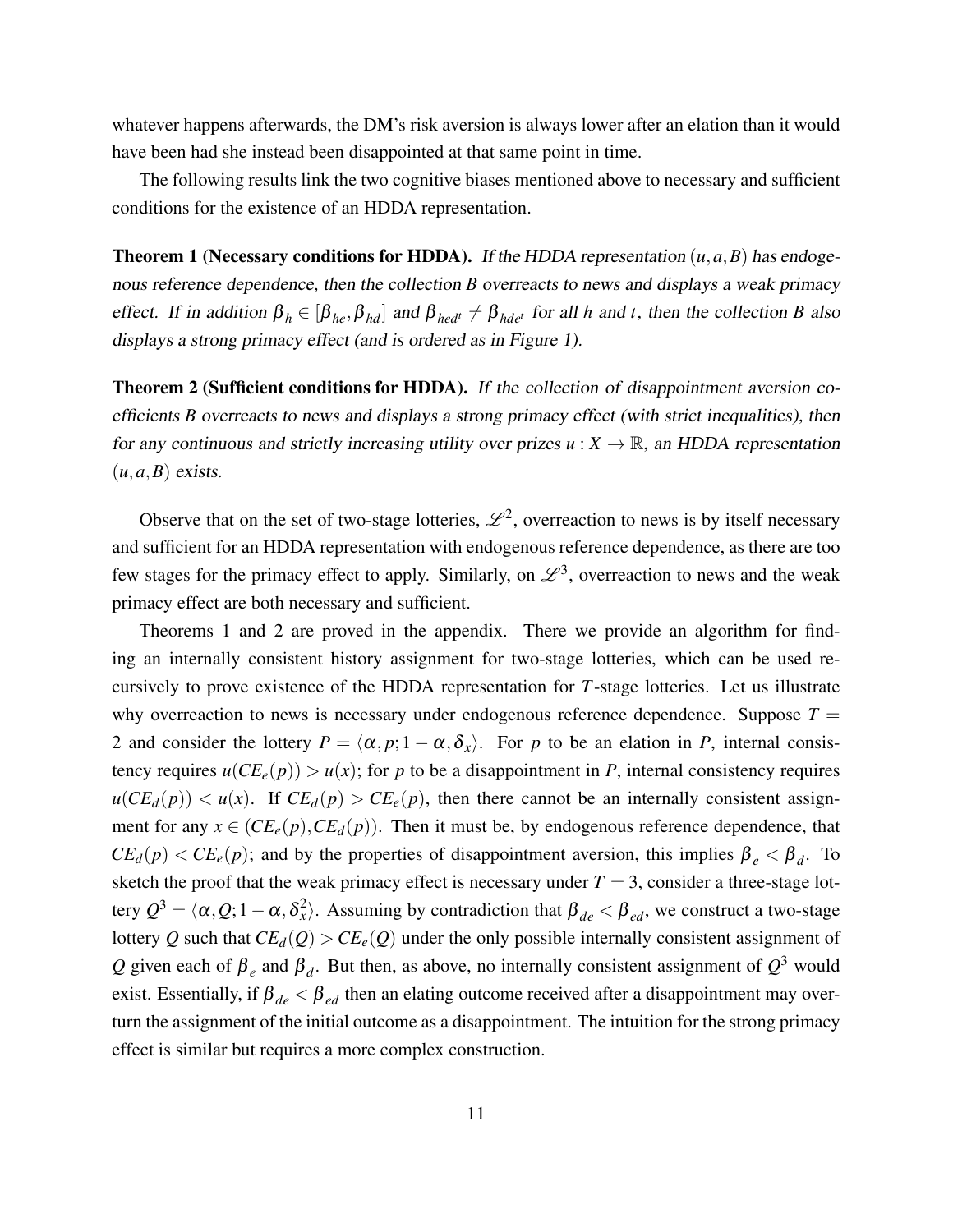

Figure 2: Let *p* be any lottery whose support consists of prizes between \$25 and \$33 $\frac{1}{3}$ . Then figure (b) shows the only internally consistent history assignment for the three-stage lottery shown in (a), using  $\beta_e = 1$ ,  $\beta_d = 2$ , and  $u(x) = x$ . The lottery p is a disappointment after first winning \$100, and an elation otherwise. Note that with  $u(x) = x$ , there cannot be any wealth effects on risk aversion.

## 5. Implications

In this section we discuss two phenomena that arise under HDDA, statistically cycling disappointment attitudes and the possibility of "gray areas" where two DM's, facing the same information and having the same *u* and *B*, may disagree on which outcomes are elating or disappointing (the history assignment *a*) based on their optimistic or pessimistic tendencies. Further implications are studied in Section 6, in a richer setting where intermediate actions may be taken while uncertainty resolves.

#### 5.1. Disappointment cycles

Theorem 1 says that a DM with an HDDA representation overreacts to news. To illustrate the implications of this, consider the three-stage lottery  $P^3$  shown in Figure 2(a). We assume  $u(x) =$ *x*,  $\beta_e = 1$ ,  $\beta_d = 2$ , and any choice of the other disappointment aversion coefficients satisfying overreaction to news and the weak primacy effect.

Suppose that *p* is a lottery whose support consists of prizes between \$25 and \$33 $\frac{1}{3}$ . Then, the two-stage sublottery  $P_\ell$  on the left—where the DM immediately accrues \$100—must be elating in  $P^3$ , while the two-stage sublottery  $P_r$  on the right must be disappointing in  $P^3$ . Indeed, this is the only internally consistent history assignment because the worst outcome in  $P_\ell$  dominates the best outcome in *P<sub>r</sub>*. Therefore, *P*<sup>*e*</sup> is evaluated using  $β_e$ , and *P<sub>r</sub>* is evaluated using  $β_d$ .

Whether or not the DM wins \$100, his additional winnings are determined by the same twostage lottery,  $P = \langle \frac{1}{4} \rangle$  $\frac{1}{4}$ ,  $\delta_0$ ;  $\frac{1}{2}$  $\frac{1}{2}, p; \frac{1}{4}$  $\frac{1}{4}$ ,  $\delta_{100}$ ). Because  $u(x) = x$ , there are no wealth effects: incrementing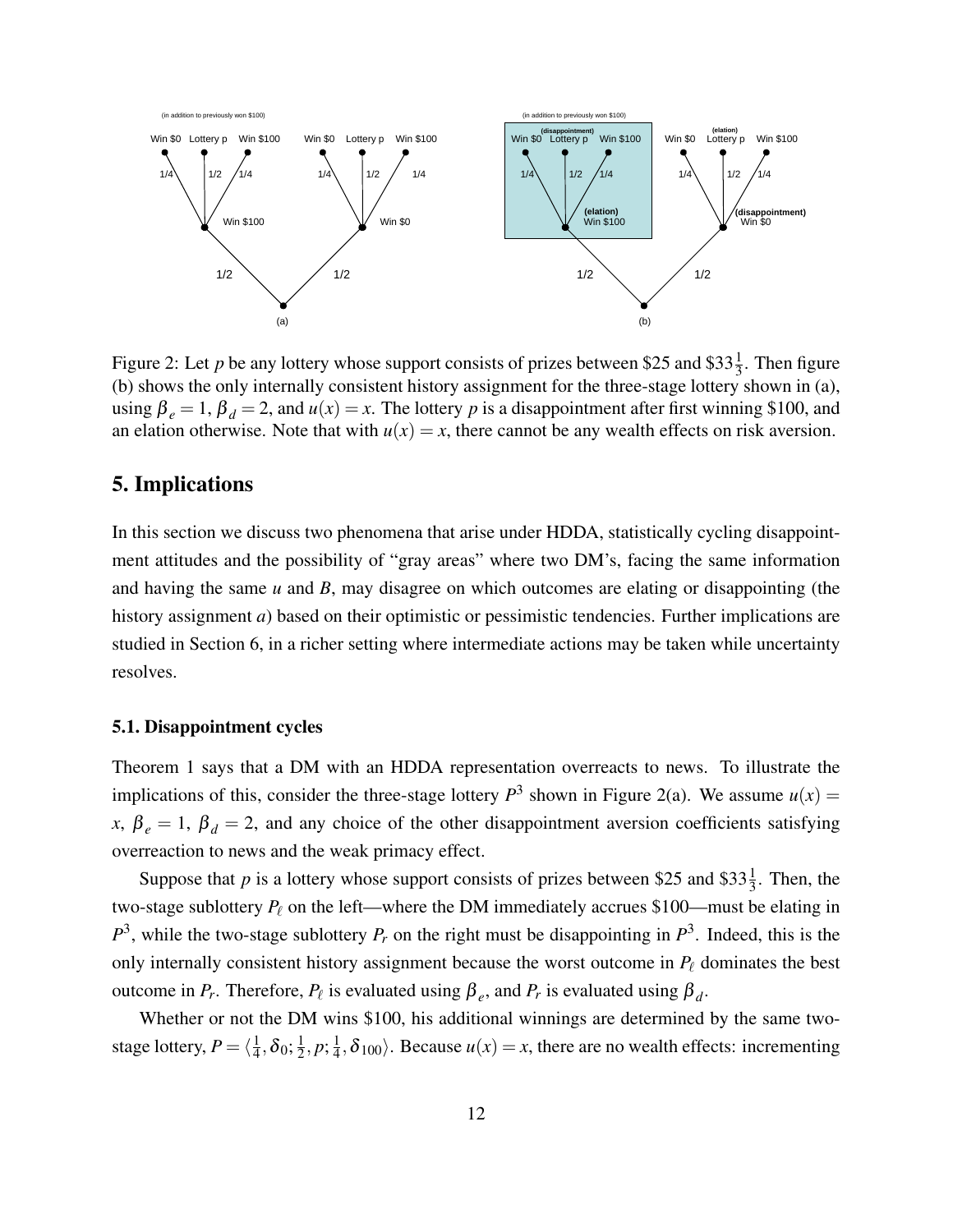all the prizes in *P* by 100 simply raises its HDDA utility by 100, without affecting which outcomes are elating or disappointing. To calculate the value of *P* using HDDA, we fold it back by replacing *p* with its certainty equivalent calculated using the appropriate history assignment. Within each of  $P_\ell$  and  $P_r$ , we must determine whether  $p$  is an elation or a disappointment. Consider the lottery  $\langle \frac{1}{4}$  $\frac{1}{4}$ , 0;  $\frac{1}{2}$ , x;  $\frac{1}{4}$  $\frac{1}{4}$ , 100) that would result if *p* is replaced with a prize *x*. Using disappointment aversion, it is easy to show that using  $\beta_e = 1$ , any prize *x* smaller than \$33 $\frac{1}{3}$  is a disappointment in this lottery; while using  $\beta_d = 2$ , any prize *x* larger than \$25 is an elation. But the certainty equivalent of *p*, evaluated using any  $\beta$ , is always between \$25 and \$33 $\frac{1}{3}$ . Therefore, the only consistent assignment of *p* is as a disappointment after winning \$100 and as an elation otherwise. That is, the DM's disappointment attitude must cycle, as shown in Figure 2(b).

This example suggests a more general prediction of HDDA. Note that in Gul (1991)'s original model, the disappointment aversion coefficient affects both risk aversion and the elation threshold. Because the utility of the lottery determines its certainty equivalent, increasing  $\beta$  lowers the DM's elation threshold: for any  $p \in \mathcal{L}^1$  and  $\beta' < \beta$ , if a prize x is (1) disappointing in p under  $\beta$  then it is disappointing in *p* under  $\beta'$ , and (2) elating in *p* under  $\beta'$  then it is elating in *p* under  $\beta$ . Because of this feature, overreaction to news means, in our dynamic setting, that a DM who has been elated is not only less risk averse than a DM who has been disappointed, but also has a higher elation threshold. In other words, overreaction to news implies that after a disappointment, the DM is more risk averse and "settles for less"; whereas after an elation, the DM is less risk averse and "raises the bar." As is in the example above, this leads to *statistically cycling disappointment attitudes*: disappointment is more likely after elation, and vice versa.

Under the assumption that  $\beta_h \in [\beta_{he}, \beta_{hd}]$  for all *h*, HDDA implies condition (iii) in Proposition 1 (visualized in Figure 1). That condition says that after an elation, the DM's greatest possible degree of risk aversion in the future decreases; and conversely, after a disappointment, the DM's lowest possible degree of risk aversion in the future increases. However, in a finite horizon setting, this does not imply that the DM's mood swings moderate in intensity with experience (for example,  $|\beta_{ed} - \beta_e| \ge |\beta_{ede} - \beta_{ed}| \ge |\beta_{eded} - \beta_{ed} - \cdots|$ . That is, the intensity of disappointment cycles may well persist.

#### 5.2. Is the glass half full or half empty?

Consider the two stage lottery  $\langle \alpha, p; 1 - \alpha, \delta_x \rangle$  and suppose that  $u(CE_e(p)) > u(x) > u(CE_d(p))$ . Under this assumption, it would be consistent for the lottery *p* to be either an elation or a disappointment. The moral of this example is that while *u*, the collection *B*, and history assignment *a* can be pinned down uniquely by choice behavior (as shown by the axiomatization in Section 7),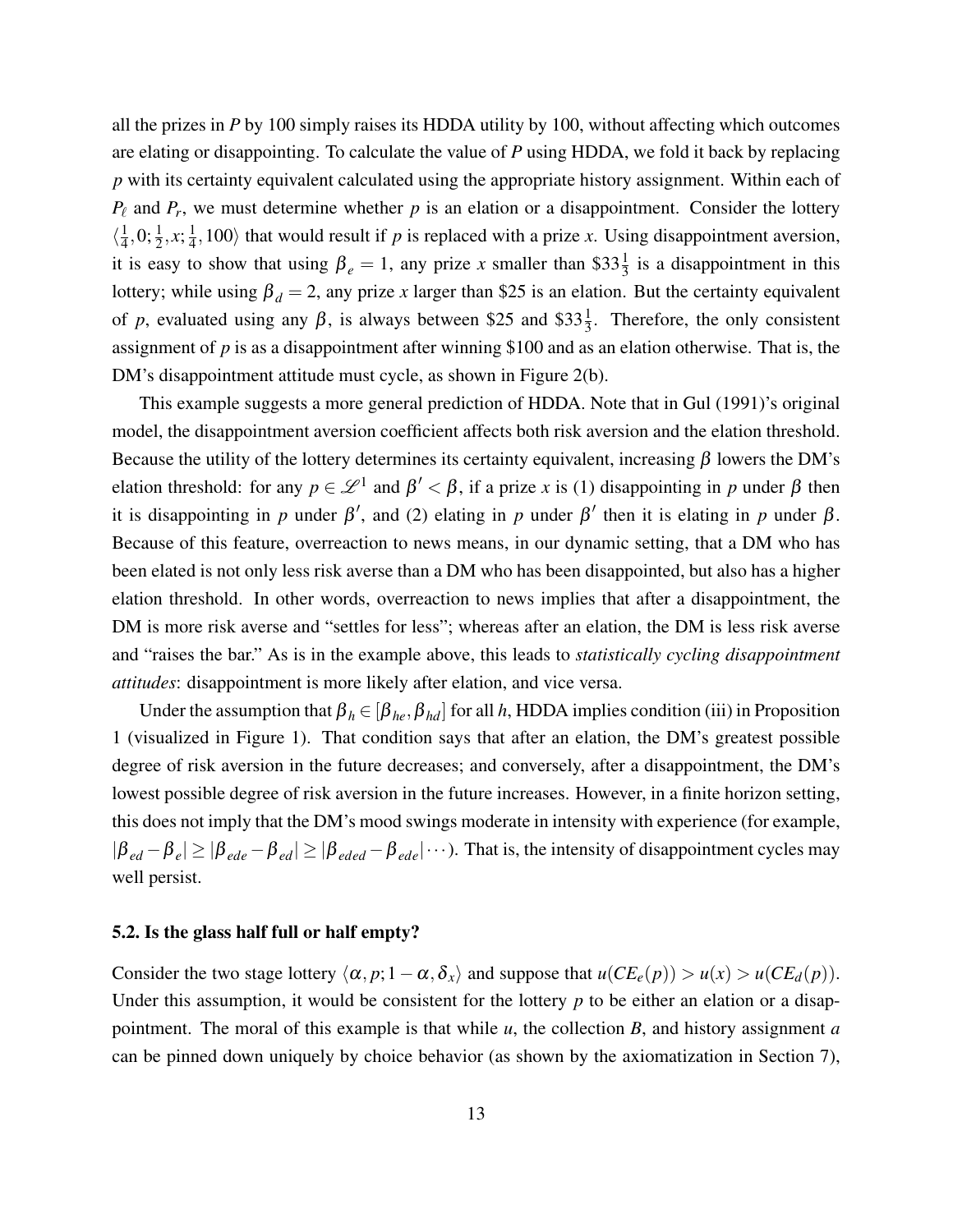

Figure 3: The set of possible HDDA utilities of  $P(\omega)$  are pictured on the vertical axis for each  $\omega \in (0,1)$  on the horizontal axis, given  $\beta_e = 0$ ,  $\beta_0 = 1$ ,  $\beta_d = 2$ , and  $u(x) = x$ . The sublottery  $p(\omega)$ can be viewed as an elation or a disappointment in the range  $[\omega,\overline{\omega}]$ .

one cannot fully reconstruct the DM's preference relation from only the information contained in *u* and *B*. Predicting the DM's behavior in such "gray areas" as above requires a theory of how the DM assigns histories (as seen later, such a theory has testable predictions for his preference relation over  $\mathscr{L}^T$ ).

A dictionary definition of optimism is "An inclination to put the most favorable construction upon actions and events or to anticipate the best possible outcome."<sup>6</sup> In our setting, optimism and pessimism may be understood in terms of this multiplicity of internally consistent history assignments, where the optimist always chooses the most favorable one and the pessimist chooses the least favorable one.

**Definition 4.** We say that a DM is an *optimist* if for every  $P^T \in \mathcal{L}^T$  he chooses the sequential and internally consistent history assignment *a* that maximizes his HDDA utility  $V(P^T; u, a, B)$ . Similarly, we say the DM is a *pessimist* if for every  $P^T \in \mathcal{L}^T$  he chooses the sequential and internally consistent assignment *a* that minimizes his HDDA utility  $V(P^T; u, a, B)$ . Given the same utility over prizes *u* and disappointment aversion coefficients *B*, we say that one DM is more optimistic than another if his HDDA utility is higher for every  $P^T \in \mathcal{L}^T$ .

The optimist and pessimist agree on fundamentals (their utility from monetary prizes and their disappointment aversion coefficients), but they take a different perspective on what outcomes are disappointing and elating. This approach differs from most models of optimism and pessimism, which typically view optimism in terms of attaching higher probability to positive events. Under HDDA, probabilities are objective and unchanging, but endogenous reference dependence allows

<sup>&</sup>lt;sup>6</sup>"optimism." Merriam-Webster Online Dictionary. 2010. http://www.merriam-webster.com (14 June 2010).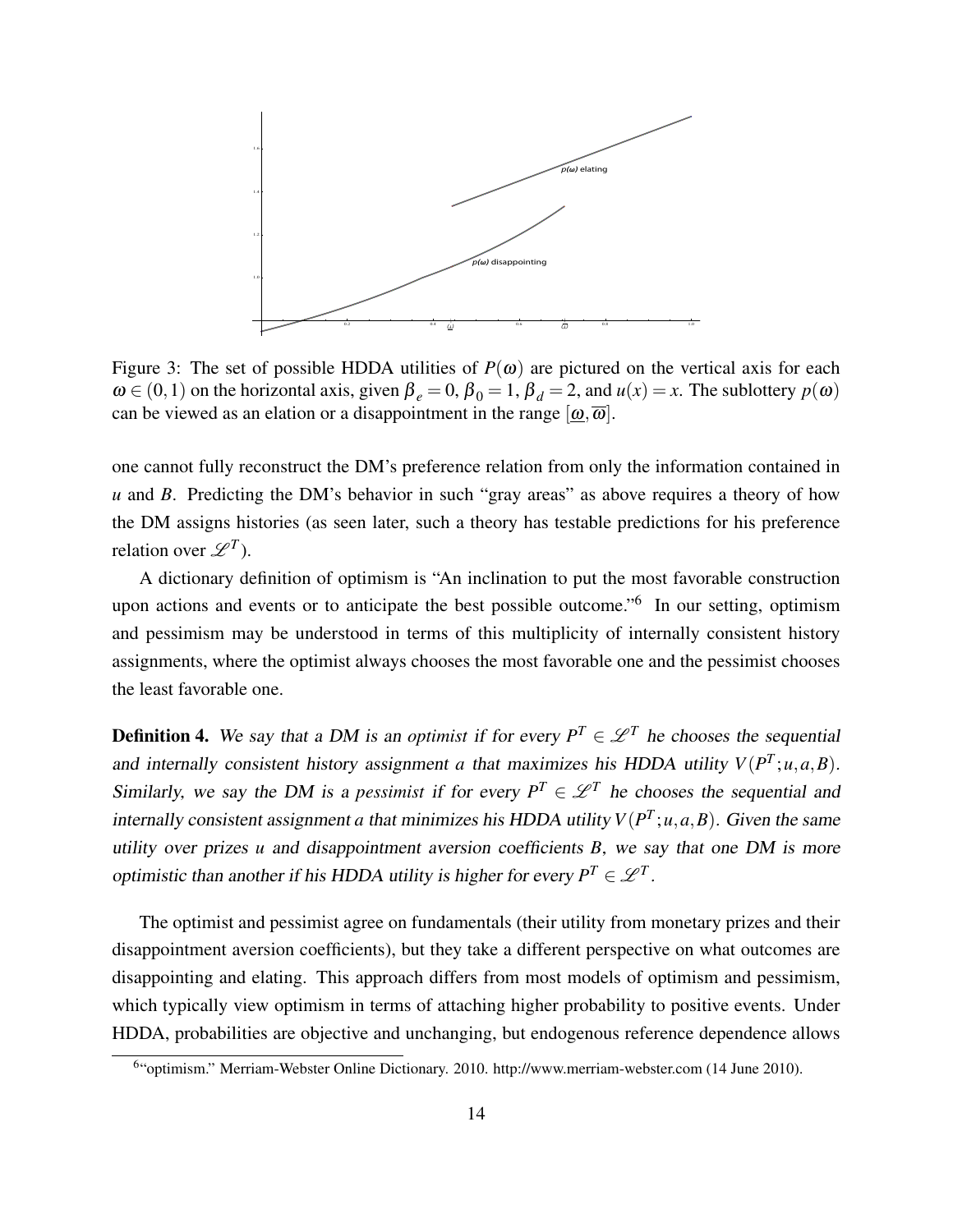the DM to select an internally consistent view of the unfolding risk according to his optimistic or pessimistic tendency.

To illustrate, consider Figure 3, which depicts for each  $\omega \in (0,1)$  all possible HDDA values of the two-stage lottery  $P(\omega) = \langle \frac{1}{3} \rangle$  $\frac{1}{3}, \delta_1; \frac{1}{3}$  $\frac{1}{3}, \delta_2; \frac{1}{3}$  $\frac{1}{3}$ ,  $p(\boldsymbol{\omega})$  where  $p(w) = \langle \boldsymbol{\omega}, 3; 1-\boldsymbol{\omega}, 0 \rangle$ . An increase in  $\omega$  is a first-order stochastic improvement of the risky sublottery  $p(\omega)$ . While  $p(\omega)$  is unambiguously elating (disappointing) for high (low) values of  $\omega$ , there is an intermediate range  $[\omega,\overline{\omega}]$ where  $p(\omega)$  can be viewed either as an elation or as a disappointment. The certainty equivalents of the other sublotteries are independent of their history assignment because they are degenerate. At the same time, overreaction to news implies  $CE_e(p(\omega)) > CE_d(p(\omega))$ . Because HDDA utility is increasing in the certainty equivalents, viewing  $p(\omega)$  as an elation gives higher utility. The optimist thus views  $p(\omega)$  as an elation as soon as possible (for all  $\omega \geq \omega$ ). On the other hand, the pessimist views  $p(\omega)$  as a disappointment for as long as possible (for all  $\omega \leq \overline{\omega}$ ). More generally, a DM may have a cutoff  $\omega^* \in [\omega, \overline{\omega}]$  at which  $p(\omega)$  switches from a disappointment to an elation. If one DM is more optimistic than another, then his cutoff  $\omega^*$  must be lower.

It is easy to see that overreaction to news implies that a DM with an HDDA representation may violate first-order stochastic dominance on *T*-stage lotteries: for example, if the probability  $\alpha$  of *p* is very high, the lottery  $\langle \alpha, p; 1 - \alpha, \delta_w \rangle$  may be preferred to  $\langle \alpha, p; 1 - \alpha, \delta_b \rangle$ ; the "thrill" of winning" outweighs the "pain of losing." The above example suggests, however, that both the optimist and pessimist satisfy the following regularity property related to first-order dominance, stated for simplicity for  $T = 2$ .

**Proposition 2.** Let  $\succeq$  be the preference relation represented by the DM's HDDA utility on  $\mathcal{L}^2$ , and let >*F*<sub>OSD</sub> denote the first-order stochastic dominance relation on  $\mathcal{L}^1$ . Fix any prizes  $x_1, \ldots, x_{m-1}$ and probabilities  $\alpha_1, \ldots, \alpha_m$ . If the DM is an optimist or a pessimist, then<sup>7</sup>

$$
\langle \alpha_1, \delta_{x_1}; \ldots; \alpha_{m-1}, \delta_{x_{m-1}}; \alpha_m, p \rangle \succ \langle \alpha_1, \delta_{x_1}; \ldots; \alpha_{m-1}, \delta_{x_{m-1}}; \alpha_m, q \rangle \text{ whenever } p >_{FOSD} q. \quad (3)
$$

The idea behind Proposition 2 is that fixing *p* as either an elation or a disappointment, the utility of  $P(\omega)$  is increasing in  $\omega$ ; and viewing p as an elation gives strictly higher utility for each ω. The fact that the other sublotteries are degenerate ensures that the history assignment of *p* does not affect their value. Consider instead a lottery  $\langle \alpha, p; 1 - \alpha, q \rangle$ , where both *p*,*q* are risky and  $p >_{FOSD} q$ . Fixing any  $\beta$ , the certainty equivalent of *p* is larger than that of *q* by first-order dominance; hence it would always be consistent to label *p* as an elation and *q* as a disappointment.

<sup>7</sup>More generally, any DM whose history assignment *a* applies a cutoff for viewing the risky lottery as an elation (as in the above discussion) will also satisfy Property (3).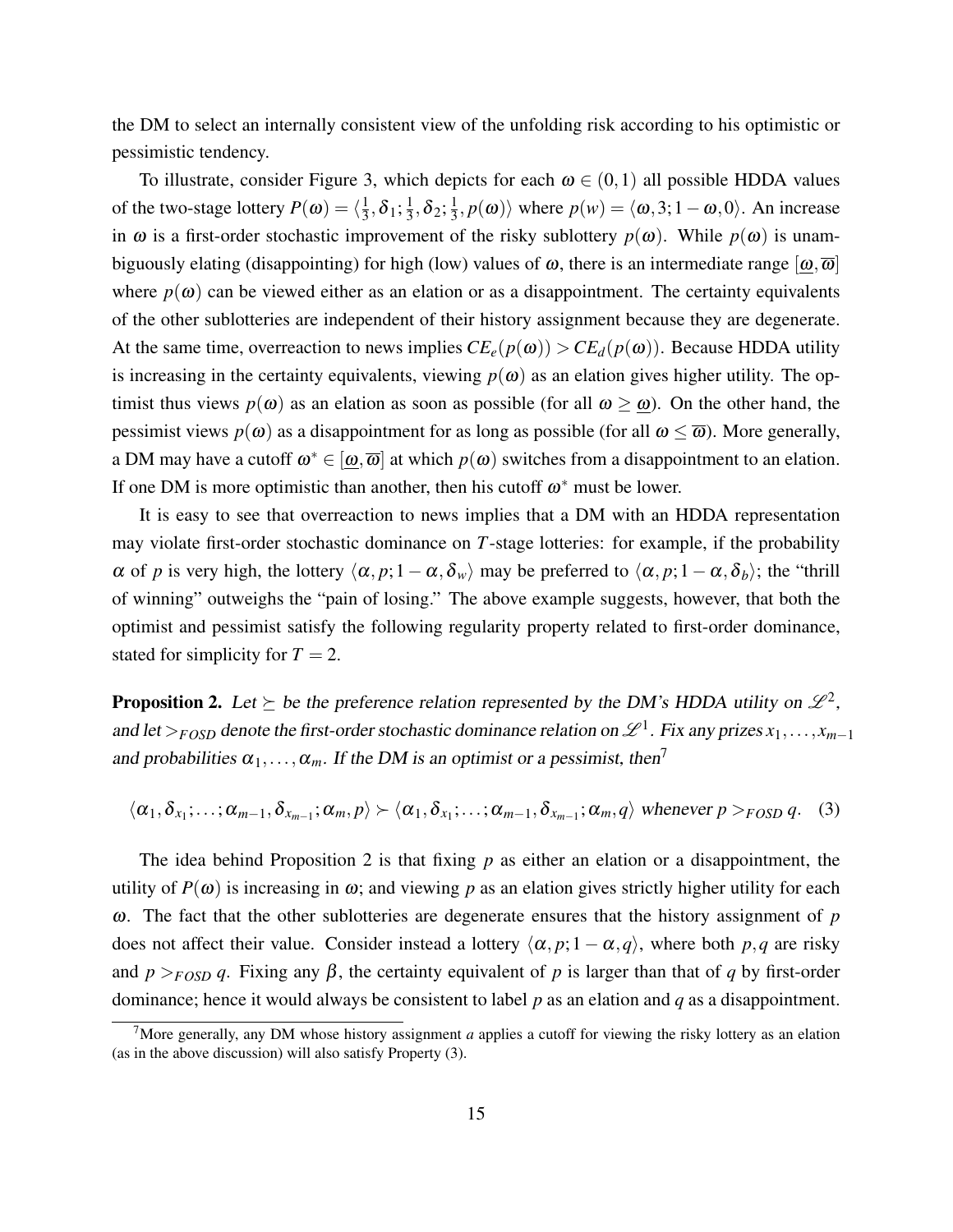However, if  $CE_e(q) > CE_d(p)$  then it would also be consistent to label p as a disappointment and q as an elation; and if the probability  $1-\alpha$  of q is sufficiently high, the optimist may achieve a higher HDDA utility by doing so. The intuition is that by viewing a high probability, riskier prospect as an elation (if it is consistent to do so), the optimist puts a "positive spin" on the uncertainty. (A similar feature applies for the pessimist.)

## 6. HDDA with intermediate choices

We now extend the HDDA model to the setting of stochastic decision trees. Roughly speaking, a stochastic decision tree is a lottery over choice sets of shorter stochastic decision trees. In each choice set, the DM can choose the continuation stochastic decision tree. Formally, for any set *Z*, let  $K(Z)$  be the set of finite, nonempty subsets of *Z*. A one-stage stochastic decision tree is simply a one-stage lottery. The set of one-stage stochastic decision trees is  $\mathscr{D}^1 = \mathscr{L}^1$ , with typical elements *p*,*q*. For  $t = 2, \ldots, T$ , the set of finite, nonempty sets of  $(t-1)$ -stage stochastic decision trees is given by  $\mathscr{A}^{t-1} = K(\mathscr{D}^{t-1})$ , with typical elements  $A^{t-1}, B^{t-1}$ . Then the set of *t*-stage stochastic decision trees is the set of lotteries over finite choice sets of (*t* −1)-stage stochastic decision trees. Formally, the set of *t*-stage stochastic decision trees is  $\mathscr{D}^t = \mathscr{L}(\mathscr{A}^{t-1})$ , with typical elements  $P^t, Q^t$ . Our domain is thus  $\mathscr{D}^T = \mathscr{L}(\mathscr{A}^{T-1})$ . (Our previous domain of *T*-stage lotteries can be seen as the case in which all choice sets are degenerate.)

The realization of a *t*-stage stochastic decision tree is a choice set, which is categorized by the DM as either elating or disappointing. The set of possible histories, *H*, is the same as before, with the understanding that histories now refer to choice sets. We abuse notation and identify the stochastic decision tree  $P^T \in \mathcal{D}^T$  with a degenerate choice set, denoted  $A^T := \{P^T\}.$ 

The folding back procedure may be extended to this richer domain in a way that the history assignment of a choice set determines the disappointment aversion coefficient applied to each stochastic decision tree inside it, and the value of the choice set itself is the maximal value of those stochastic decision trees. Formally, the certainty equivalent of each set of one-stage stochastic decision trees is determined by

$$
u\left(CE_{a(A^1|P^T)}(A^1)\right) = \max_{p \in A^1} V(p; u, \beta_{a(A^1|P^T)}).
$$

Fold back each  $P^2 \in A^2$ , by replacing each realization (a choice set,  $A_j^1$ ) with its certainty equivalent, as calculated above, to get the sublottery

$$
\widetilde{P^2} = \langle \alpha_1, CE_{a(A_1^1|P^T)}(A_1^1); \ldots; \alpha_m, CE_{a(A_m^1|P^T)}(A_m^1)\rangle.
$$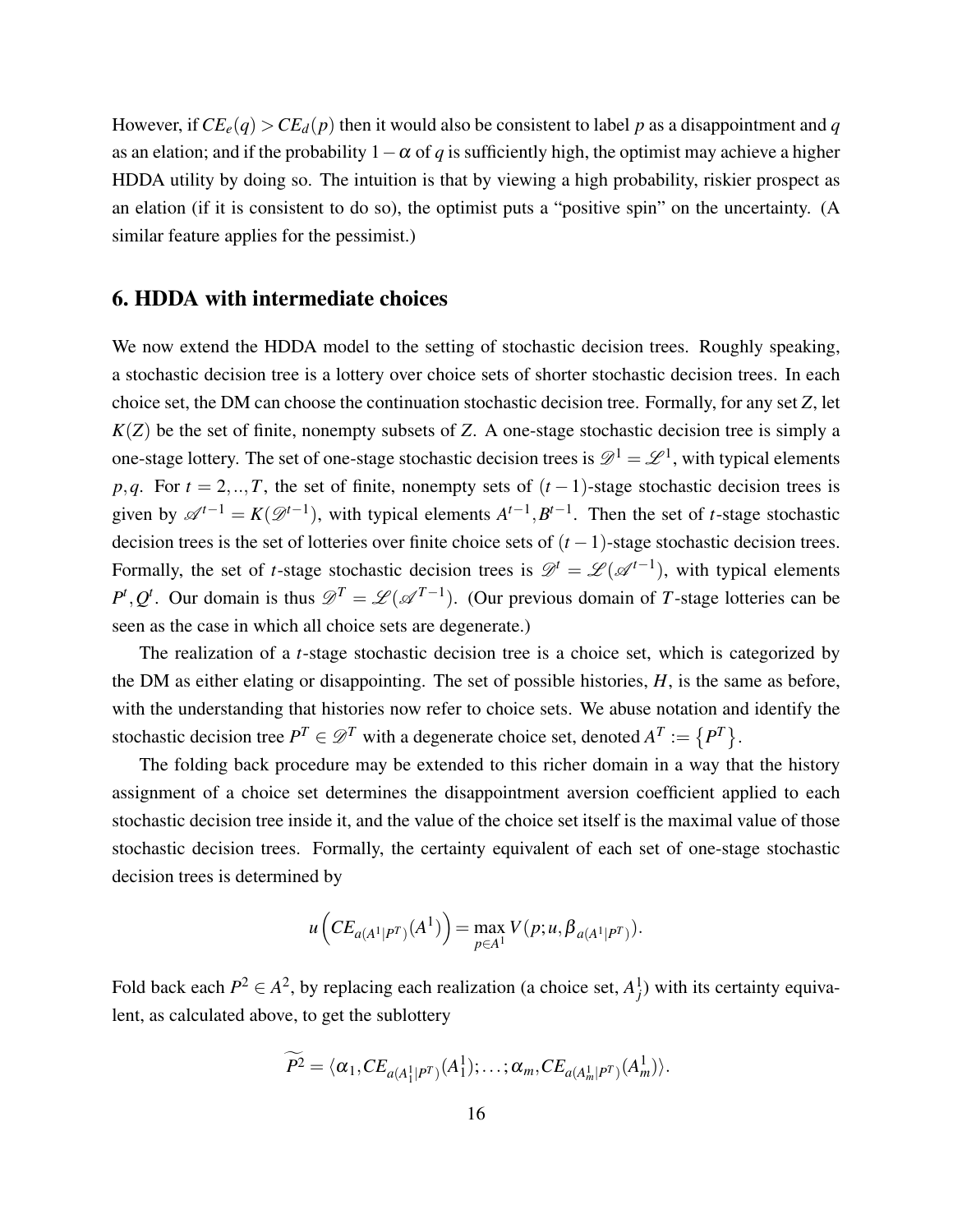The certainty equivalent of a set of two-stage stochastic decision trees,  $A^2$ , is determined by

$$
u\left(CE_{a(A^2|P^T)}(A^2)\right) = \max_{\left\{\widetilde{P^2}:P^2\in A^2\right\}} V(\widetilde{P^2};u,\beta_{a(A^2|P^T)}).
$$

Continuing in this manner, the *T*-stage stochastic decision tree is reduced to a one-stage lottery (over the certainty equivalents of its continuation subtrees) whose value is calculated using  $\beta_0$ , since  $a(A^T | P^T) = 0$ .

The definition of HDDA is almost the same as before.

Definition 5 (HDDA with intermediate choices). An HDDA utility representation over *T*-stage stochastic decision trees consists of an increasing and continuous utility over monetary prizes  $u: X \to \mathbb{R}$ , a collection of disappointment aversion coefficients  $B = \{\beta_h\}_{h \in H}$ , and a history assignment *a* satisfying, for each  $P^T \in \mathcal{D}^T$ ,

- 1. *Sequential assignment.* The DM assigns histories to all realizations of stochastic decision subtrees of  $\mathscr{D}^T$ . Let  $a(A^T | P^T) := \beta_0$  and, recursively, for  $t < T$ :
	- (i) if  $P^{t+1}$  is nondegenerate and  $A^t \in \text{supp } P^{t+1} \in A^{t+1}$  then  $a(A^t|P^T) \in a(A^{t+1}|P^T) \times \{e,d\}.$ (ii) if  $P^{t+1}$  is degenerate and and  $A^t \in \text{supp } P^{t+1} \in A^{t+1}$  then  $a(A^t | P^T) = a(A^{t+1} | P^T)$ .
- 2. *Folding back.* The DM calculates the utility of the stochastic decision tree by folding back. We let  $V(A^t; u, a, B | P^T)$  and  $V(P^t; u, a, B | P^T)$  denote, respectively, the value of any choice set *A*<sup>t</sup> in  $P^T$  and subtree  $P^t$  of  $P^T$ , as calculated above, simply writing  $V(P^T; u, a, B)$  for the value of  $P<sup>T</sup>$ .
- 3. *Internal consistency.* Within  $P<sup>T</sup>$ , for each nondegenerate  $P<sup>t+1</sup>$ , if  $A<sup>t</sup> \in supp P<sup>t+1</sup>$  is an elating (disappointing) outcome in  $P^{t+1}$ , then the value of  $A^t$  must be weakly larger than (strictly smaller than) the value of  $P^{t+1}$  in  $A^T$ .

Observe that the DM is dynamically consistent under HDDA with intermediate actions. From any future choice set, the DM anticipates selecting the best stochastic decision tree. That choice leads to an internally consistent history assignment of that choice set. Thus, when reaching a choice set, the disappointment aversion coefficient she uses to value the choices therein is the one she anticipated using, and her choice is precisely her anticipated choice.

Internal consistency is therefore a stronger requirement than before, because it takes optimal choices into account. However, our previous results on the restrictions that internal consistency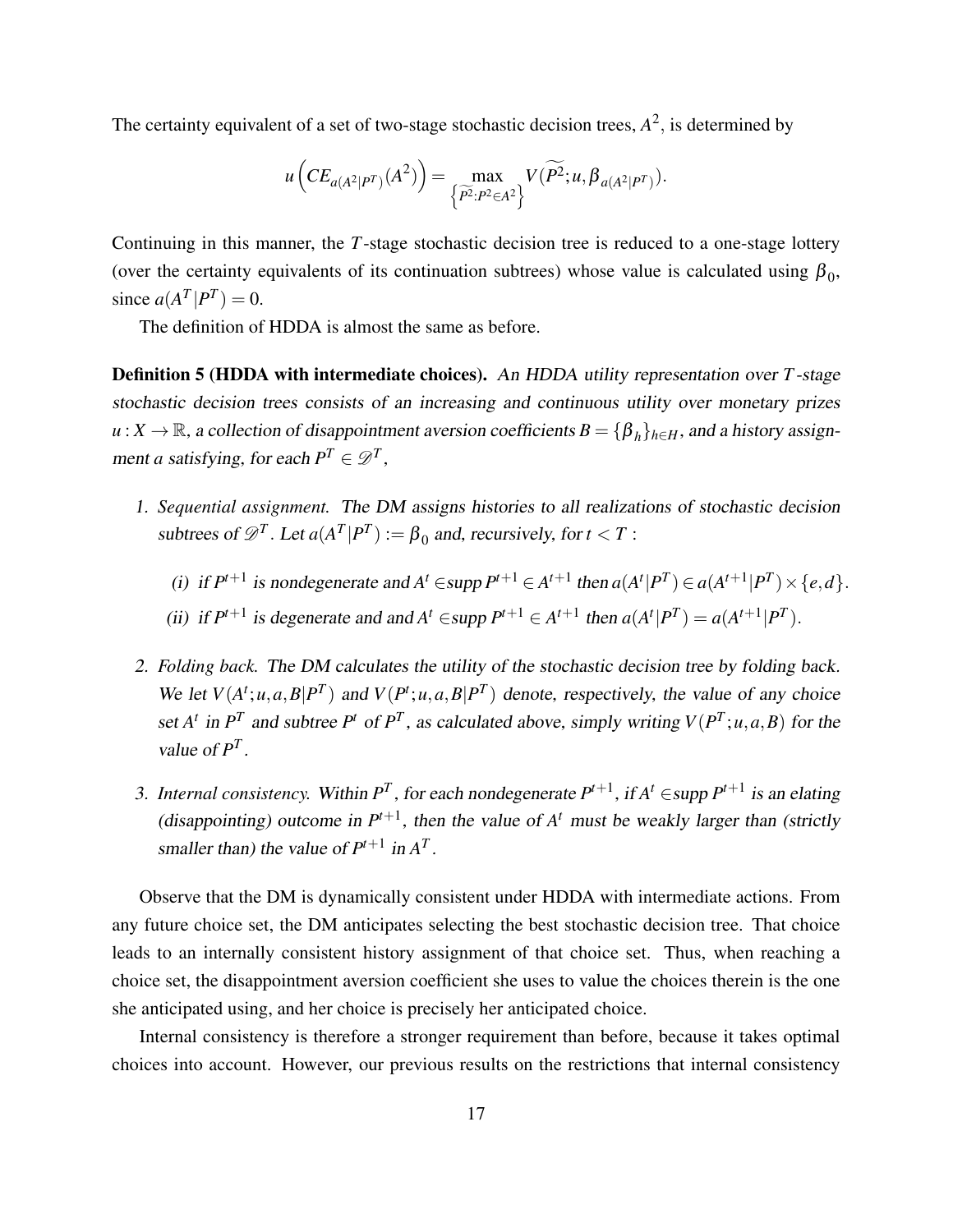imposes on how history affects disappointment aversion extend to the model of HDDA with intermediate actions.

Theorem 3 (Extension of previous results). The conclusions of Theorems 1 and 2 (necessary and sufficient conditions for HDDA) also hold for HDDA with intermediate actions.

#### 6.1. Implications

Actions that can be taken while risk unfolds may arise naturally in various settings. Under HDDA, the DM's risk taking behavior may depend on her history—she overreacts to news, and satisfies primacy effects. For example, overreaction to news suggests that a basketball player might attempt more difficult shots after a string of successful ones. Rao (2009), for example, finds evidence to this effect within the NBA, and uses this as an explanation for the "hot hand" fallacy, which is the belief that a winning streak indicates future success (even in independent events).<sup>8</sup>

The biases predicted by HDDA, particularly the primacy effect, may also be exploited by agents who can manipulate the presentation of information to affect the DM's behavior. For example, consider a financial advisor trying to sell a risky investment to a DM who has an HDDA representation  $(u, a, B)$ , with utility over monetary prizes  $u(x) = x$  and strictly positive disappointment aversion coefficients ordered as in Figure 1. The risky investment, which requires an initial payment of *I*, is an even chance gamble between  $I + U$  and  $I - D$ . The DM knows that the upside, *U*, and downside, *D*, are independently and uniformly distributed on  $\{0, 500, 1000\}$ . The financial advisor receives a commission whenever the DM invests and is informed about the true values of *U* and *D*. The DM may consult with the financial advisor at no cost to learn *U* and *D*, and may choose whether or not to invest based on the information provided. The financial advisor is obligated to tell the truth about *U* and *D*, but can reveal this information in any order.<sup>9</sup>

It is straightforward to check that without any information, the DM prefers not to invest. Hence the DM chooses to consult with the advisor. Suppose the financial advisor has some good news and some slightly worse news: the upside is high ( $U = 1000$ ) but the downside is moderate ( $D = 500$ ).<sup>10</sup> How should she reveal this? Since the financial advisor knows the DM's preferences, she can

<sup>8</sup>Unlike previous studies, such as Gilovich, Vallone and Tversky (1985), Rao controls for shot difficulty (i.e., taking more or less difficult shots after successes or failures) and shows that risk taking behavior —but not ability—is affected by previous outcomes.

<sup>&</sup>lt;sup>9</sup>We assume for simplicity that the DM accepts the information the financial advisor gives in that order, without making inferences (this is an assumption often made in the context of framing effects); relaxing this assumption is interesting but beyond the scope of this example.

<sup>&</sup>lt;sup>10</sup>This is the only case in which manipulation is possible. It is clear that when learning  $U = 0$ , the DM would never invest; when learning  $D = 0$ , the DM would always invest; and that the DM would not invest if  $U = D$  and he has strictly positive disappointment aversion coefficients.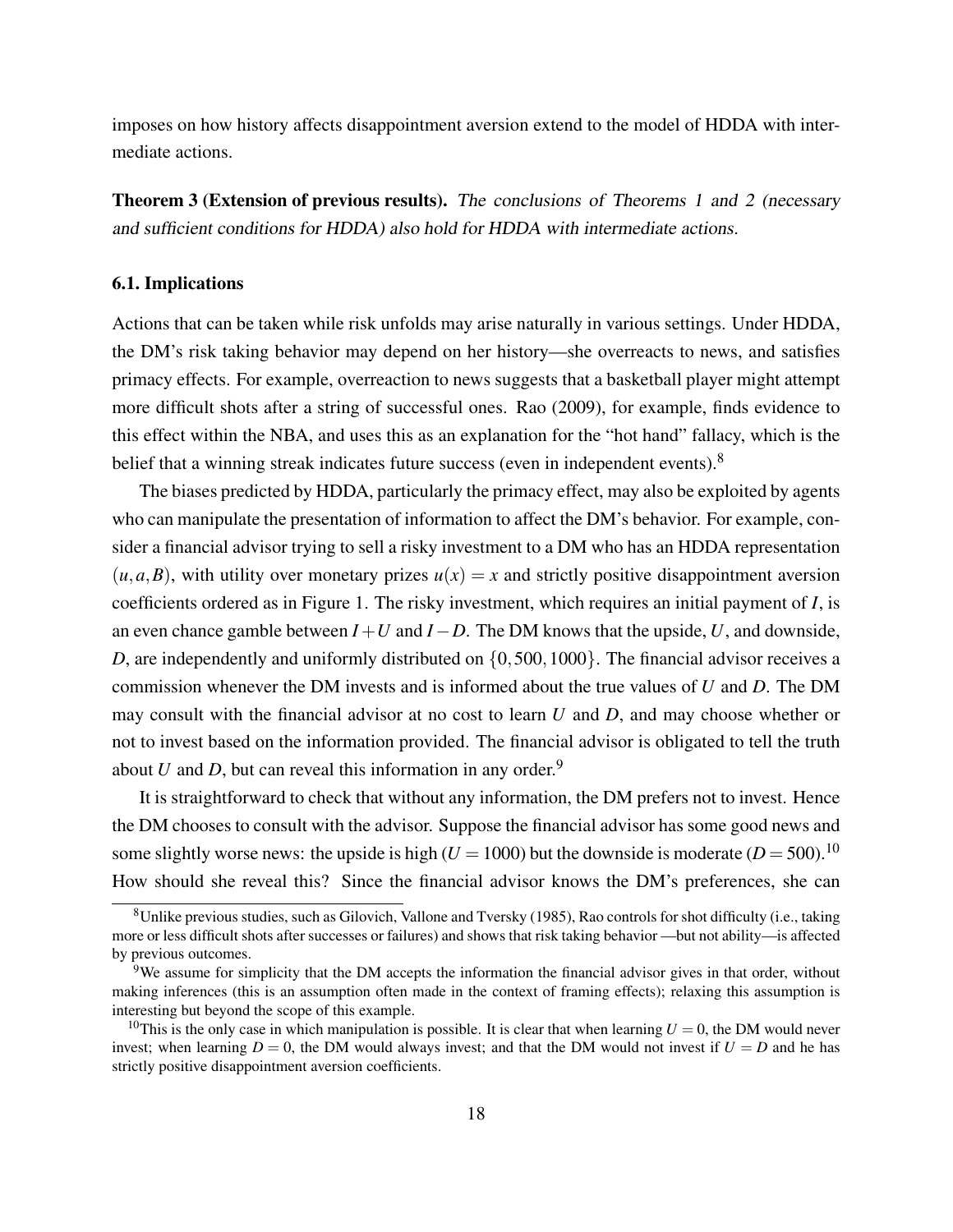

Figure 4: The stochastic decision tree that the DM faces when the financial advisor (a) reveals the upside first and the downside later or (b) reveals the downside first and the upside later. For given *U*,*D*, the choice set  $A(D, U) = \{\delta_I, \langle .5, I + U, .5, I - D \rangle\}$  corresponds to either investing or not.

predict his choice based on how she provides information about *U* and *D*. For  $U = 1000$  and  $D =$ 500, the DM will invest if the disappointment aversion coefficient used to evaluate the investment is smaller than one. The primacy effect suggests that conveying the best news first increases the DM's inclination to invest. This can be formalized by applying HDDA to the stochastic decision trees in Figure 4, which describe the DM's problem when the financial advisor reveals *U* or *D* first. For a wide range of disappointment aversion coefficients (for example, if  $\beta_h \in [.5,1.5]$  for all *h* and  $\beta_{ed} < 1 < \beta_{de}$ ), the DM is immediately disappointed when  $D = 500$  is mentioned first, and wouldn't invest even upon hearing  $U = 1000$ ; while the DM is immediately elated when  $U = 1000$ is mentioned first, and invests even upon hearing  $D = 500$ . Therefore, the financial advisor should reveal the best news first to minimize the DM's subsequent risk aversion and ensure he invests.

## 7. Axiomatic foundations for HDDA on two-stage lotteries

In this section, we present axioms necessary and sufficient for a preference  $\succeq$  on the set of twostage lotteries,  $\mathscr{L}^2$ , to have an HDDA representation (with uniquely identified *u*, *B*, and history assignment *a*). This simplified setting allows for the clearest exposition of the underlying ideas; we discuss the extension to more stages in Section 7.1.

For two-stage lotteries, an HDDA representation consists of an increasing and continuous utility over prizes  $u: X \to \mathbb{R}$ , an internally consistent and sequential history assignment *a*, and disappointment aversion coefficients  $B = \{\beta_0, \beta_e, \beta_d\}$ . The value of degenerate lottery  $P = \langle 1, p \rangle$  is given by  $V(p; u, \beta_0)$ ; and the value of a nondegenerate lottery  $P = \langle \alpha_1, p_1; \dots; \alpha_j, p_j; \dots; \alpha_m, p_m \rangle$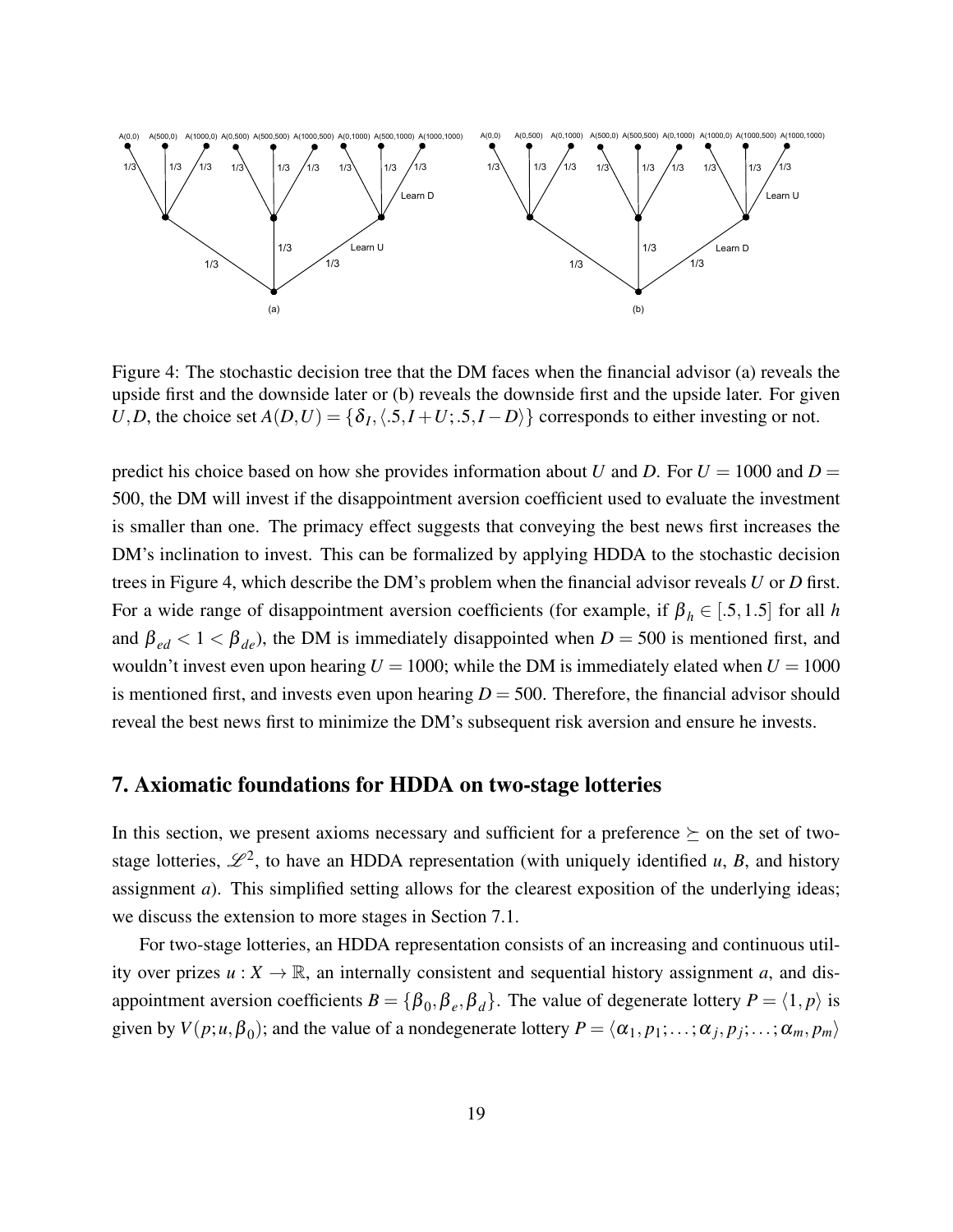

Figure 5: As the lottery *p* is varied, (a) corresponds to the objects inducing the relation  $\succeq_{e,\alpha}$ , (b) corresponds to  $\succeq_{d,\alpha}$ ; and (c) corresponds to  $\succeq_0$ .

is given by

$$
V(P;u,a,B) = \frac{\sum_{\{j \mid a(p_j|P)=e\}} \alpha_{j} u (CE_e(p_j)) + (1+\beta_0) \sum_{\{j \mid a(p_j|P)=d\}} \alpha_{j} u (CE_d(p_j))}{1+\beta_0 \sum_{\{j \mid a(p_j|P)=d\}} \alpha_{j}},
$$

where for each  $h \in \{e, d\}$ ,  $CE_h(p)$  is the certainty equivalent of p calculated using (1) with *u* and  $\beta_h$ . Recall further that internal consistency means, for example, that if *p* is elating in *P* (i.e.,  $a(p|P) = e$ ) then it should indeed be that  $CE_e(p)$  is weakly larger than  $V(P;u,a,B)$ .

In some two-stage lotteries, which history to assign to each realization can be determined by a quick inspection. For example, this is true of all the lotteries depicted in Figure 5. In the lottery in Figure 5(b), which has the form  $\langle \alpha, p; 1-\alpha, \delta_b \rangle$ , receiving the lottery *p* is disappointing compared to receiving the best monetary prize  $(b)$  with certainty.<sup>11</sup> How should the DM compare the twostage lotteries  $P = \langle \alpha, p; 1 - \alpha, \delta_b \rangle$  and  $Q = \langle \alpha, q; 1 - \alpha, \delta_b \rangle$ , which both have this form? Both *p* and *q* are disappointing in *P* and *Q*, respectively, and are received with the same probability  $\alpha$ . According to HDDA,  $\beta_d$  must be applied to evaluate both p and q in the representation according to disappointment aversion, and the value of  $\delta_b$  is fixed at  $u(b)$ . Therefore, the preference over *P* and *Q* should be determined by the utilities of *p* and *q* according to disappointment aversion, using  $u$  and  $\beta_d$ .

We define  $\succeq_{e,\alpha}$  on  $\mathscr{L}^1$  by  $p \succeq_{e,\alpha} q$  if  $\langle \alpha, \delta_w; 1 - \alpha, p \rangle \succeq \langle \alpha, \delta_w; 1 - \alpha, q \rangle$ . Similarly, we define  $\succeq_{d,\alpha}$  on  $\mathscr{L}^1$  by  $p \succeq_{d,\alpha} q$  if  $\langle \alpha, \delta_b; 1-\alpha, p \rangle \succeq \langle \alpha, \delta_b; 1-\alpha, q \rangle$  and  $\succeq_0$  on  $\mathscr{L}^1$  by  $p \succeq_0 q$  if  $\langle 1, p \rangle \ge \langle 1, q \rangle$ . These relations are induced from preferences over the objects in Figure 5.

Our first axiom requires that these relations, induced from  $\succeq$ , each has a one-stage disappointment aversion representation. Axioms for one-stage disappointment aversion are well-known and provided in Gul (1991).

<sup>&</sup>lt;sup>11</sup>Except in the knife-edge case that  $p = \delta_b$ ; however in that case the utility of the entire lottery is  $u(b)$  regardless of how *p* is labeled, and so not affecting Axiom DA.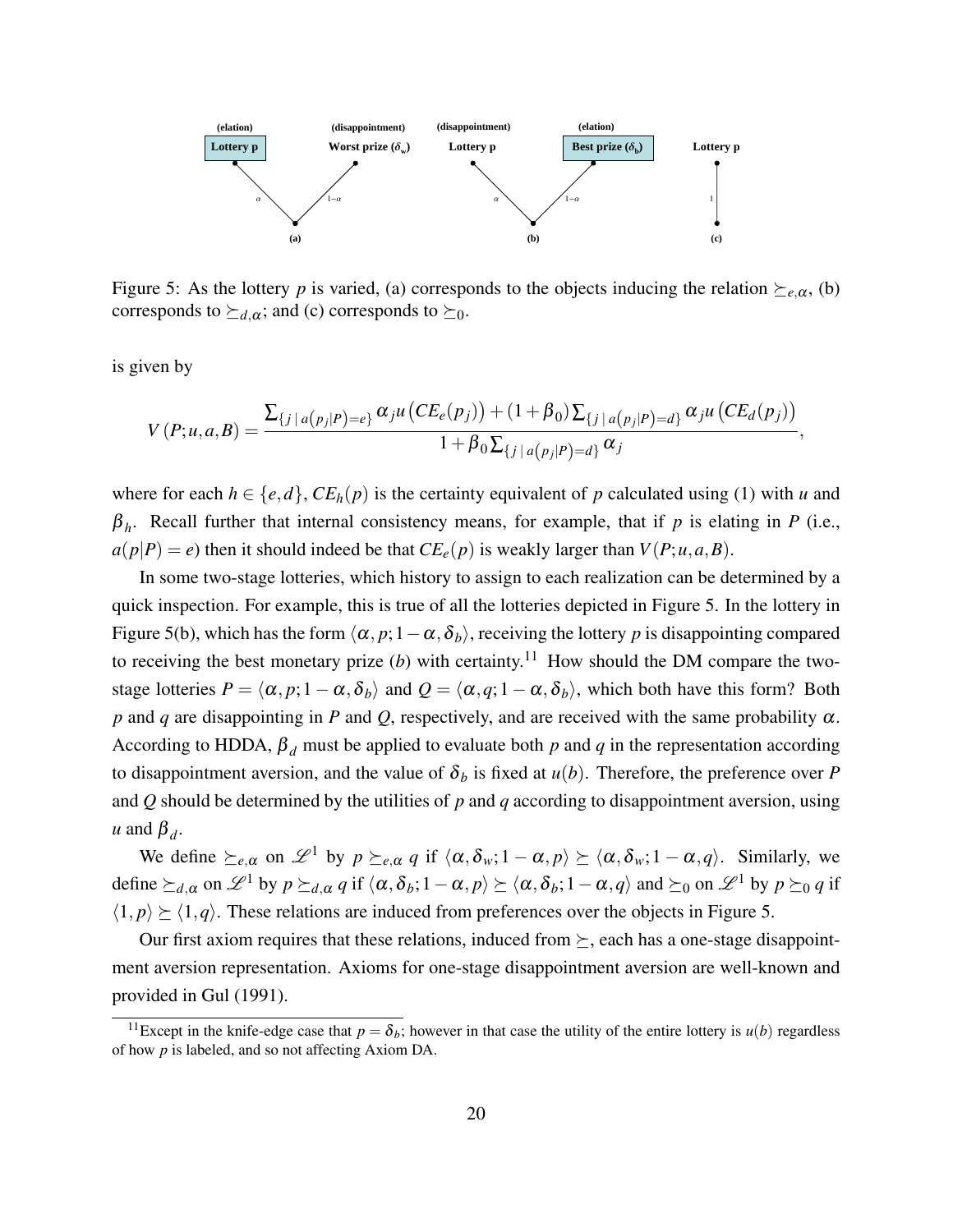**Axiom DA (Disappointment aversion).** The relations  $\succeq_{e,\alpha}$ ,  $\succeq_{d,\alpha}$ , and  $\succeq_0$  (induced from  $\succeq$ ) have a disappointment aversion representation with common utility over prizes *u* (up to affine transformations).

As shown in Gul (1991), in any representation of the form (1),  $\beta$  is unique and *u* is unique up to affine transformation. The requirement of a common *u* captures the idea that how risk unfolds affects risk attitude through disappointment attitudes but not through the DM's actual utility over monetary prizes.<sup>12</sup> Axiom DA does allow the disappointment aversion coefficients after each history to differ.

Our next axiom says that "no news" does not affect the DM's attitude toward risks. If he knows that his monetary winnings will be determined by a one-stage lottery *p*, he does not care whether the uncertainty in *p* is resolved now or later. Hence the DM's risk attitude is not affected by the mere passage of time, but rather only by previous disappointments and elations.

Axiom TN (Time neutrality). For all  $p \in \mathscr{L}^1$ ,  $\langle p(x_1), \delta_{x_1}; p(x_2), \delta_{x_2}; ...; p(x_m), \delta_{x_n} \rangle \sim \langle 1, p \rangle$ .

Recall that the procedure of folding back a two-stage lottery involves replacing each one-stage lottery with its certainty equivalent. In HDDA, *p* is an elation in  $\langle \alpha, \delta_w; 1 - \alpha, p \rangle$  for each  $\alpha \in$ (0,1). We say that a prize *x* is an  $\alpha$ -*elation certainty equivalent* of *p* if it solves  $\langle \alpha, \delta_w; 1-\alpha, p \rangle \sim$  $\langle \alpha, \delta_w; 1-\alpha, \delta_x \rangle$  (the  $\alpha$ -*disappointment certainty equivalent* is defined analogously). By Axiom DA, it is clear that there exists a unique  $\alpha$ -elation certainty equivalent for each *p* (and similarly for disappointment). The next axiom says these certainty equivalents depend only on the history assignment of *p*, independently of the probability with which it occurs.

Axiom CE (Uniform certainty equivalence). Take any  $p \in \mathcal{L}^1$ ,  $x \in X$ , and  $z \in \{w, b\}$ . If  $\langle \alpha, \delta_z; 1 - \alpha, p \rangle \sim \langle \alpha, \delta_z; 1 - \alpha, \delta_x \rangle$  for some  $\alpha \in (0,1)$ , then  $\langle \alpha', \delta_z; 1 - \alpha', p \rangle \sim \langle \alpha', \delta_z; 1 - \alpha' \rangle$  $\alpha', \delta_x$  for all  $\alpha' \in (0,1)$ .

We define  $CE_{e,}(p)$ , the *elation certainty equivalent* of *p*, as the value solving  $\langle \alpha, \delta_w; 1 - \delta_w \rangle$  $\langle \alpha, p \rangle \sim \langle \alpha, \delta_w; 1-\alpha, \delta_{CE_{e,\succeq}(p)} \rangle$  for all  $\alpha \in (0,1)$ . The *disappointment certainty equivalent* of *p*,  $CE_{d,}(p)$ , is analogously defined.

 $12$ In particular, a behavioral implication of this assumption is that the DM's Arrow-Pratt measures of risk aversion after each history are the same (see Gul (1991, Theorem 4)), assuming twice-differentiability of *u*. Since we only know from the fact that  $u$  is increasing on the bounded interval  $X$  that it is differentiable except on a measure-zero set, unchanging *u* implies a constant relative marginal rate of substitution (MRS) condition where the derivatives exist. Our proof of the representation takes this route, showing that Axiom DA can be broken up into a requirement of disappointment aversion on each of these sets and such an MRS condition.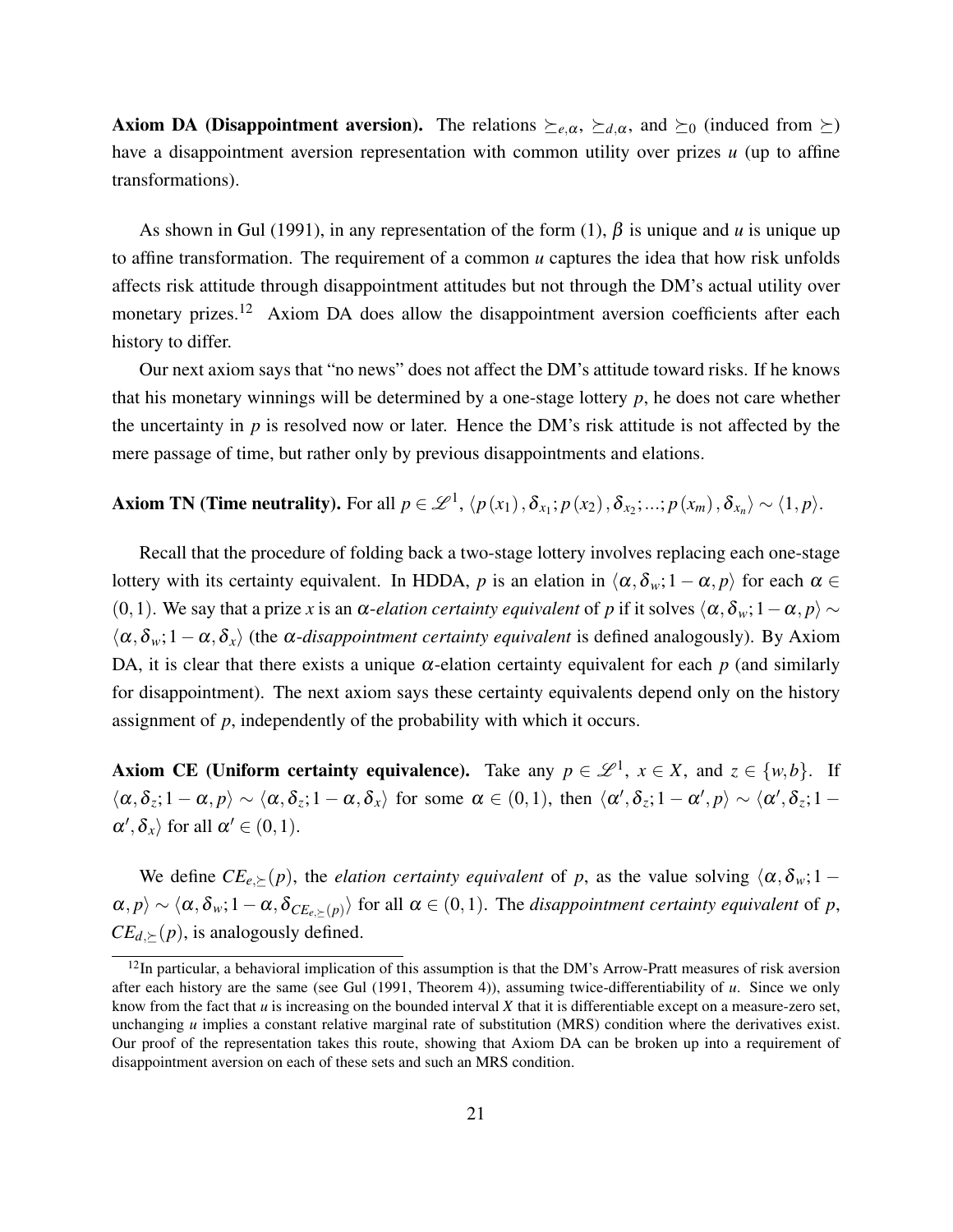Recall that in the one-stage theory of disappointment aversion, each prize is categorized as an elating, neutral, or disappointing outcome; and if a prize is considered elating, for example, then it must be preferred to the lottery as a whole. In analogy, HDDA requires that if a one-stage lottery *p* is elating in a two-stage lottery *P*, then it must indeed be preferred to *P* as a whole. To study the minimal departure that permits history dependence, HDDA assumes the certainty equivalent of a lottery *p* in *P* is affected only by its assigned history *h* (and therefore the same as calculated within  $\mathscr{L}_h(\alpha)$ ). This motivates the following definitions. Consider  $P = \langle \alpha_1, p_1; \dots; \alpha_j, p_j; \dots; \alpha_m, p_m \rangle$ . We say *p<sup>j</sup> is elating* in *P* if

$$
P \sim \langle \alpha_1, p_1; \ldots; \alpha_j, \delta_{CE_{e,\succeq}(p_j)}; \ldots \alpha_m, p_m \rangle \leq \langle 1, \delta_{CE_{e,\succeq}(p_j)} \rangle.
$$

Similarly, we say *p<sup>j</sup> is disappointing* in *P* if

$$
P \sim \langle \alpha_1, p_1; \ldots; \alpha_j, \delta_{CE_{d,\succeq}(p_j)}; \ldots \alpha_m, p_m \rangle \succ \langle 1, \delta_{CE_{d,\succeq}(p_j)} \rangle.
$$

Our final axiom says that the preference  $\succeq$  always allows the DM to categorize a realization  $p_j$ of a two-stage lottery *P* according to one of the possibilities above.

Axiom CAT (Categorization). For any nondegenerate  $P \in \mathcal{L}^2$  and any  $p \in \text{supp } P$ , p is either elating or disappointing in *P*.

These axioms are equivalent to an HDDA representation on two-stage lotteries.

**Theorem 4 (Representation).**  $\succeq$  on  $\mathcal{L}^2$  satisfies Axioms DA, TN, CE, and CAT if and only if it admits a history-dependent disappointment aversion (HDDA) representation with some continuous and increasing utility over monetary prizes  $u : X \to \mathbb{R}$ , history assignment *a* and *a* set of disappointment aversion coefficients  $B = {\beta_0, \beta_e, \beta_d}.$ 

In the theorem above, the disappointment aversion coefficients are unique;  $u$  is unique up to positive affine transformation; and with endogenous reference dependence, the history assignment is uniquely determined for each  $P \in \mathscr{L}^2$  except in knife-edge cases that two decompositions would give *P* the same value.

#### 7.1. Extending to three or more stages

With an appropriate modification of the axioms, Theorem 4 can be extended to represent preferences over (arbitrary) *T*-stage lotteries. In this section, we highlight the required changes for the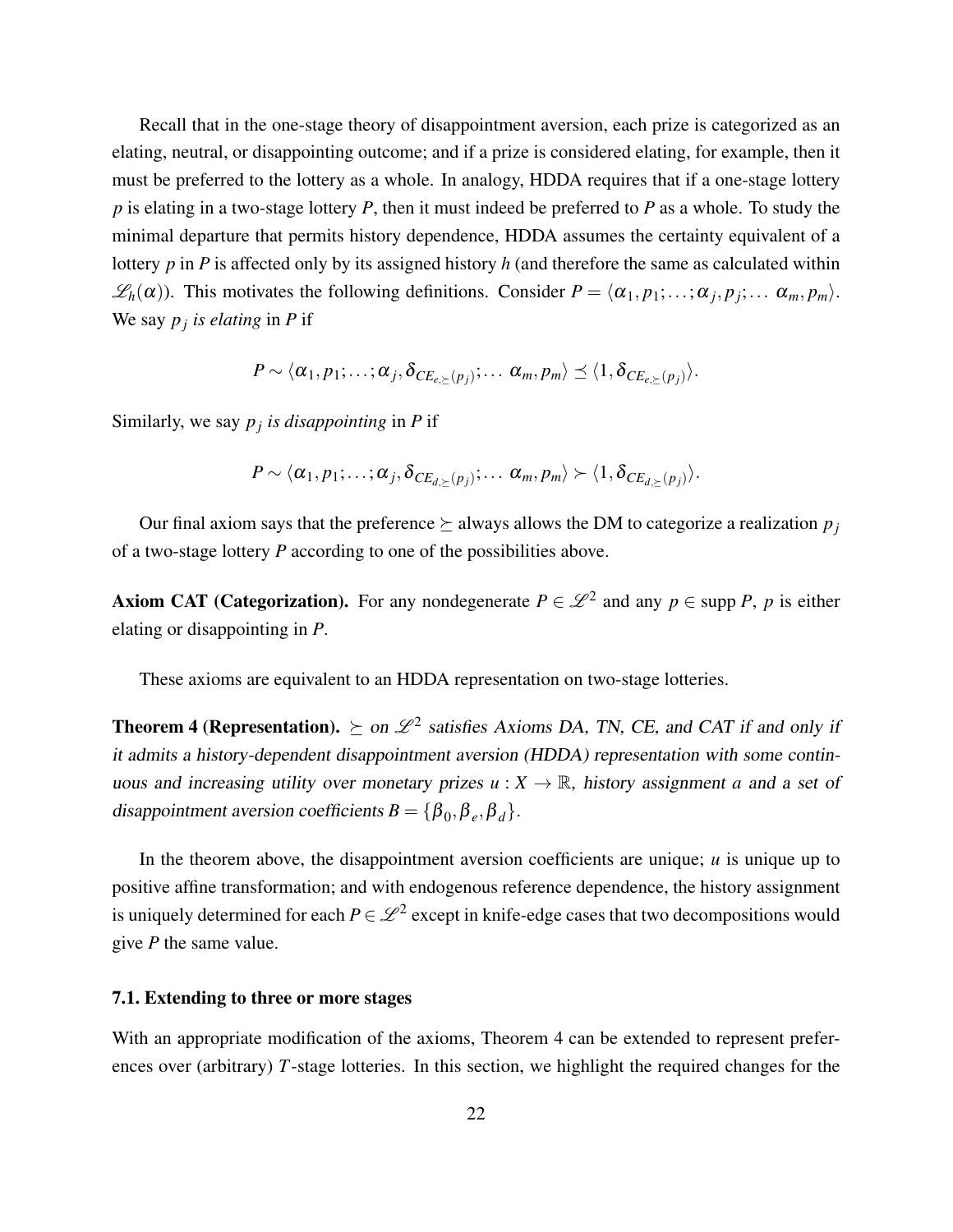case  $T = 3$ ; the more general case is similarly analyzed.

We must first generalize the sets of compound lotteries for which the history assignment of any final stage lottery, *p*, is unambiguous. For example, consider a lottery of the form  $\langle \alpha, \delta_w^2; 1-\alpha, P \rangle$ , where *P* is of the form  $\langle \alpha', \delta_b; 1 - \alpha', p \rangle$ . Here, the lottery *p* must have the history assignment *h* = *ed*. We may define an induced preference  $\succeq_{ed,(\alpha,\alpha')}$  on  $\mathscr{L}^1$ , and similarly for other possible history assignments. Axiom DA requires that these induced preference relations have disappointment aversion representations, and that the utility over prizes *u* is common (up to affine transformation) in all these representations. The definition of the certainty equivalent of a sublottery is extended analogously; for example, for  $h = ed$ ,  $CE_{ed}(p)$  is the value solving

$$
\langle \alpha, \delta_{w}^2;1-\alpha, \langle \alpha', \delta_{b}, 1-\alpha_{w}^{\prime 2}; 1-\alpha, \langle \alpha', \delta_{b}, 1-\alpha', \delta_{CE_{ed}(p)} \rangle \rangle
$$

for all  $\alpha, \alpha'$ . Axiom CE then says that conditional on each history, the certainty equivalent of a sublottery is independent of the probability with which it is received.

For any given single-stage lottery *p*, there are three compound lotteries in which the only nondegenerate sublottery is the one where *p* is fully resolved. Axiom TN requires that the DM be indifferent among these lotteries. Formally, for all  $p \in \mathcal{L}^1$ ,

$$
\langle p(x_1), \delta_{x_1}^2; p(x_2), \delta_{x_2}^2; \ldots; p(x_m), \delta_{x_n}^2 \rangle \sim
$$
  

$$
\langle 1, \langle p(x_1), \delta_{x_1}; p(x_2), \delta_{x_2}; \ldots; p(x_m), \delta_{x_n} \rangle \rangle \sim \langle 1, \langle 1, p \rangle \rangle.
$$

Lastly, Axiom CAT requires that a sublottery can be replaced by a degenerate lottery that gives the history dependent certainty equivalent of this sublottery for sure, with the consistency condition taking into account the history assignment of the sublottery. For example, if a one-stage lottery  $p \in \text{supp } P = \langle \alpha', \delta_b; 1 - \alpha', p \rangle$  is replaced by its certainty equivalent after history *h* = *ed*, then it must be the case that

$$
\langle \alpha, \delta_{\scriptscriptstyle W}^2; 1-\alpha, P\rangle \sim \langle \alpha, \delta_{\scriptscriptstyle W}^2; 1-\alpha, \langle \alpha', \delta_{\scriptscriptstyle b}, 1-\alpha', \delta_{CE_{ed}(p)}\rangle \rangle \succ \langle \alpha, \delta_{\scriptscriptstyle W}^2; 1-\alpha, \delta_{CE_{ed}(p)}^2\rangle \rangle
$$

#### 8. Conclusion and directions for future research

We propose and axiomatize a model of history dependent disappointment aversion, in which risk attitudes depend endogenously on prior disappointments and elations. The HDDA model predicts that the DM satisfies two well-documented cognitive biases, overreaction to news and the primacy effect, as well as disappointment cycles; the DM raises the threshold for elation after positive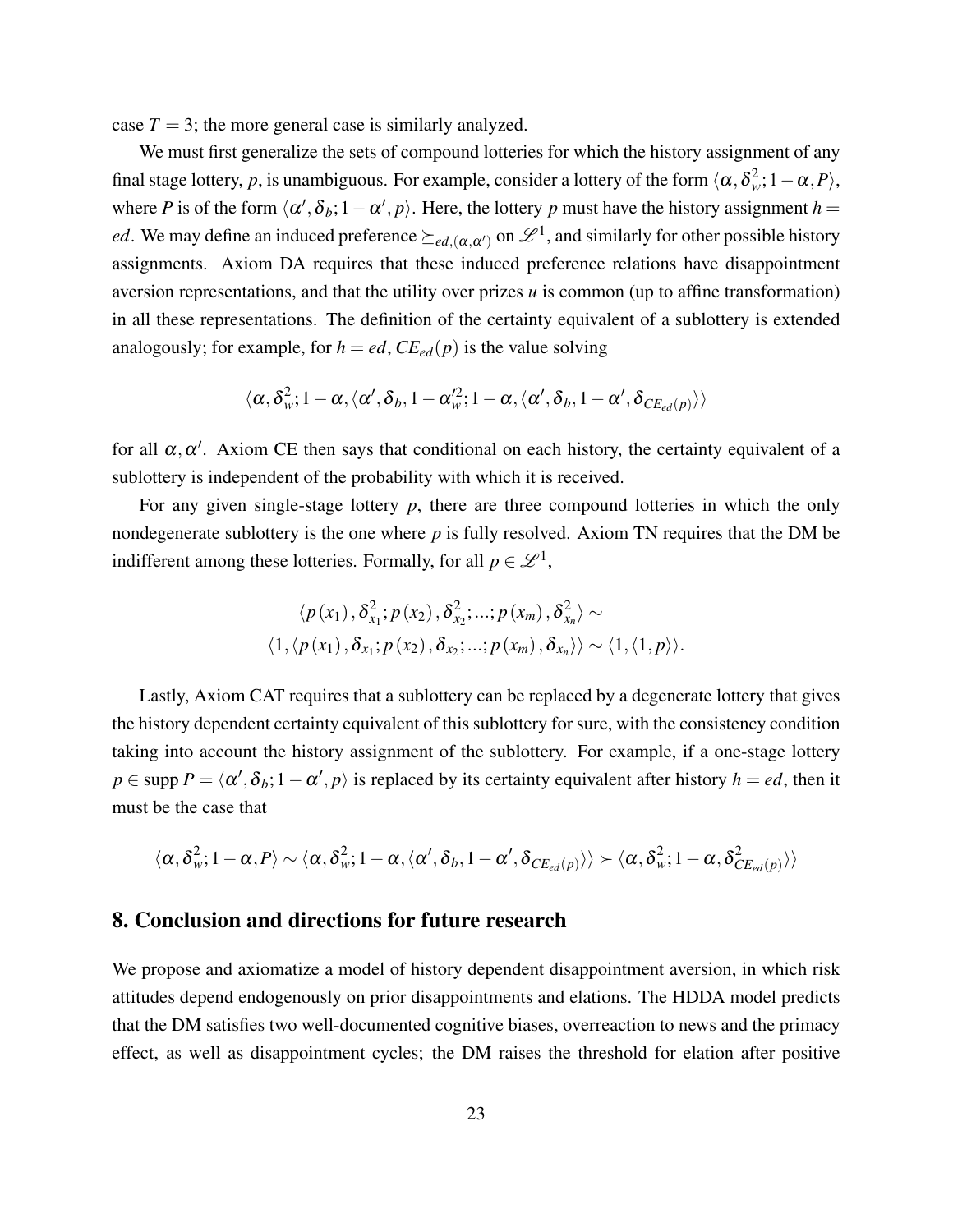experiences but is willing to "settle for less" after negative ones, making disappointment more likely after elation and vice-versa.

To study endogenous reference dependence under the minimal departure from recursive disappointment aversion, HDDA posits the categorization of each sublottery as either elating or disappointing. The DM's risk attitudes depend on the prior sequence of disappointments or elations, but not on the "intensity" of those experiences. We are also interested in extending the HDDA model to permit such dependence. That extension raises several questions, beginning with how to define the intensity of elation or disappointment and how internal consistency is to be understood. The testable implications of such a model depend on whether it is possible to identify the extent to which a realization is disappointing, as that designation depends on the extent to which other options are elating or disappointing.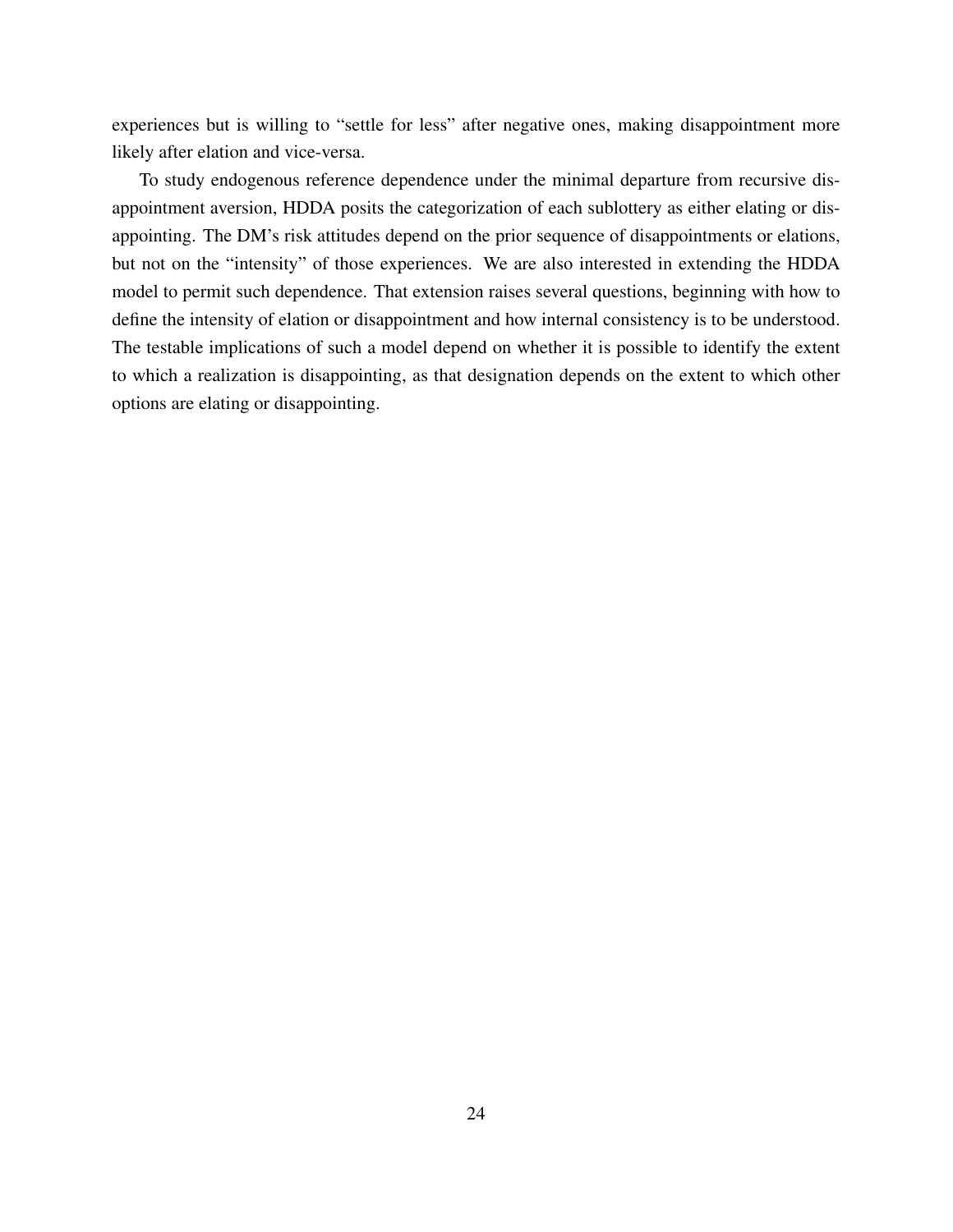## A. Appendix

#### A.1. Proofs for Section 4

**Proof of Proposition 1.** It is clear that (ii) implies (i), as both overreaction to news and the strong primacy effect respect the lexicographic ordering. Proving that (i) implies (ii) follows from alternating applications of overreaction to news and the strong primacy effect (with strict inequalities) starting from the tail of the history. To illustrate, observe that  $\beta_{eee} < \beta_{eed}$  by overreaction to news with  $h = ee$ ;  $\beta_{ed} < \beta_{ed}$  by the strong primacy effect with  $h = e$ ;  $\beta_{ed} < \beta_{ed}$  by overreaction to news with  $h = ed$ ;  $\beta_{edd} < \beta_{dee}$  by the strong primacy effect with  $h = 0$ ; and so on and so forth.

Now assume that  $\beta_h \in [\beta_{he}, \beta_{hd}]$  for all *h*. To see that (iii) implies (i), note that overreaction to news is implied by taking  $h' = h'' = 0$ ; and that the strong primacy effect is implied by taking  $h' = d^t$  and  $h'' = e^t$ . To see that (ii) implies (iii), observe that we know  $\beta_{heh'} < \beta_{hed}$ <sub>*ht*</sub> $\beta_{hde'}$  and  $\beta_{hde'}$   $\beta_{hde'}$  $\beta_{hdh''}$ . Using the strong primacy effect to combine these bounds delivers the result if  $|h''| > |h'|$ ; so suppose that  $|h''| > |h'|$  (the other argument is symmetric). Then repeated use of the assumption that  $\beta_{\hat{h}} \leq \beta_{\hat{h}d}$  implies  $\beta_{\text{hed}}|h'|\leq \beta_{\text{hed}}|h''|$ , and using the strong primacy effect again completes the proof.  $\blacksquare$ 

**Lemma 1.** If  $\bigcap_{\tau=0}^t (\beta_{ed^{\tau}}, \beta_{de^{\tau}}) \neq \emptyset$ , then  $\beta_{ed^{t+1}} \leq \beta_{de^{t+1}}$ .

**Proof.** Let  $\bigcap_{\tau=0}^{t} (\beta_{ed^{\tau}}, \beta_{de^{\tau}}) = (\underline{\beta}, \overline{\beta})$ . For each  $p \in \mathcal{L}^1$  and  $\beta \in (-1, \infty)$ , define  $CE_{\beta}(p) =$  $u^{-1}(V(p; u, \beta))$ . Let

$$
CE_{\underline{\beta}} := CE_{\underline{\beta}}(\langle 0.5, \delta_w; 0.5, \delta_b \rangle) \text{ and } CE_{\overline{\beta}} := CE_{\overline{\beta}}(\langle 0.5, \delta_w; 0.5, \delta_b \rangle).
$$

Let *p* be a lottery such that supp  $p \subset \left( CE_{\overline{\beta}}, CE_{\underline{\beta}} \right)$ . Define  $P^2 = \langle \varepsilon, \delta_w; \varepsilon, \delta_b; 1 - 2\varepsilon, p \rangle$ ,  $P^3 =$  $\langle \varepsilon, \delta_w^2; \varepsilon, \delta_b^2 \rangle$  $\partial_b^2$ ; 1 – 2 $\varepsilon$ , $P^2$ ), and continuing inductively,  $P^{t+1} = \langle \varepsilon, \delta_w^{t+1}; \varepsilon, \delta_b^{t+1} \rangle$  $b^{t+1}$ ; 1 – 2 $\varepsilon$ ,  $P^t$ ). That is, in each stage  $1, \ldots, t$  the lottery  $P^{t+1}$  gives the worst and the best outcome, both with probability  $\varepsilon$  and the continuation with the remaining probability. At period  $t$ , the continuation lottery is the lottery *p*. Note the following:

(*i*) For all 
$$
\beta
$$
,  $CE_{\beta}(p) \subset (CE_{\overline{\beta}}, CE_{\underline{\beta}})$ . This is by monotonicity of the functional (1).

(*ii*) Fixing 
$$
\beta, \beta', \lim_{\varepsilon \to 0} V(\langle \varepsilon, w; \varepsilon, b; 1 - 2\varepsilon, CE_{\beta'}(p) \rangle; u, \beta) = V(p; u, \beta') = u(CE_{\beta'}(p)).
$$

(*iii*) For all  $\tau$ , *p* is elating in  $P^2 = \langle \varepsilon, \delta_w; \varepsilon, \delta_b; 1-2\varepsilon, p \rangle$  when  $P^2$  is evaluated under  $\beta_{de^{\tau}}$  and *p* is disappointing in  $P^2$  when  $P^2$  is evaluated under  $\beta_{ed}$ <sup> $\tau$ </sup>.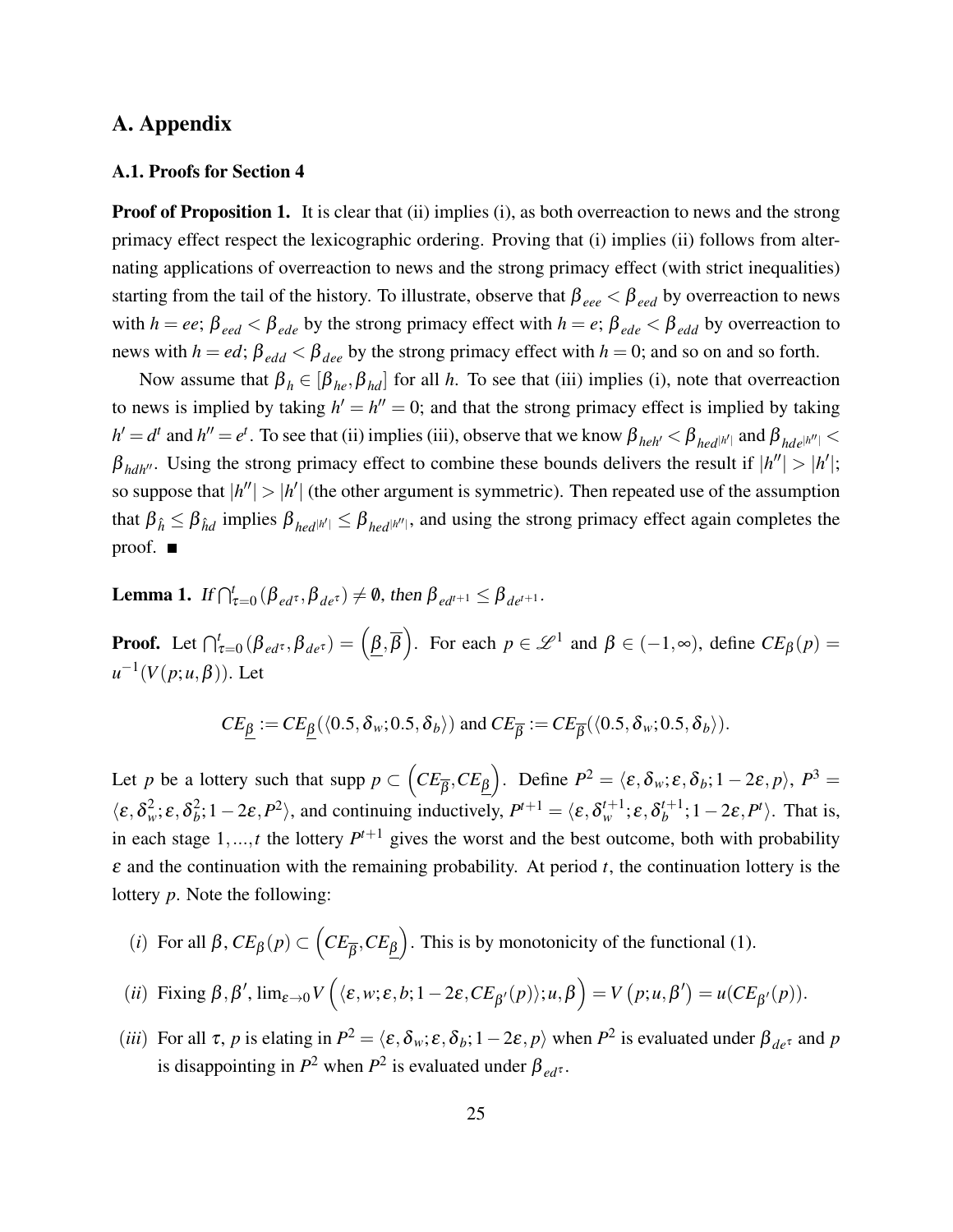Assume by contradiction that  $\beta_{ed^{t+1}} > \beta_{de^{t+1}}$ . Then  $CE_{\beta_{ed^{t+1}}}(p) < CE_{\beta_{de^{t+1}}}(p)$ . Pick  $\varepsilon > 0$ small enough and apply (*ii*) and (*iii*) repeatedly to show that if for  $\tau = 1$   $\beta_e$  is used, then the only consistent set of continuation betas is  $\beta_{ed}$ <sup>*t*</sup>; and if for  $\tau = 1$   $\beta_d$  is used, then the only consistent set of continuation betas is  $\beta_{de^t}$ . But, again, for  $\varepsilon > 0$  small enough and

$$
\delta = \frac{u(CE_{\beta_{d^{d^{t+1}}}}(p)) - u(CE_{\beta_{ed^{t+1}}}(p))}{3} > 0,
$$

the first continuation value (evaluated with  $\beta_e$ ) is less than  $CE_{\beta_{ed}^{d+1}}(p) + \delta$  and the first continuation value (evaluated with  $\beta_d$ ) is greater than  $CE_{\beta_{d^{e^{t+1}}}}(p) - \delta$ . To complete the proof, pick  $x \in \left( CE_{\beta_{ed^{t+1}}}(p) + \delta, CE_{\beta_{de^{t+1}}}(p) - \delta \right)$  and note that for  $\left\langle \alpha, P^{t+1}; 1-\alpha, \delta_x^{t+1} \right\rangle$  $\binom{t+1}{x}$  an internally consistent HDDA history assignment cannot exist.

**Proof of Theorem 1.** We prove each statement separately. Note that by endogenous reference dependence,  $\beta_{hd} \neq \beta_{he}$  for every *a*.

- (*i*) *Overreaction to news.* Suppose by contradiction that  $\beta_e > \beta_d$ . Then for any  $p \in \mathcal{L}^1$ ,  $CE_e(p) < CE_d(p)$ . Choose any  $x \in (CE_e(p), CE_d(p))$ . Let  $P^t$  be the *t*-stage lottery which has no uncertainty until stage *t* −1 and delivers *p* at stage *t* −1 with probability one. Observe that the *T*-stage lottery  $\langle \alpha, P^{T-1} ; 1 - \alpha, \delta_x^{T-1} \rangle$  $\langle u_x^{I-1} \rangle$  would have no internally consistent assignment. To show, for example, that  $\beta_{ee} < \beta_{ed}$ , modify the above to  $\langle \alpha, \langle \gamma, P^{T-2} ; 1 - \gamma, \delta_x^{T-2} \rangle$  $\langle x^{-2} \rangle$ ; 1 –  $\alpha, \delta^T, b$ . Analogously, one shows  $\beta_{he} < \beta_{hd}$  by constructing the appropriate initial history.
- (*ii*) *Weak primacy effect.* Given  $\beta_{he} < \beta_{hd}$ , shown in (*i*),  $\beta_{hed} < \beta_{hde}$  follows immediately from Lemma 1 for the case  $t = 0$ .
- (*iii*) *Strong primacy effect.* By induction. The initial step is true by part (ii). Assume it is true for *t* − 1. Note that  $\beta_h \in [\beta_{he}, \beta_{hd}]$  and  $\beta_{hed}$ <sup> $\tau$ </sup> <  $\beta_{hde}$  for all  $\tau \le t - 1$  imply  $\bigcap_{\tau=0}^{t-1} (\beta_{ed}^{\tau}, \beta_{de}^{\tau}) \ne$ /0. Hence the strong primacy effect follows from Lemma 1 for *t* as well.

П

Fix any continuous and increasing *u* and  $\beta \in (-1, \infty)$ . For any  $p \in \mathcal{L}^1$ , the endogenous assignment of prizes to being either elating or disappointing is called an elation disappointment decomposition (EDD). Let  $e(p) := \{x \in \text{supp } p | u(x) > V(p; u, \beta)\}, n(p) := \{x \in \text{supp } p | u(x) = V(p; u, \beta)\}\$ and  $d(p) := \{x \in \text{supp } p | u(x) < V(p; u, \beta)\}.$ 

**Lemma 2.** Take  $p = \langle p(x_1), x_1; \ldots; p(x_j), x_j; \ldots; p(x_m), x_m \rangle$  and  $p' = \langle p(x_1) \rangle$  $'_{1}),x'_{1}$  $'_{1};\ldots; p(x_{j}),x_{j};\ldots; p(x_{m}),x_{m}$ .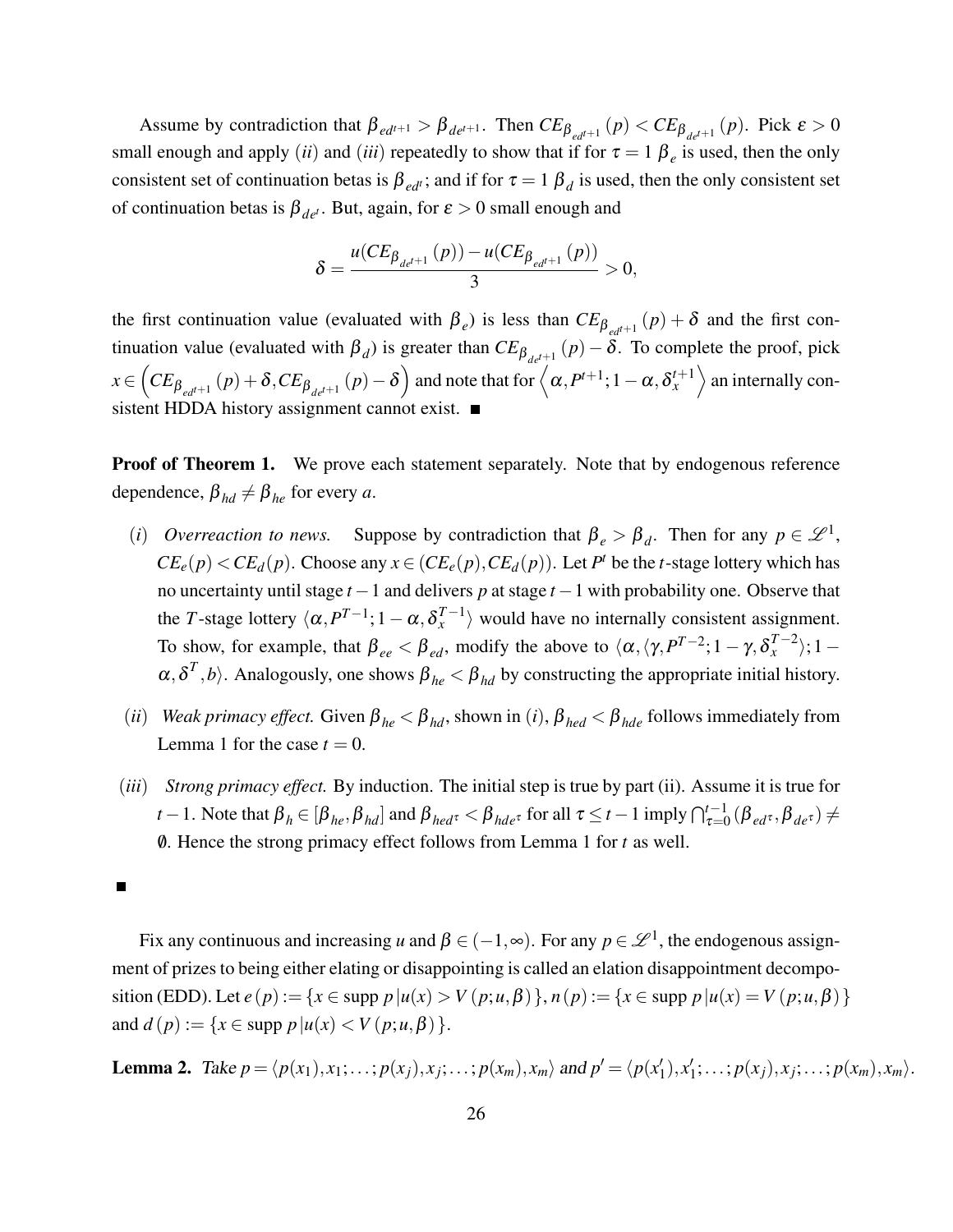- 1. If  $x_1 \notin d(p)$  and  $x'_1 > x_1$  then  $x'_1 \in e(p')$ .
- 2. If  $x_1 \notin e(p)$  and  $x'_1 < x_1$  then  $x'_1 \in d(p')$ .

**Proof.** We prove statement (1), since the proof of (2) is analogous. If if  $EDD(p) = EDD(p')$  then

$$
u(x'_1) - u(x_1) > V(p') - V(p) = \frac{p(x_j)}{1 + \beta \sum_{x_j \notin e(p)} p(x_j)} \left( u(x'_1) - u(x_1) \right).
$$

So, suppose that  $EDD(p) \neq EDD(p')$ . Note that by monotonicity with respect to first-order stochastic dominance,  $x \in d(p) \Rightarrow x \in d(p')$ . So suppose there exists  $x \in e(p)$  such that  $x \in d(p')$ . Then  $V(p)$  equals

$$
\frac{\sum\limits_{x_j \in e(p'), j \neq 1} p(x_j)u(x_j) + \sum\limits_{x_j \in e(p), x_j \notin e(p')} p(x_j)u(x_j) + (1 + \beta) \sum\limits_{x_j \notin e(p)} p(x_j)u(x_j) + p(x_1)u(x_1)}{1 + \beta \sum\limits_{x_j \notin e(p)} p(x_j)}
$$

and  $V(p')$  equals

$$
\frac{\sum_{x_j \in e(p'), j \neq 1} p(x_j)u(x_j) + (1 + \beta) \left( \sum_{x_j \in e(p), x_j \notin e(p'), j \neq 1} p(x_j)u(x_j) + \sum_{x_j \notin e(p)} p(x_j)u(x_j) \right) + (1 + I_{x'_1 \notin e(p')} \beta) p(x_1)u(x'_1)}{1 + \beta \sum_{x_j \notin e(p)} p(x_j) + \beta \left( \sum_{x_j \in e(p), x_j \notin e(p'), j \neq 1} p(x_j) + I_{x'_1 \notin e(p')} p(x_1) \right)}
$$

So  $V(p')$  equals

$$
\frac{V(p)\left(1+\beta \sum_{x_j \notin e(p)} p(x_j)\right) + \beta \left(\sum_{x_j \in e(p), x_j \notin e(p'), j \neq 1} p(x_j)x_j + 1_{x'_1 \notin e(p')} p(x_1)x'_1\right) + p(x_1)\left(u(x'_1) - u(x_1)\right)}{1+\beta \sum_{x_j \notin e(p)} p(x_j) + \beta \left(\sum_{x_j \in e(p), x_j \notin e(p'), j \neq 1} p(x_j) + 1_{x'_1 \notin e(p')} p(x_1)\right)}
$$

Multiply both sides by the denominator and rearrange to get: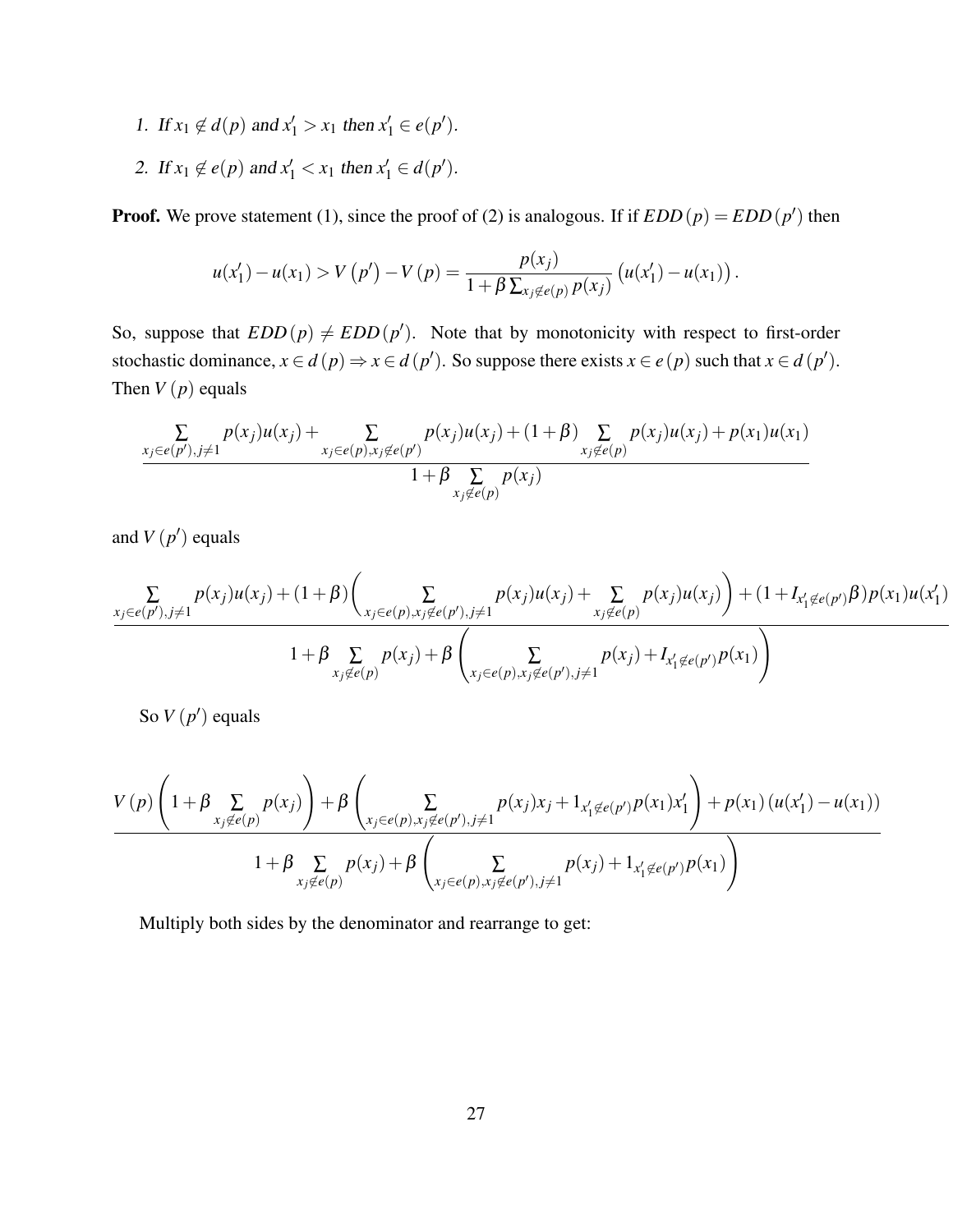$$
\left(1+\beta \sum_{x_j \notin e(p)} p(x_j)\right) (V (p') - V (p))
$$
  
+  $\beta \left(\sum_{x_j \in e(p), x_j \notin e(p'), j \neq 1} p(x_j) (V (p) - u(x_j)) + 1_{x'_1 \notin e(p')} p(x_1) (V (p) - u(x'_1))\right)$   
=  $p(x_1) (u(x'_1) - u(x_1))$ 

Note that  $u(x_1)$  $\binom{1}{1} - u(x_1)$  must be greater than  $(V(p') - V(p))$  to avoid a contradiction (since the coefficient of  $(V(p') - V(p))$  is greater than  $p(x_1)$ . Since by assumption  $u(x_1) > V(p)$ , we must have  $u(x_1)$  $Y_1$ ) > *V* (*p'*), that is,  $x'_1 \in e(p')$ .

**Lemma 3.** Suppose that for any nondegenerate  $p \in \mathcal{L}^1$ ,  $CE_e(p) > CE_d(p)$ . Then for any nondegenerate  $P \in \mathcal{L}^2$ , a consistent decomposition (using only strict elation and disappointment for nondegenerate lotteries in its support) exists.

**Proof.** Consider  $P = \langle \alpha_1, p_1; \dots; \alpha_m, p_m \rangle$ . Suppose for simplicity that all  $p_i$  are nondegenerate (if  $p_i = \delta_x$  is degenerate, then  $CE_e(p_i) = CE_d(p_i) = u(x)$ , so the algorithm can be run on the nondegenerate sublotteries, with the degenerate ones labeled ex-post according to internal consistency). Without loss of generality, suppose that the indexing in *P* is such that  $p_1 \in \arg \max_{i=1,\dots,m} CE_e(p_i)$ ,  $p_m \in \arg \min_{i=2,...,m} CE_d(p_i)$ , and  $CE_e(p_2) \geq CE_e(p_3) \geq \cdots \geq CE_e(p_{m-1})$ . A consistent decomposition is constructed by the following algorithm. Set  $h^1(p_1) = e$  and  $h^1(p_j) = d$  for all  $i > 1$ . Let  $V^1$  be the folded back value under  $h^1$ ; if  $V^1$  is consistent with  $h^1$ , the algorithm and proof are complete. If not, consider  $i = 2$ . If  $u(CE_d(p_2)) \ge V^1$ , then set  $h^2(p_2) = e$  and  $h^2(p_i) = h^1(p_i)$  for all  $i \neq 2$  (if  $u(CE_d(p_2)) < V^1$ , let  $h^2(p_i) = h^1(p_i)$  for all i). Let  $V^2$  be the resulting folded back value. If  $V^2$  is consistent with  $h^2$ , the algorithm and proof are complete. If not, move to  $i = 3$ , and so on and so forth, so long as  $i \leq m - 1$ . Notice from Lemma 2 that if  $u(CE_d(p_i)) \ge V^{i-1}$ , then  $u(CE_e(p_i)) > V^i$ . Moreover, notice that if  $u(CE_e(p_i)) > V^i$ , then for any  $j < i$ ,  $u(CE_e(p_j)) \geq u(CE_e(p_i)) > V^i$ , so previously switched labels remain strict elations; also, because  $V^i \geq V^{i-1}$  for all *i*, previous disappointments remain disappointments. If the final step of the algorithm reaches  $i = m - 1$ , notice that  $CE_d(p_m)$  is the lowest disappointment value, therefore the lowest value among  $\{CE_{h^{m-1}(p_j)}(p_j)\}_{j=1,\dots,m}$ . Hence, the final constructed decomposition  $h^{m-1}$  is consistent with  $V^{m-1}$ .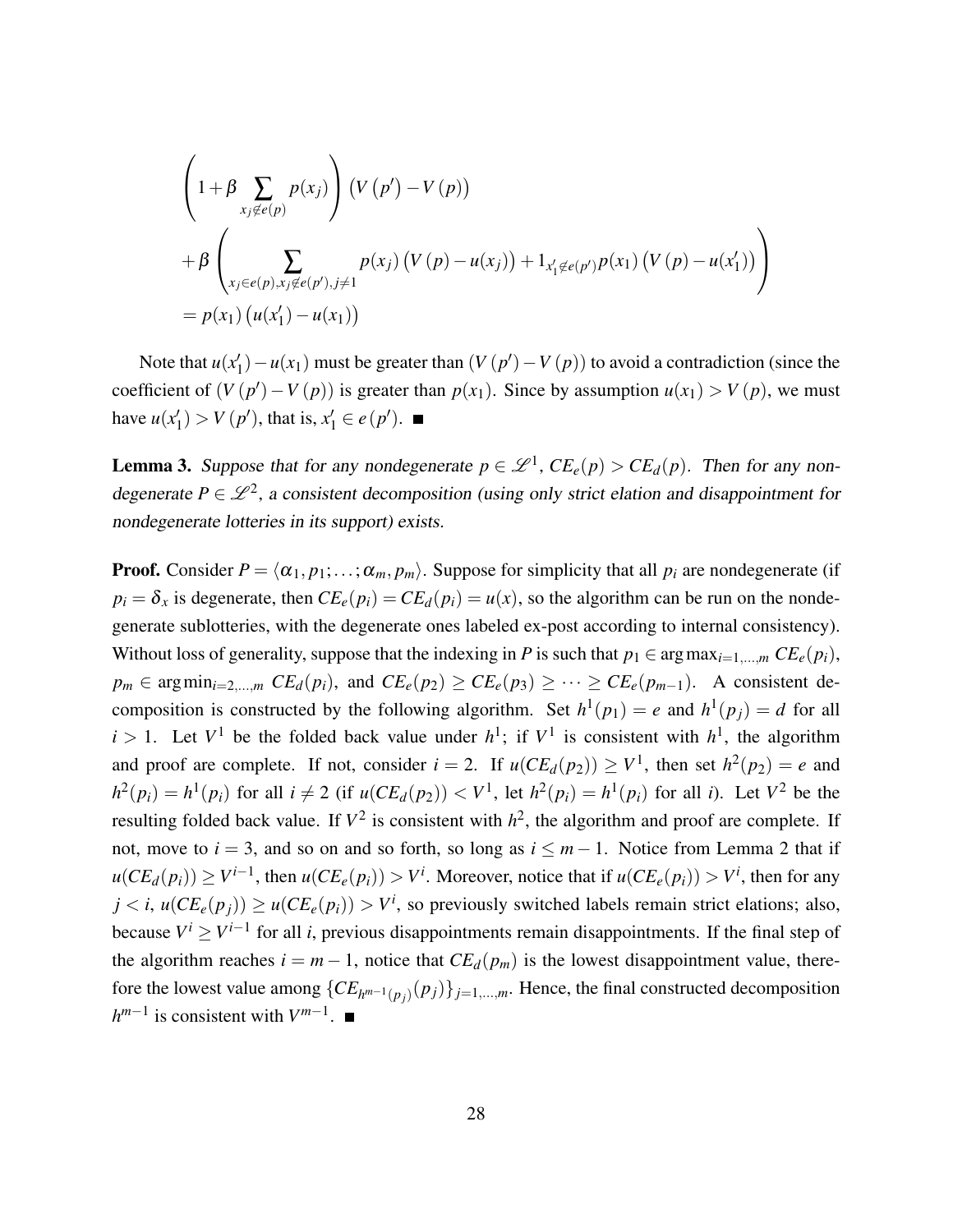**Proof of Theorem 2.** By Lemma 3 and overreaction to news, an internally consistent (strict) elation-disappointment decomposition exists for any nondegenerate  $P \in \mathcal{L}^2$ , using any initial  $\beta$ . By induction, suppose that for any  $(t-1)$ -stage lottery an internally consistent history assignment exists, using any initial β. Consider a *t*-stage nondegenerate lottery  $P<sup>t</sup> = \langle α<sub>1</sub>, P<sub>1</sub><sup>t-1</sup>$  $\alpha_1^{t-1};\ldots;\alpha_m,P_m^{t-1}\rangle.$ Notice that the algorithm in Lemma 3 for  $\mathscr{L}^2$  only uses the fact that  $CE_e(p) > CE_d(p)$  for any nondegenerate  $p \in \mathcal{L}^1$ . But the same algorithm can be used to construct an internally consistent history assignment for  $P^t$  if for any  $P^{t-1} \in \mathcal{L}^{t-1}$ ,  $CE_e(P^{t-1}) > CE_d(P^{t-1})$ . While there may be multiple consistent decompositions of  $P^{t-1}$  using each of  $\beta_e$  and  $\beta_d$ , the strong primacy effect (with strict inequality) ensures this strict inequality regardless of the chosen decomposition. Indeed, starting with  $\beta_h$ , the tree is folded back using higher certainty equivalents sublottery by sublottery, and evaluated using lower  $\beta$ 's, as compared to starting with the strictly higher  $\beta_d$ . As in Lemma 3, the history for any degenerate sublottery can be assigned ex-post according to what is consistent; its value is not affected by the assignment of *e* or *d*.

Here we study the possibility of a third assignment of neutrality (*n*) for the case of equality in value. For simplicity the characterization of  $\beta_{hn}$  is given for  $h = 0$ ; the generalization is immediate.

**Lemma 4.** Suppose there is a nondegenerate *r* that is neutral in  $P = \langle \alpha_1, r; \dots; \alpha_j, \delta_{x_j}; \dots \alpha_m, \delta_{x_m} \rangle$ in  $\mathscr{L}^2$ . For any *r'*, define  $P(r') = \langle \alpha_1, r'; \dots; \alpha_j, \delta_{x_j}; \dots \alpha_m, \delta_{x_m} \rangle$ . There is an open neighborhood *N<sub>r</sub>* of *r* such that if there is (1) nondegenerate  $r' \in N_r$  strictly elating in  $P(r')$ , then  $\beta_e \leq \beta_n$ ; and (2) nondegenerate  $r'' \in N_r$  disappointing in  $P(r'')$ , then  $\beta_n \leq \beta_d$ . Moreover, at least one of (1) or (2) holds.

**Proof.** If  $\beta_n = \beta_e$  or  $\beta_n = \beta_d$  we are done. Suppose that for some nondegenerate *r*,

$$
P = \langle p_1, r; p_2, \delta_x; p_3, \delta_y \rangle \sim \langle p_1, \delta_{CE_n(r)}; p_2, \delta_x; p_3, \delta_y \rangle,
$$

where  $CE_n(r) = u^{-1}(V(r; u, \beta_n))$ . Let  $\gamma = \min_{h \in \{e, d\}} |CE_h(r) - CE_n(r)| \neq 0$  if  $\beta_n \neq \beta_d$  and  $\beta_n \neq 0$  $\beta_e$ ). Pick  $r^{\varepsilon}$  such that

$$
\max\left\{|CE_e(r^{\varepsilon})-CE_e(r)|, |CE_d(r^{\varepsilon})-CE_d(r)|, |CE_n(r^{\varepsilon})-CE_n(r)|\right\}<\frac{\gamma}{6}.
$$

Suppose first that  $r^{\varepsilon} >_1 r$ . Then it cannot be that  $\langle p_1, r^{\varepsilon}; p_2, \delta_x; p_3, \delta_y \rangle \sim \langle p_1, \delta_{CE_n(r)}; p_2, \delta_x; p_3, \delta_y \rangle$ . To see this, first note that the RHS is indifferent to  $\langle 1, \delta_{CE_n(r)} \rangle$ . If  $r^{\varepsilon}$  is neutral then the LHS is indifferent to  $\langle 1, \delta_{CE_n(r^{\varepsilon})} \rangle$ , but indifference then contradicts monotonicity and  $CE_n(r^{\varepsilon}) > CE_n(r)$ . So by construction we know that  $CE_n(r) \notin \{CE_e(r^{\varepsilon}), CE_n(r^{\varepsilon}), CE_d(r^{\varepsilon})\}.$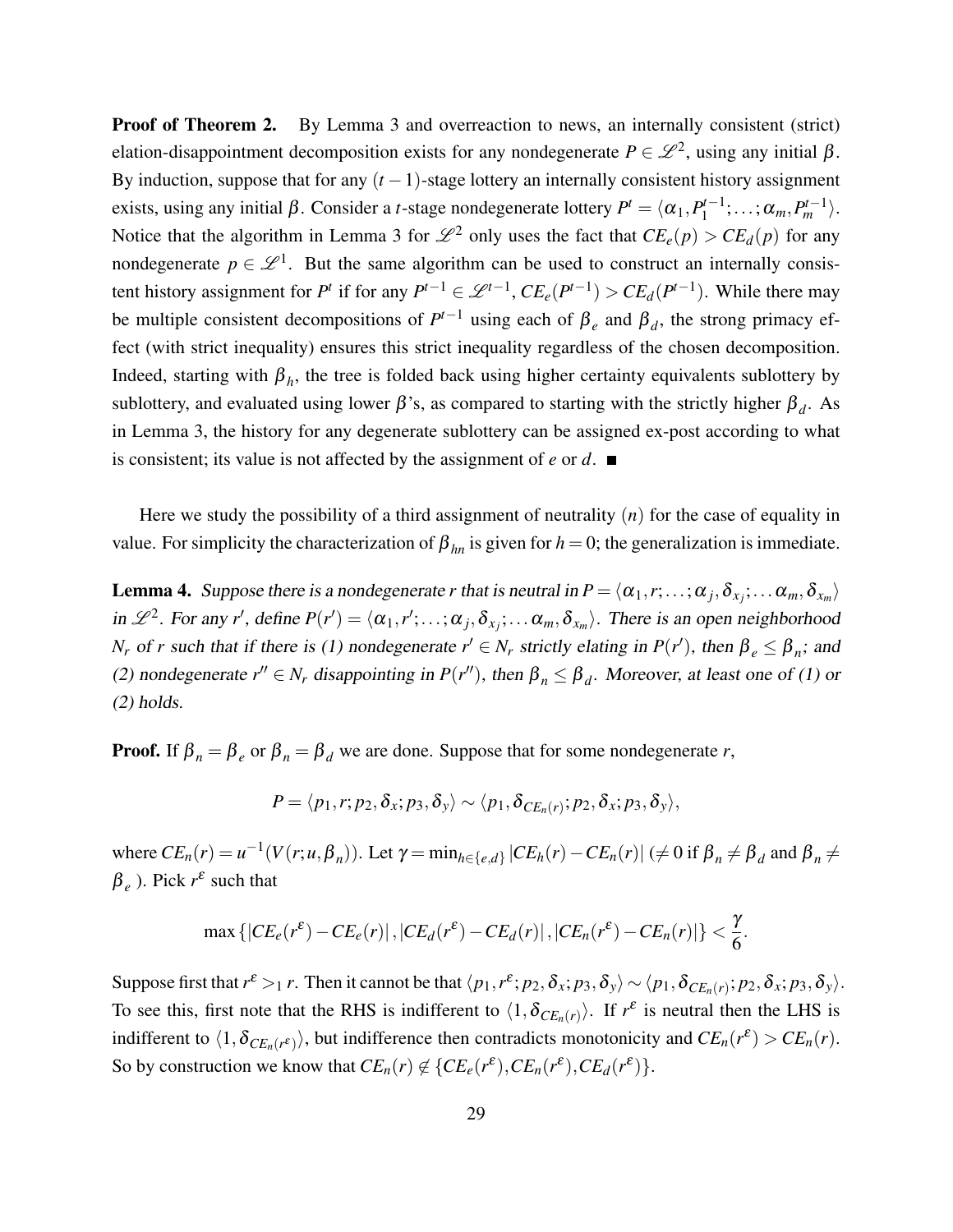Suppose that  $r^{\varepsilon}$  is a strict elation. We claim  $CE_e(r^{\varepsilon}) > CE_n(r)$ . Suppose otherwise. We know

$$
\langle p_1, \delta_{CE_n(r)}; p_2, \delta_x; p_3, \delta_y \rangle \sim \delta_{CE_n(r)} \succeq \delta_{CE_e(r^{\varepsilon})} \succ \langle p_1, \delta_{CE_e(r^{\varepsilon})}; p_2, \delta_x; p_3, \delta_y \rangle.
$$

But if the prize  $CE_e(r^{\varepsilon})$  is elating in the single-stage lottery, and it is improved to  $CE_n(r)$ , then as shown in Lemma 2, it must remain elating, a contradiction to being neutral. The same argument says that if  $r^{\varepsilon}$  is a disappointment then  $CE_d(r^{\varepsilon}) < CE_n(r)$ . Given the choice of  $r^{\varepsilon}$  in the  $\gamma$ -neighborhood above, this implies the desired conclusion.  $\blacksquare$ 

#### A.2. Proof of Theorem 3

The proof of necessity is analogous to that of Theorem 1. The proof of sufficiency is analogous to that of Theorem 2, with two additions of note. First, since overreaction to news and the strong primacy effect (with strict inequalities) imply the value of each stochastic decision tree in a choice set increases when evaluated as an elation, the value of the choice set (the maximum of those values) also increases when viewed as an elation (relative to being viewed as a disappointment). Second, if the value of a choice set is the same when viewed as an elation and as a disappointment, the best option in both choice sets must be a degenerate continuation. Then its history assignment may be made ex-post according to internal consistency.  $\blacksquare$ 

#### A.3. Proof of Theorem 4

In proving sufficiency, we weaken the assumption in DA that *u* under each history is the same and replace it with Axiom MRS below. Wherever it exists, the MRS between *y* and *x* in  $\langle \alpha, x; 1-\alpha, y \rangle$ given  $\beta$  is

$$
MRS(x, y; \beta) := \frac{\frac{\partial V(\langle \alpha, x; 1 - \alpha, y \rangle; u, \beta)}{\partial x}}{\frac{\partial V(\langle \alpha, x; 1 - \alpha, y \rangle; u, \beta)}{\partial y}} = \begin{cases} \frac{u'(x)\alpha}{(1+\beta)u'(y)(1-\alpha)} & x > y \\ \frac{(1+\beta)u'(x)\alpha}{u'(y)(1-\alpha)} & x < y \end{cases}
$$

**Axiom MRS (Constant relative MRS).** For all  $x, x' > y, y'$ , and  $\beta, \beta', \frac{MRS(x,y;\beta)}{MPS(x,y;\beta')}$  $\frac{MRS(x,y;\beta)}{MRS(x,y;\beta')} = \frac{MRS(x',y';\beta)}{MRS(x',y';\beta')}$  $\frac{MRS(x',y';\beta')}{MRS(x',y';\beta')}$ 

Step 1: Evident elation or disappointment. For any  $\alpha \in (0,1)$ , define the sets

$$
\mathcal{L}_{d,\alpha} := \{ \langle \alpha, \delta_b; 1 - \alpha, p \rangle \mid p \in \mathcal{L}^1 \},
$$
  

$$
\mathcal{L}_{e,\alpha} := \{ \langle \alpha, \delta_w; 1 - \alpha, p \rangle \mid p \in \mathcal{L}^1 \}, \text{ and}
$$
  

$$
\mathcal{L}_0 := \{ \langle 1, p \rangle \mid p \in \mathcal{L}^1 \}
$$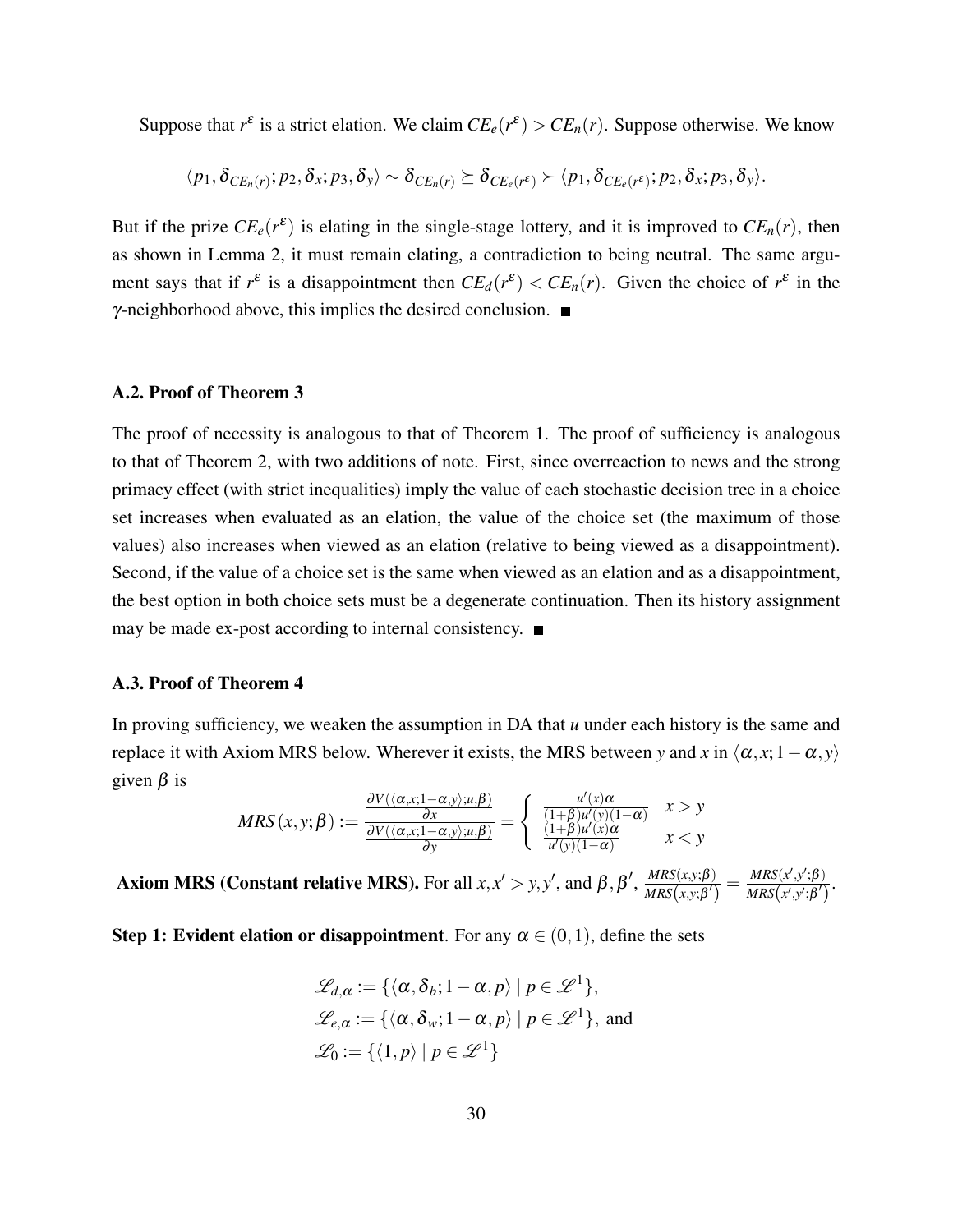which consist of all the lotteries of the form in Figure 5 in the main text. Without loss of generality, consider the restriction of  $\succeq$  to  $\mathscr{L}_{e,\alpha}$ ." This induces  $\succeq_{e,\alpha}$ . The case of  $\succeq$  restricted to  $\mathscr{L}_{d,\alpha}$  is analogous.

Note that by Axiom CE and the definition of  $CE_{e,\succeq}(\cdot)$ , for any p and  $\alpha \in (0,1)$ ,

$$
\langle \alpha, \delta_w; 1-\alpha, p \rangle \sim \langle \alpha, \delta_w; 1-\alpha, \delta_{CE_{e, \succeq}(p)} \rangle.
$$
 (4)

Let  $V_{e,\alpha}: \mathscr{L}_{e,\alpha} \to \mathbb{R}$  be a utility representation of  $\succeq$  restricted to  $\mathscr{L}_{e,\alpha}$ . Define

$$
\Gamma:=\{\langle \alpha_1,\delta_{x_1};\alpha_2,\delta_{x_2};...;\alpha_m,\delta_{x_n}\rangle | \alpha_j>0 \text{ for all } j, \sum_{j=1}^m \alpha_j=1, \text{ and } x_1,\ldots,x_m\in X\}.
$$

By (4),

$$
V_{e,\alpha}(\mathscr{L}_{e,\alpha})=V_{e,\alpha}(\mathscr{L}_{e,\alpha}\cap\Gamma),
$$

or the range of  $V_{e,\alpha}$  is the same on  $\mathcal{L}_{e,\alpha}$  and on  $\mathcal{L}_{e,\alpha} \cap \Gamma$ . Let  $V_0 : \mathcal{L}_0 \to \mathbb{R}$  be a utility representation of  $\succeq$  restricted to  $\mathcal{L}_0$ , which has a disappointment aversion representation by Axiom DA. By uniqueness of  $V_0$  up to increasing transformation, assume that  $V_0$  itself is a disappointment aversion representation. Define  $V : \mathcal{L}^1 \to \mathbb{R}$  by  $V(p) = V_0(\langle 1, p \rangle)$ . By Axiom TN, this represents lotteries in Γ. By uniqueness of  $V_{e,\alpha}$  up to increasing transformation, pick a transformation such that for any  $x \in X$ ,

$$
V_{e,\alpha}(\langle \alpha, \delta_w; 1-\alpha, \delta_x \rangle) = V(\langle \alpha, \delta_w; 1-\alpha, \delta_x \rangle).
$$
 (5)

Call  $u_0$  and  $\beta_0$  the Bernoulli utility and disappointment coefficient corresponding to  $V_0$  (and therefore *V*), respectively. Then (4) and (5) imply

$$
V_{e,\alpha}(\langle \alpha, \delta_w; 1-\alpha, p \rangle) = \frac{(1-\alpha)u_0(CE_{e,\succeq}(p)) + \alpha(1+\beta_0)u_0(w)}{1+\beta_0\alpha}.
$$
 (6)

Because it is the only part on the RHS of (6) depending on  $p, \succeq$  restricted to  $\mathcal{L}_{e,\alpha}$  is identical to  $\succeq$ restricted to  $\mathcal{L}_{e,\alpha'}$  for  $\alpha \neq \alpha' \in (0,1)$ , so we drop the subscript  $\alpha$  from  $V_{e,\alpha}$ .

Since  $V_e(\langle \alpha, \delta_w; 1 - \alpha, \cdot \rangle)$  represents the restriction of  $\succeq$  to  $\mathscr{L}_{e,\alpha}$ , by Axiom DA it is an increasing transformation of a Gul form  $G_e(\cdot)$  (which has Bernoulli utility  $u_e(\cdot)$  and disappointment coefficient  $\beta_e$ ). Because it is the only part on the RHS of (6) depending on *p*,  $u_0(CE_{e,\succeq}(\cdot))$  itself must be an increasing transformation  $f(\cdot)$  of  $G_e(\cdot)$  over  $\mathscr{L}^1$ : that is,

$$
u_0(CE_{e,\succeq}(p)) = f(G_e(p)) \text{ for all } p. \tag{7}
$$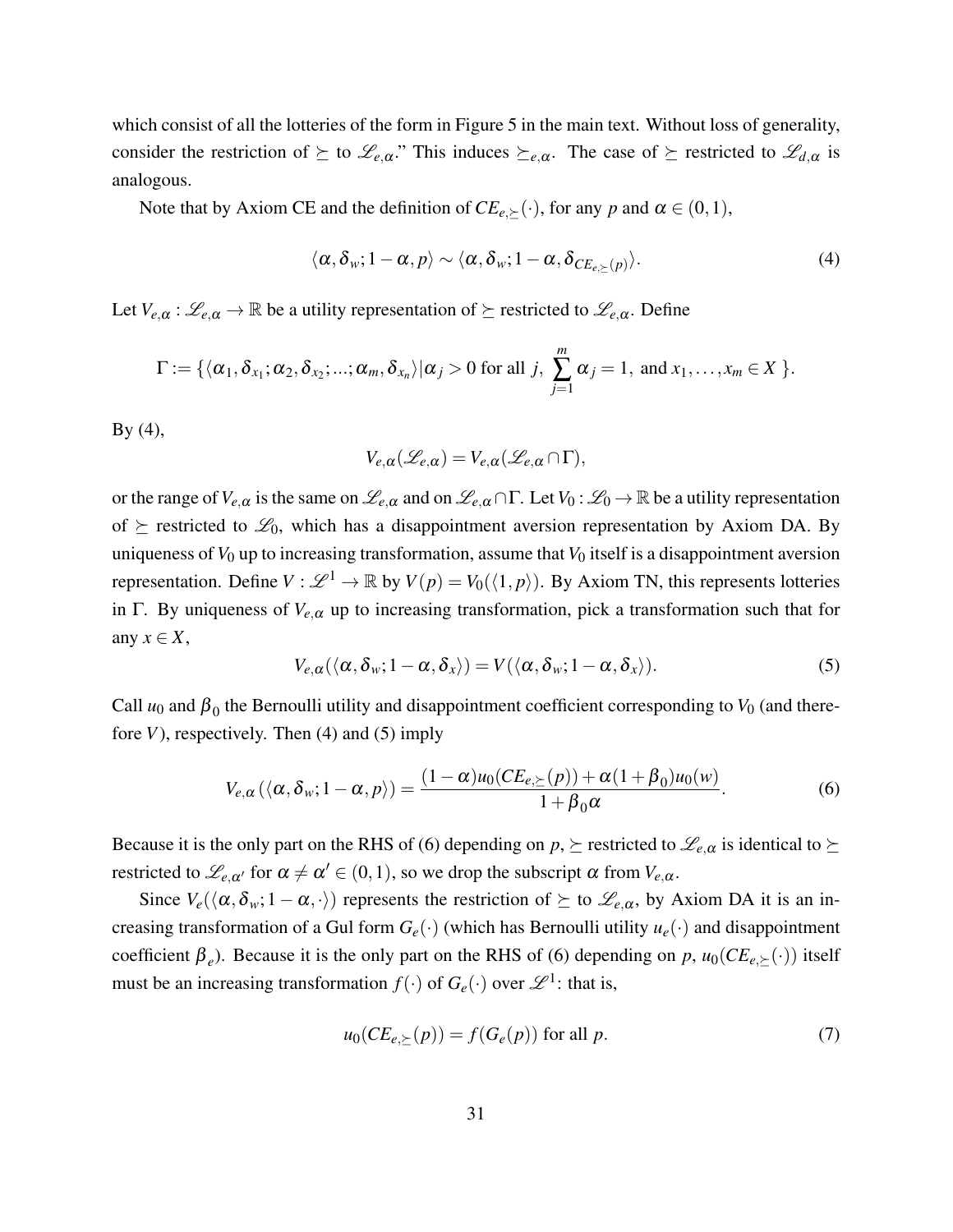By definition,  $y = CE_{e, \succeq}(\delta_y)$ . Plugging  $p = \delta_y$  into (7) means

$$
u_0(y) = u_0(CE_{e,\succeq}(\delta_y)) = f(G_e(\delta_y)) = f(u_e(y)).
$$
\n(8)

Now use constant relative MRS. Let  $q = \langle \alpha, \delta_x; 1-\alpha, \delta_y \rangle$ , where  $x > y$ . Then,

$$
V(q) = \frac{\alpha u_0(x) + (1 + \beta_0)(1 - \alpha)u_0(y)}{1 + \beta_0(1 - \alpha)}, \text{ and } G_e(q) = \frac{\alpha u_e(x) + (1 + \beta_e)(1 - \alpha)u_e(y)}{1 + \beta_e(1 - \alpha)}.
$$

The MRS corresponding to  $\beta_0$  when  $x > y$  is  $-\frac{u'_0(x)}{u'_0(y)}$  $\frac{u'_0(x)}{u'_0(y)} \cdot \frac{1}{1+y}$  $\frac{1}{1+\beta_0}$ , and because  $G_e$  represents  $\succeq$  on  $\mathscr{L}_{e,\alpha}$ , the elation MRS when  $x > y$  is  $-\frac{u'_e(x)}{u'(y)}$  $\frac{u'_e(x)}{u'_e(y)} \cdot \frac{1}{1+y}$  $\frac{1}{1+\beta_e}$ . Relative MRS is then

$$
\frac{u'_e(x)}{u'_0(x)} \cdot \frac{u'_0(y)}{u'_e(y)} \cdot \frac{1+\beta_0}{1+\beta_e}.
$$

(By Gul monotonicity, all  $u$ 's are strictly positive functions). Constant relative MRS says this is independent of  $x, y$  wherever it exists. For simplicity assume  $u$  is differentiable (otherwise use continuity to piece together intervals). Then  $\frac{u'_e(x)}{u'(x)}$  $\frac{u'_e(x)}{u'_0(x)} \cdot \frac{u'_0(y)}{u'_e(y)}$  $\frac{u_0(y)}{u'_e(y)}$  is constant in *x*, *y*. Pick  $w < z_l^* < z_h^* < b$ . In particular, setting  $y = z_i^*$  $\frac{u'_e(x)}{u'_0(x)}$  $\frac{u'_e(x)}{u'_0(x)}$  is constant for  $x \in (z_l^*)$  $\chi^*_{l}$ , *b*], or there exists  $\kappa_1$  such that  $u'_e(x) =$  $\kappa_1 u_0'$  $\chi_0'(x)$  for all  $x \in (z_l^*)$  $\binom{x}{k}$ , *b*]. Similarly, setting  $x = z_h^*$ <sup>\*</sup><sub>*h*</sub>, there exists  $\kappa_2$  such that  $u'_e(y) = \kappa_2 u'_0$  $y'_0(y)$  for all  $y \in [w, z_h^*]$ <sup>\*</sup><sub>*h*</sub> $)$ . Because  $z_l^* < z_h^*$  $h_h^*$ , the intersection is nonempty and  $\kappa_1 = \kappa_2 = \kappa$ . Hence  $u_e$  and  $u_0$ are affine transformations of each other. Moreover,  $\kappa > 0$ .

Now recall (8), which implies that *f* must be the inverse affine transformation mapping *u<sup>e</sup>* back to  $u_0$ . But if  $u_e$  is a linear transformation of  $u_0$ , then for any  $\beta$ , the Gul value of a lottery p using  $u_e$  is a linear transformation of the corresponding Gul value of  $p$  using  $u_0$ ; and  $f$  undoes this transformation. Denote by  $G_{0,e}(\cdot)$  the value of a Gul functional calculated using  $u_0$  and  $\beta_e$ . We have  $G_{0,e}(p) = f(G_e(p))$ . Therefore  $u(CE_{e,\succeq}(p)) = G_{0,e}(p)$ , indicating that  $CE_{e,\succeq}(p)$  is indeed the certainty equivalent calculated according to  $u_0$  and  $\beta_e$ . A similar argument works for  $CE_{d,\succeq}$ . Since *u*<sup>0</sup> is used after all histories we refer to it simply as *u*.

To summarize, in this step we established that all the lotteries in  $\mathcal{L}_{e,\alpha}$ ,  $\mathcal{L}_{d,\alpha}$ , and  $\mathcal{L}_0$  are evaluated by folding back, using disappontment aversion functionals with the same *u* but potentially different  $\beta$ 's.

**Step 2: Endogenous neutrality, elation or disappointment**. Consider any nondegenerate  $P =$  $\langle \alpha_1, p_1; \dots; \alpha_m, p_m \rangle$ . By Axiom CAT, for every  $j = 1, 2, \dots, m$ ,  $p_j$  is elating or disappointing in *P*.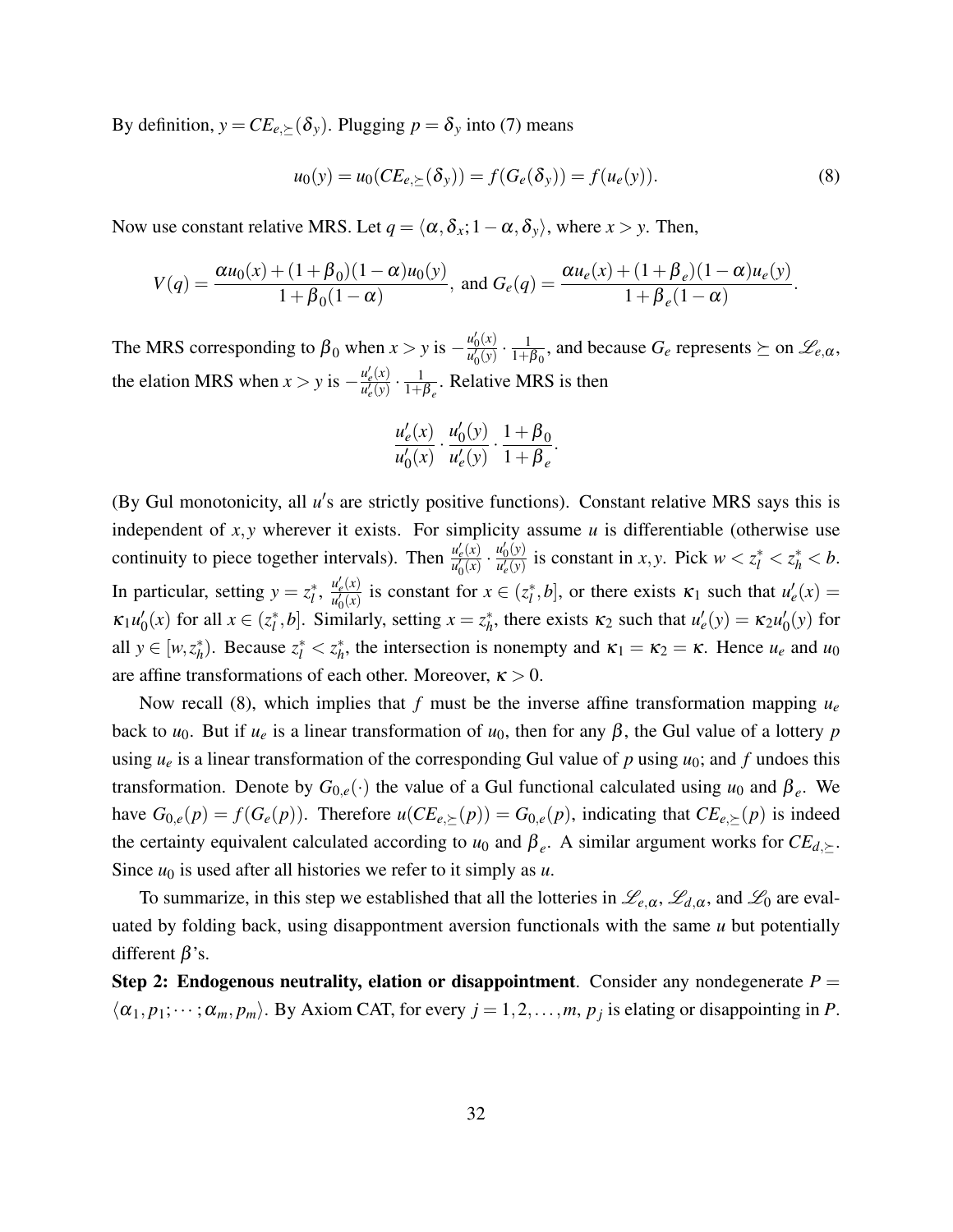Beginning with  $j = 1$ , this implies that

$$
P \sim P^{(1)} = \langle \alpha_1, \delta_{CE_{a(1),\geq}(p_1)}; \alpha_2, p_2 \cdots; \alpha_m, p_m \rangle \text{ for some } a(1) \in \{e, d\}.
$$

Now, notice by Axiom CAT that  $p_2$  is elating or disappointing in  $P^{(1)}$ . Hence

$$
P \sim P^{(1)} \sim P^{(2)} = \langle \alpha_1, \delta_{CE_{a(1), \succeq}(p_1)}; \alpha_2, \delta_{CE_{a(2), \succeq}(p_2)} \cdots; \alpha_m, p_m \rangle \text{ for some } a(2) \in \{e, d\}.
$$

By repeatedly applying categorization in this manner,

$$
P \sim P^{(1)} \sim P^{(2)} \sim \cdots \sim P^{(m-1)} \sim P^{(m)} = \langle \alpha_1, \delta_{CE_{a(1),\geq}(p_1)}; \alpha_2, \delta_{CE_{a(2),\geq}(p_2)}\cdots; \alpha_m, \delta_{CE_{a(m),\geq}(p_m)}\rangle,
$$

where each  $a(j) \in \{e, d\}$ . Moreover, by Axiom CAT and use of transitivity, if  $a(j) = e$  then  $\delta_{CE_{e,\succeq}(p_j)} \succeq P^{(m)}$ , and if  $a(j) = d$  then  $P^{(m)} \succ \delta_{CE_{d,\succeq}(p_j)}$ .<sup>13</sup>

<sup>&</sup>lt;sup>13</sup>Notice that the construction of  $P^{(m)}$  may have been path-dependent (potentially more than one of the relations holds). But since  $P^{(m)}$  is evaluated using a disappointment aversion representation (by Axioms TN and DA), for any path of construction, either (i)  $P^{(m)}$  has at least one  $CE_{d,\succeq}$  and one  $CE_{e,\succeq}$  or (ii)  $P^{(m)}$  consists entirely of  $CE_{e,\succeq}$ 's, all of which are indifferent to  $P^{(m)}$ .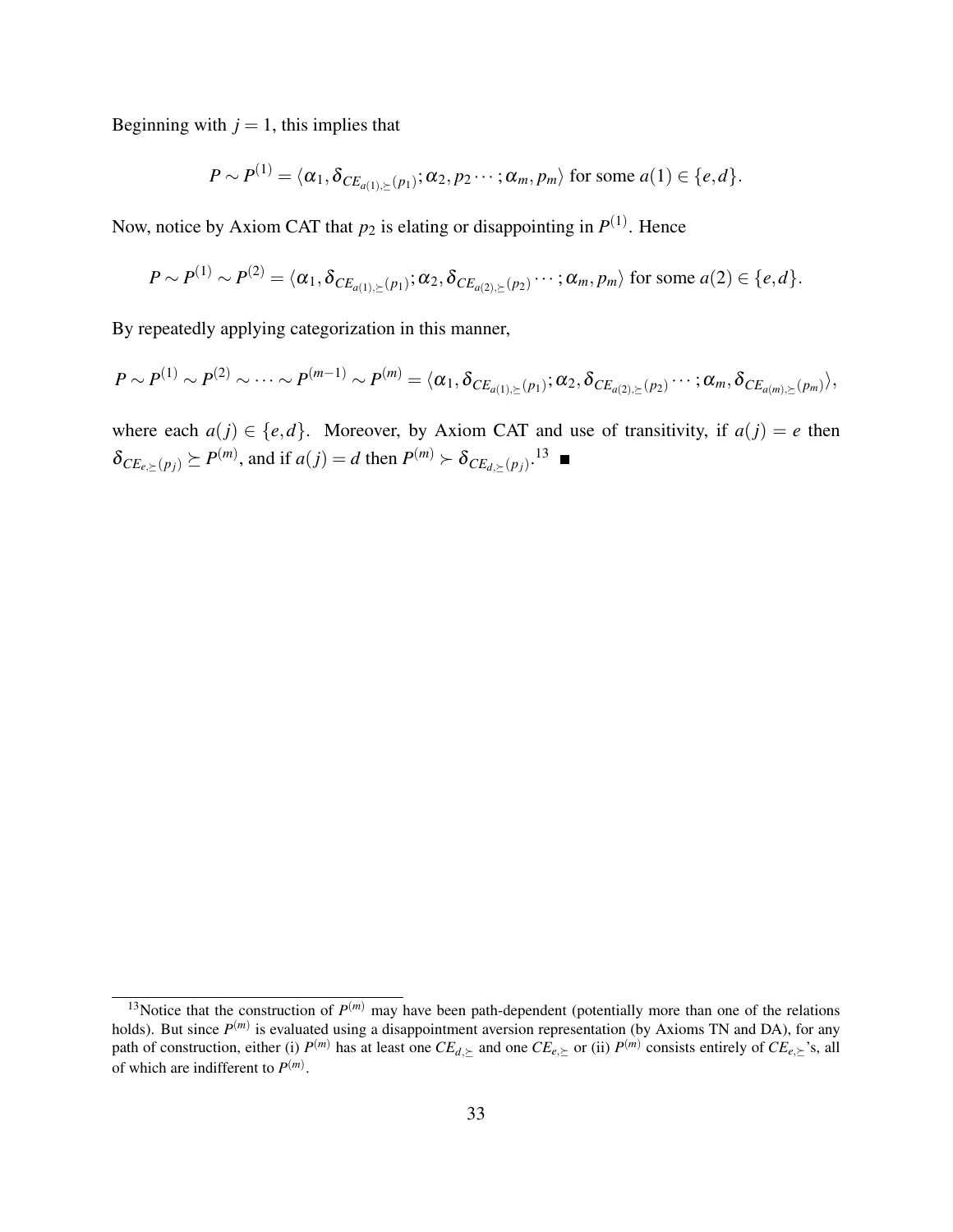## References

- Anderson, Norman, "Primacy effects in personality impression formation using a generalized order effect paradigm," *Journal of Personality and Social Psychology*, 1965, 2, 1–9.
- Artstein-Avidan, Shiri, and David Dillenberger, "Dynamic Disappointment Aversion," *Working Paper*, 2010.
- Barberis, Nicholas, Ming Huang, and Tano Santos, "Prospect Theory and Asset Prices," *Quarterly Journal of Economics,* 2001, 116, 1–53.
- Bellemare, Charles, Michaela Krause, Sabine Kröger, and Chendi Zhang, "Myopic Loss Aversion: Information Feedback vs. Investment Flexibility," *Economics Letters*, 2005, 87, 319– 324.
- **Bénabou, Roland and Jean Tirole,** "Self-Confidence And Personal Motivation, "*Quarterly Journal of Economics*, 2002, 117, 871-'-915.
- Caplin, Andrew and John Leahy, "Psychological Expected Utility Theory And Anticipatory Feelings, " *Quarterly Journal of Economics,* 2001, 116, 55–79.
- Chateauneuf, Alain, Jurgen Eichberger and Simon Grant, "Choice Under Uncertainty With the Best and Worst in Mind: Neo-additive Capacities, " *Journal of Economic Theory,* 2007, 137, 538–567.
- Chew, Soo Hong, and Larry Epstein, "The Structure of Preferences and Attitudes Towards the Timing of The Resolution of Uncertainty, "*International Economic Review,* 1989, 30, 103–117.
- Dillenberger, David, "Preferences for One-Shot Resolution of Uncertainty and Allais-Type Behavior," *Econometrica,* forthcoming.
- Epstein, Larry, "Living with Risk, " *Review of Economic Studies,* 2008, 75, 1121–1141.
- Epstein, Larry and Igor Kopylov, "Cold Feet," *Theoretical Economics,* 2007, 2, 231–259.
- Gilovich, T., R. Vallone, and A. Tversky, "The Hot Hand in Basketball: On the Misperception of Random Sequences," *Cognitive Psychology*, 17, 295–314, 1985.
- Gneezy, Uri, and Jan Potters, "An experiment on risk taking and evaluation periods," *Quarterly Journal of Economics,* 1997, 112, 632–645.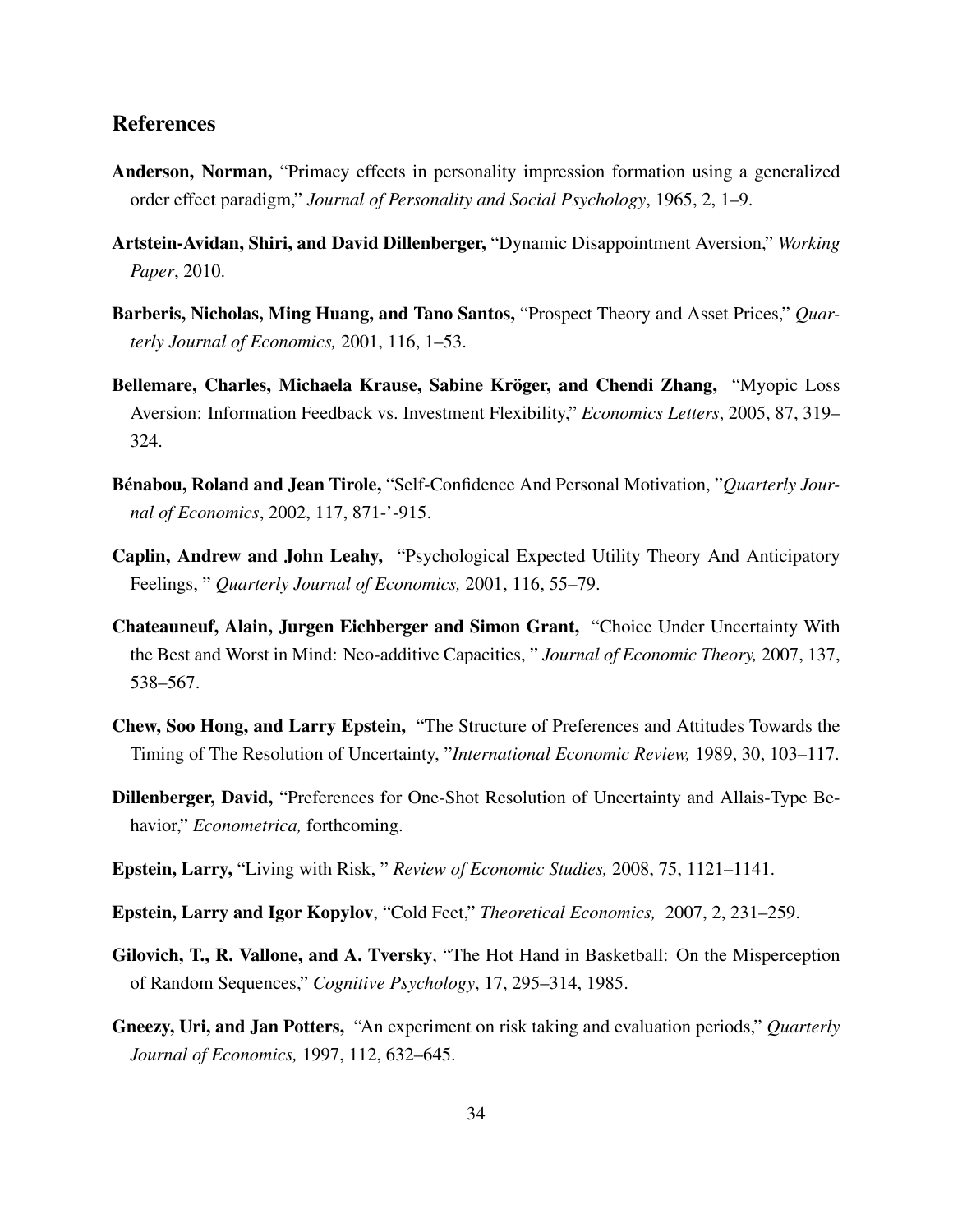- Gul, Faruk, "A Theory of Disappointment Aversion," *Econometrica*, 1991, 59, 667–686.
- Kahneman, Daniel, and Dale Miller, "Norm Theory: Comparing Reality to its Alternatives," *Psychological Review*, 1986, 93, 136–153.
- Kahneman, Daniel, and Amos Tversky, "The Simulation Heuristic. " *Judgment Under Uncertainty: Heuristics and Biases,* 1982, eds. D. Kahneman, P. Slovic, and A. Tversky. New York: Cambridge University Press.
- Koszegi, Botond, and Matthew Rabin, ¨ "Reference-Dependent Consumption Plans, " *American Economic Review*, 2009, 99, 909–936.
- Kreps, David M., and Evan L. Porteus, "Temporal Resolution of Uncertainty and Dynamic Choice Theory," *Econometrica,* 1978, 46, 185–200.
- Medvec, Victoria, Scott Madey and Thomas Gilovich, "When Less is More: Counterfactual Thinking and Satisfaction Among Olympic Medalists," *Journal of Personality and Social Psychology*, 1995, 69, 603–610.
- Parducci, Allen, *Happiness, Pleasure, and Judgment: The Contextual Theory and Its Applications*, 1995. New Jersey: Lawrence Erlbaum Associates.
- Post, Thierry, Martijn van den Assem, Guido Baltussen and Richard Thaler, "Deal or No Deal? Decision Making Under Risk in a Large-Payoff Game Show," *American Economic Review,* 2008, 98, 38–71.
- Rao, Justin M., "Experts' Perceptions of Autocorrelation: The Hot Hand Fallacy Among Professional Basketball Players, " *Working Paper*, 2009.
- Routledge, Bryan, and Stanley Zin, "Generalized Disappointment Aversion and Asset Prices, " *Journal of Finance*, forthcoming.
- Rozen, Kareen, "Foundations of Intrinsic Habit Formation, " *Econometrica*, forthcoming.
- Schwarz, Norbert and Fritz Strack, "Reports of Subjective Well-Being: Judgmental Processes and Their Methodological Implications. " in *Well-Being: The Foundations of Hedonic Psychology,* 1998, eds. D. Kahneman, E. Diener, N. Schwarz. New York: Russell Sage Foundation.
- Segal, Uzi, "Two-stage Lotteries without the Reduction Axiom, " *Econometrica,* 1990, 58, 349– 377.